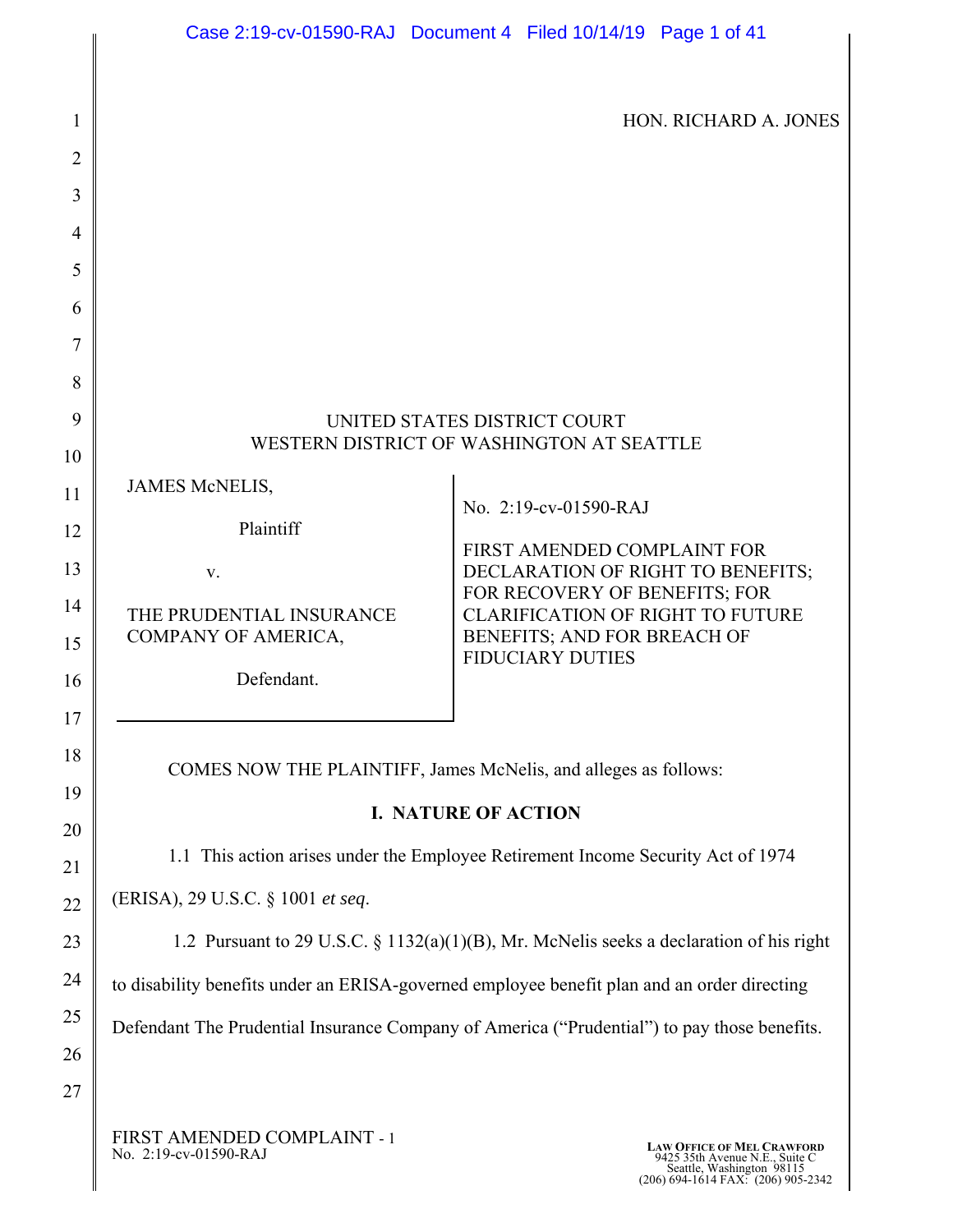| $\mathbf{1}$   | 1.3 Mr. McNelis alleges that Prudential breached its fiduciary duties towards him and,              |
|----------------|-----------------------------------------------------------------------------------------------------|
| $\overline{2}$ | pursuant to 29 U.S.C. $\S 1132(a)(3)$ , respectfully asks this Court to order appropriate equitable |
| 3              | relief to redress those violations, and to enjoin Prudential from further violations of its duties. |
| $\overline{4}$ | <b>II. JURISDICTION AND VENUE</b>                                                                   |
| 5<br>6         | 2.1 This Court's jurisdiction is invoked pursuant to 28 U.S.C. § 1331 and 29 U.S.C. §               |
| $\overline{7}$ | $1132(e)(1)$ .                                                                                      |
| 8              | 2.2 Venue is proper pursuant to 29 U.S.C. $\S 1132(e)(2)$ and 28 U.S.C. $\S 1391$ .                 |
| 9              | <b>III. PARTIES</b>                                                                                 |
| 10             | 3.1 Plaintiff James McNelis is an adult residing in King County, Washington.                        |
| 11             | 3.2 Defendant The Prudential Insurance Company of America is a foreign corporation                  |
| 12             | engaged in the business of insurance and authorized to sell insurance in Washington State.          |
| 13             | <b>IV. FACTUAL ALLEGATIONS</b>                                                                      |
| 14             | 4.1 Defendant The Prudential Insurance Company of America is a company organized                    |
| 15<br>16       | under the laws of the State of New Jersey.                                                          |
| 17             |                                                                                                     |
| 18             | 4.2 Prudential is engaged in the business of insurance and is authorized to sell insurance,         |
| 19             | including disability insurance, in Washington State. Prudential resides, or may be found, in the    |
| 20             | Western District of Washington.                                                                     |
| 21             | 4.3 Microsoft Corporation ("Microsoft") is an "employer" as that term is defined by 29              |
| 22             | U.S.C. $\S$ 1002(5).                                                                                |
| 23             | 4.4 Microsoft maintains an "employee benefit plan" within the meaning of 29 U.S.C. §                |
| 24             | 1002(3) in order to provide various benefits to its employees ("the Plan").                         |
| 25             | 4.5 Among other benefits, the Plan provides long-term disability ("LTD") benefits to                |
| 26             | qualified Plan participants who become disabled within the meaning of the Plan.                     |
| 27             |                                                                                                     |
|                |                                                                                                     |

FIRST AMENDED COMPLAINT - 2 No. 2:19-cv-01590-RAJ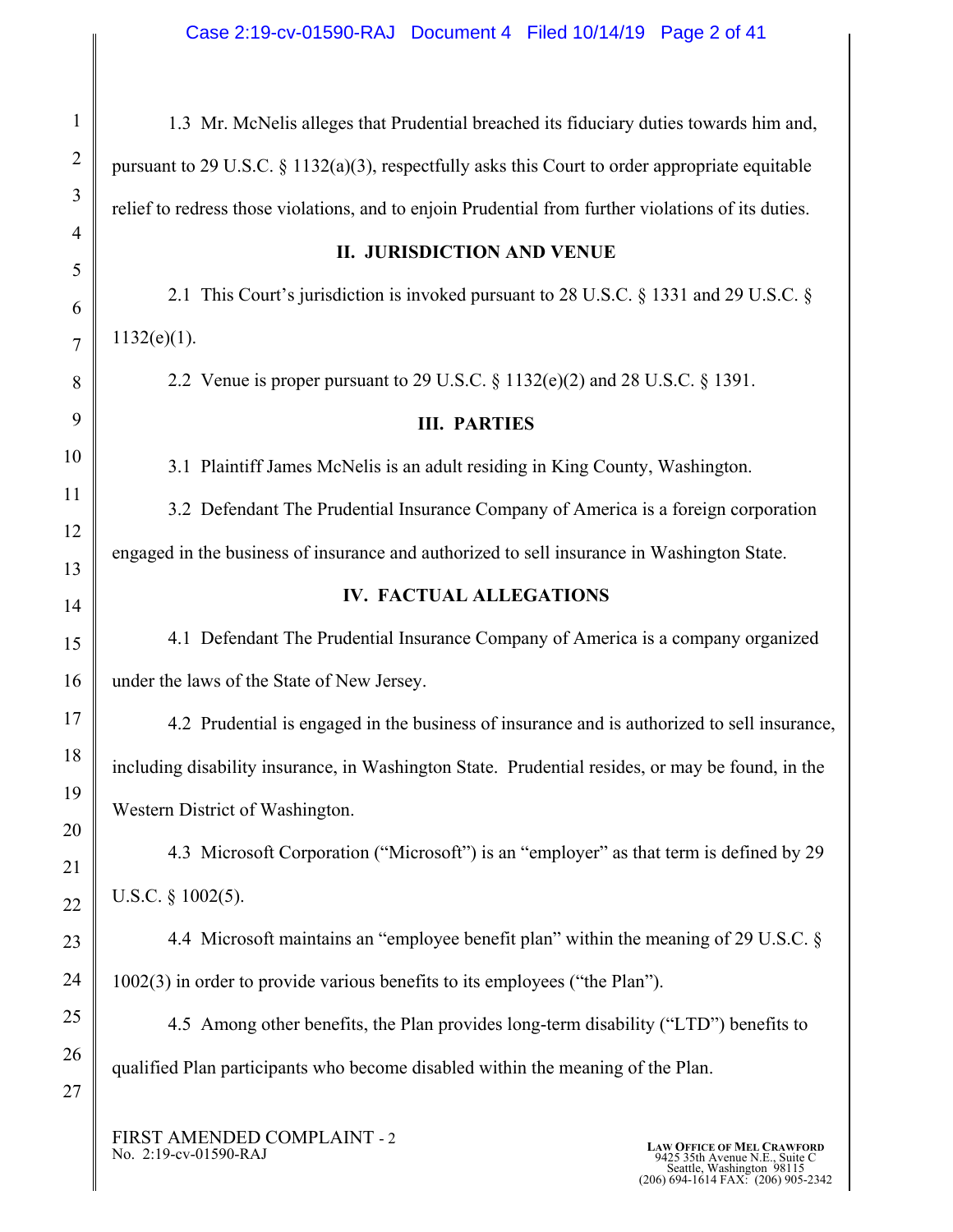4.6 The Plan's long-term disability benefits are provided through an insurance policy Prudential issued to Microsoft, Policy Number G-43994-WA ("the Policy" or "the LTD Policy").

 4.7 The Plan and/or Plan Administrator delegated to Prudential the authority to approve or deny claims for LTD benefits under the Plan, and authority to approve or deny appeals of denied LTD claims.

 4.8 By approving or denying LTD benefit claims, and/or by approving or denying LTD appeals, Prudential exercises control over the management or disposition of Plan assets.

 4.9 Pursuant to law and/or through a contractual relationship with the Plan and/or the Plan Administrator, Prudential exercises discretionary authority or discretionary responsibility in the administration of the Plan.

 4.10 Prudential is a "fiduciary" as that term is defined by 29 U.S.C. § 1002(21), with respect to those portions of the Plan which concern long-term disability benefits.

4.11 Alternatively or additionally, Prudential is a "functional" fiduciary.

 4.12 Mr. McNelis was an "employee" within the meaning of 29 U.S.C. § 1002(6), of Microsoft, where he worked as Senior Software Development Engineer, specializing in the architectural design of large computer network systems.

4.13 Mr. McNelis is a "participant" within the meaning of 29 U.S.C. § 1002(7), of the Plan.

 4.14 Mr. McNelis is a "beneficiary" within the meaning of 29 U.S.C. § 1002(8), of the Plan.

 4.15 The Plan's definition of "disability" as set forth in the Policy states in part: How Does Prudential Define Disability?

FIRST AMENDED COMPLAINT - 3<br>No. 2:19-cv-01590-RAJ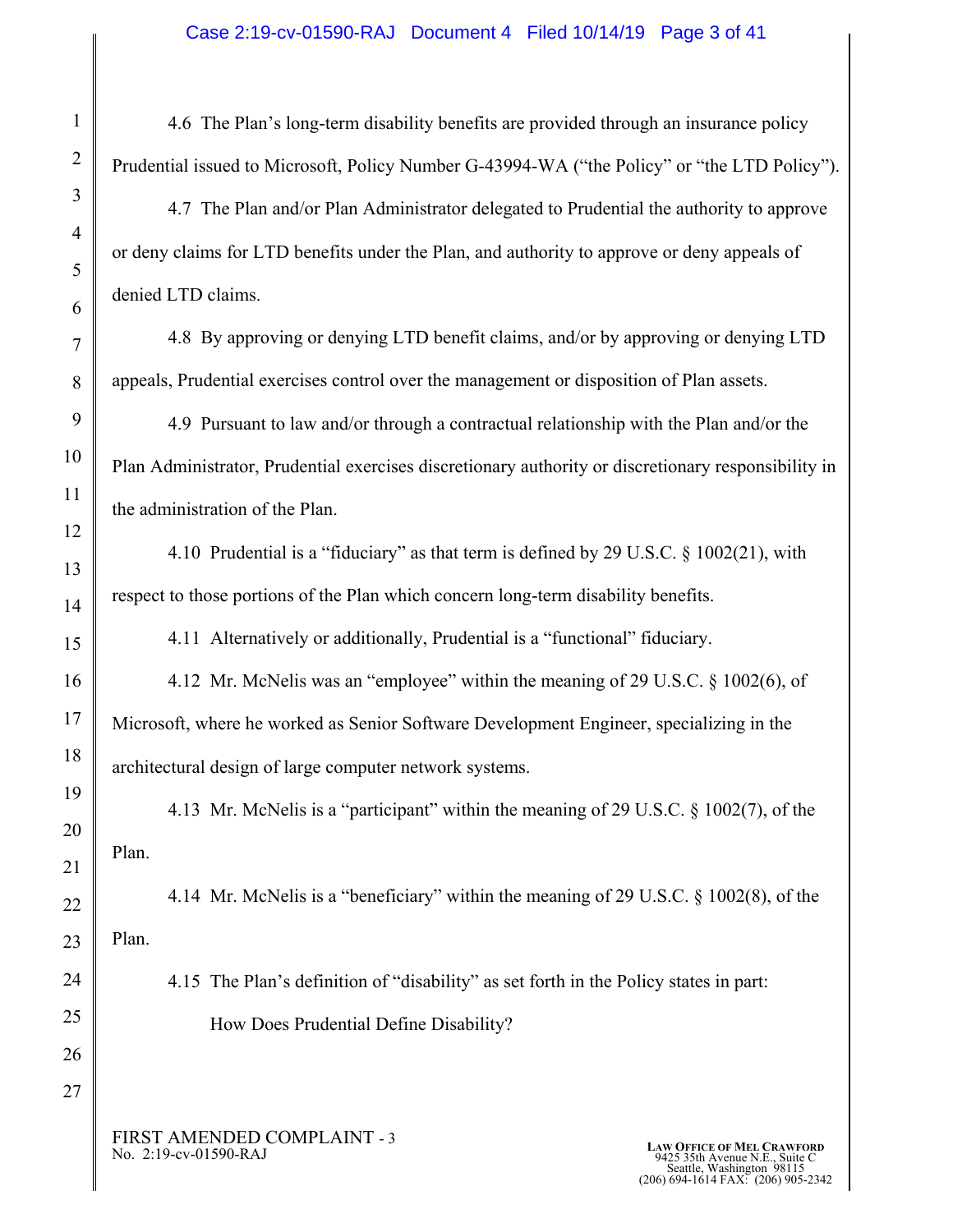| $\mathbf{1}$   | You are disabled when Prudential determines that, due to your sickness or                                                                          |
|----------------|----------------------------------------------------------------------------------------------------------------------------------------------------|
| $\overline{2}$ | injury:                                                                                                                                            |
| 3              | • you are unable to perform the material and substantial duties of your                                                                            |
| 4              | regular occupation, or you have a 20% or more loss in your monthly<br>earnings; and                                                                |
| 5              | • you are under the regular care of a doctor, and                                                                                                  |
| 6              |                                                                                                                                                    |
| 7<br>8         | After 24 months of payments, you are disabled when Prudential determines<br>that due to the same sickness or injury:                               |
| 9              | • you are unable to perform the duties of any gainful occupation for which<br>you are reasonably fitted by education, training or experience; and  |
| 10             | • you are under the regular care of a doctor.                                                                                                      |
| 11             | 4.16 The Policy states that "gainful occupation" means                                                                                             |
| 12             |                                                                                                                                                    |
| 13             | an occupation, including self employment that is or can be expected to<br>provide you with an income within 12 months of your return to work, that |
| 14             | exceeds:                                                                                                                                           |
| 15             | • 80% of your indexed monthly earnings, if you are working: or                                                                                     |
| 16             | • 60% of your monthly earnings, if you are not working.                                                                                            |
| 17             | 4.17 The Policy limits benefits for disabilities "due in whole or part to mental illness" to                                                       |
| 18             | 24 months. It defines "mental illness" as "a psychiatric or psychological condition regardless of                                                  |
| 19             | cause" and states that such "conditions are usually treated by a mental health provider or other                                                   |
| 20             | qualified provider using psychotherapy, psychotropic drugs, or other similar methods of                                                            |
| 21             | treatment as standardly accepted in the practice of medicine."                                                                                     |
| 22             |                                                                                                                                                    |
| 23             | 4.18 Prudential has repeatedly and falsely asserted that Mr. McNelis' disability is                                                                |
| 24             | due to mental illness, in order to limit the amount of money it must pay him.                                                                      |
| 25             | 4.19 In addition to insuring and administering long-term disability benefits under the                                                             |
| 26             | group disability insurance policy it sold Microsoft, Prudential also administers claims by                                                         |
| 27             |                                                                                                                                                    |
|                |                                                                                                                                                    |

FIRST AMENDED COMPLAINT - 4 No. 2:19-cv-01590-RAJ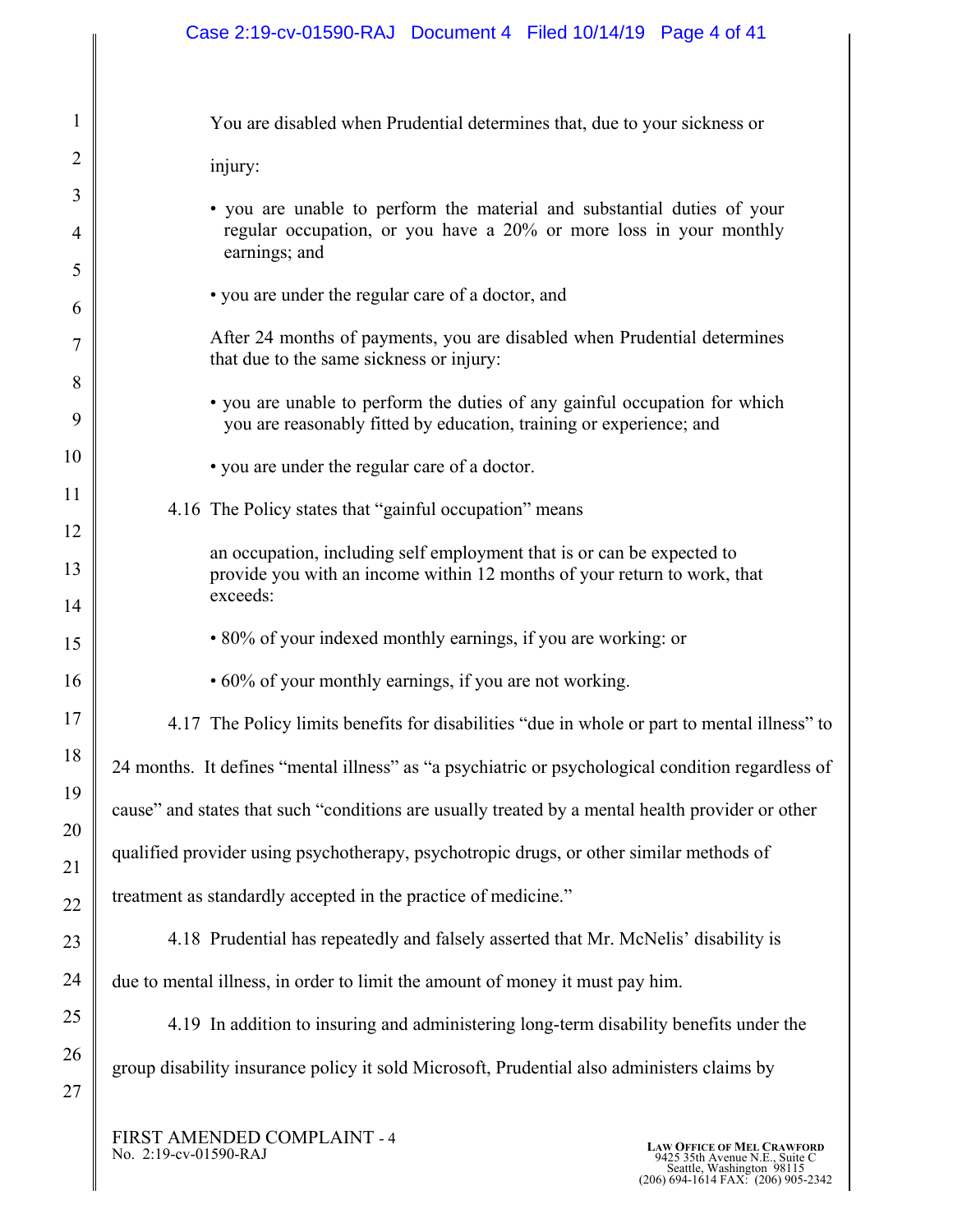#### Case 2:19-cv-01590-RAJ Document 4 Filed 10/14/19 Page 5 of 41

Microsoft employees seeking paid disability leave under Microsoft's Short Term Disability Leave of Absence Policy ("the STD Policy").

4.20 In order to receive paid leave under the STD Policy an eligible Microsoft employee "must be unable to perform the material and substantial duties of [their] regular occupation due to a sickness or injury."

4.21 The maximum period of paid leave a Microsoft employee may receive under the STD Policy on any specific claim is 26 weeks, or 182 days.

4.22 Under the LTD Policy, Prudential begins paying LTD benefits to a qualified and disabled Plan participant after a 182-day "elimination period."

4.23 Beginning in approximately 2004, Mr. McNelis experienced occasional fatigue, weakness and diffuse pain. Despite that, he exercised extensively, maintained good physical health and was very active. In a 2014 declaration he stated:

. . . in 2003 I was working at Microsoft as a permanent part time employee at 30 hours per week. I had a business doing Rolfing Structural integration, as well as a counseling business that required another 25 hours per week. . . . Physically I was in very good shape and did weight training PHA (peripheral heart action training) as well as an hour of cardio five days a week. I was able to do 45 sets of weight training in 50 minutes and with the cardio I was able to cover 9 miles in an hour on an elliptical trainer.

4.24 In 2013 Mr. McNelis' fatigue, weakness and diffuse pain worsened. Because his

symptoms were interfering with his work, he went out on medical leave.

4.25 On or about October 15, 2013, Mr. McNelis became disabled within the meaning of

the Plan, and became disabled under the STD Policy, as, due to sickness, he was unable to

perform the material and substantial duties of his regular occupation, had a 20% or more loss in

his monthly earnings; and was under the regular care of a doctor.

FIRST AMENDED COMPLAINT - 5<br>No. 2:19-cv-01590-RAJ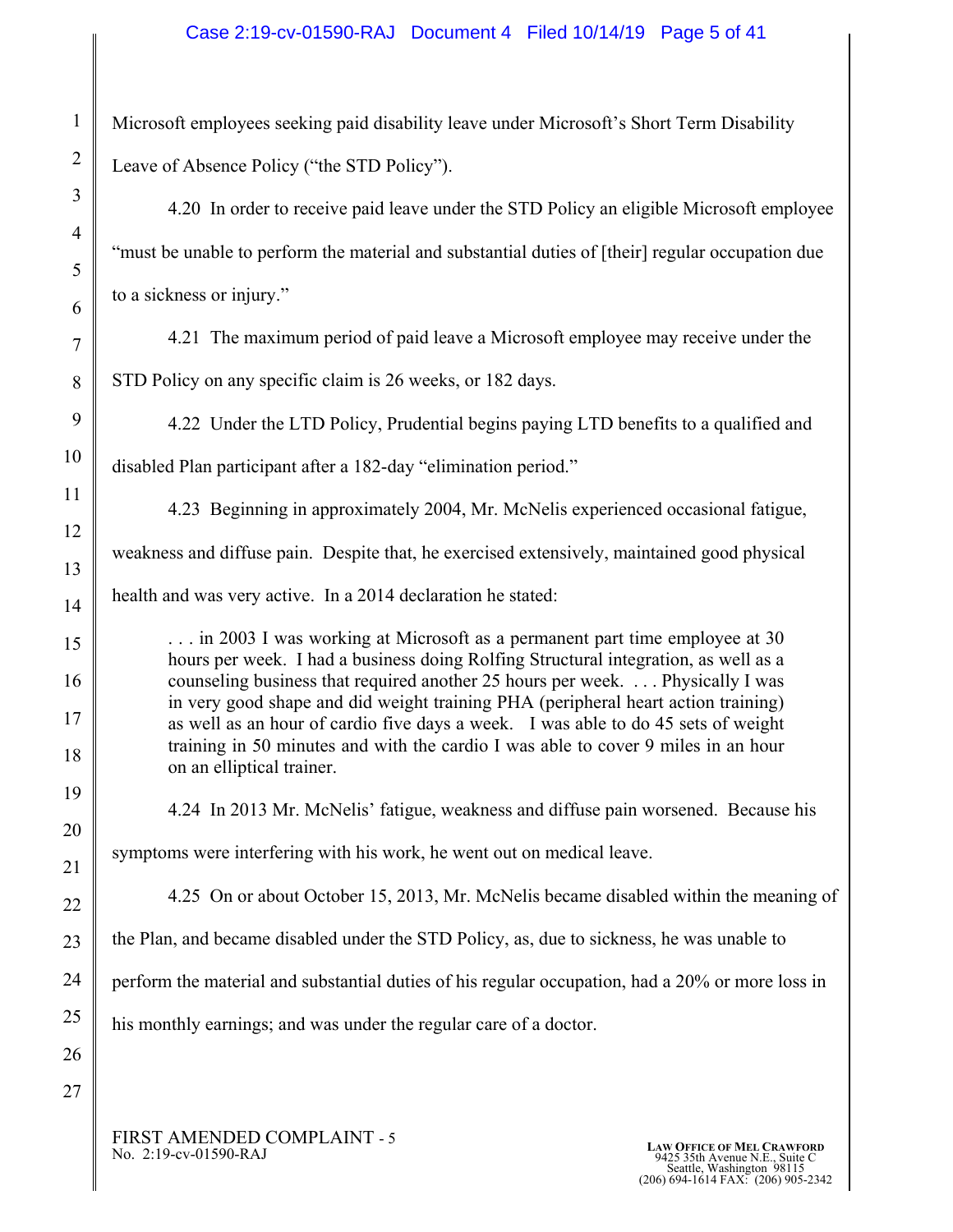#### Case 2:19-cv-01590-RAJ Document 4 Filed 10/14/19 Page 6 of 41

4.26 Mr. McNelis applied to Prudential for paid leave under the STD Policy and for LTD benefits under the Plan.

4.27 On April 24, 2014, Prudential directed Mr. McNelis to complete an "Activities of Daily Living Questionnaire" and have a doctor complete an "Attending Physician Statement."

4.28 Mr. McNelis completed the Questionnaire. He described disrupted sleep, stating that he was up several times a night and slept during the day. He did laundry, trash, recycling and car care, but hired someone to help with other household work. Explaining why he did not dust, mop, vacuum, wash dishes or do home repairs, he wrote: "being on my feet too long causes dizziness. I also feel extremely weak, if I do too much I can't function at all for days or weeks."

4.29 Marvin Roman, M.D., completed the Attending Physician Statement and identified three diagnoses: ICD-9 780.71 (Chronic Fatigue Syndrome); ICD-9 780.2 (syncope and collapse); and ICD-9 323.9 (unspecified causes of encephalitis, myelitis, and encephalomyelitis). He said Mr. McNelis would be evaluated by a cardiologist and a rheumatologist.

4.30 Rheumatologist Carl Brodie, M.D., evaluated Mr. McNelis on May 12, 2014. He found: "Chronic fatigue and pain, intermittent since 2003. Multiple possible diagnoses for this constellation of symptoms ranging from chronic fatigue syndrome, fibromyalgia, sleep apnea and AI dz [autoimmune disease]."

4.31 Prudential received Dr. Roman's Attending Physician Statement on June 20, 2014, along with a June 6, 2014 chart note from cardiologist Howard Lewis, M.D., stating Mr. McNelis had "intermittent episodes" of near loss of consciousness since 2004, and that those "fairly compelling" episodes had "gotten worse over the past several months and can occur several times per week." Dr. Lewis wrote:

Regarding his dyspnea on exertion, I am impressed by the fact that he used to be a vigorous athlete and is now short of breath with only mild levels of exertion.

FIRST AMENDED COMPLAINT - 6<br>No. 2:19-cv-01590-RAJ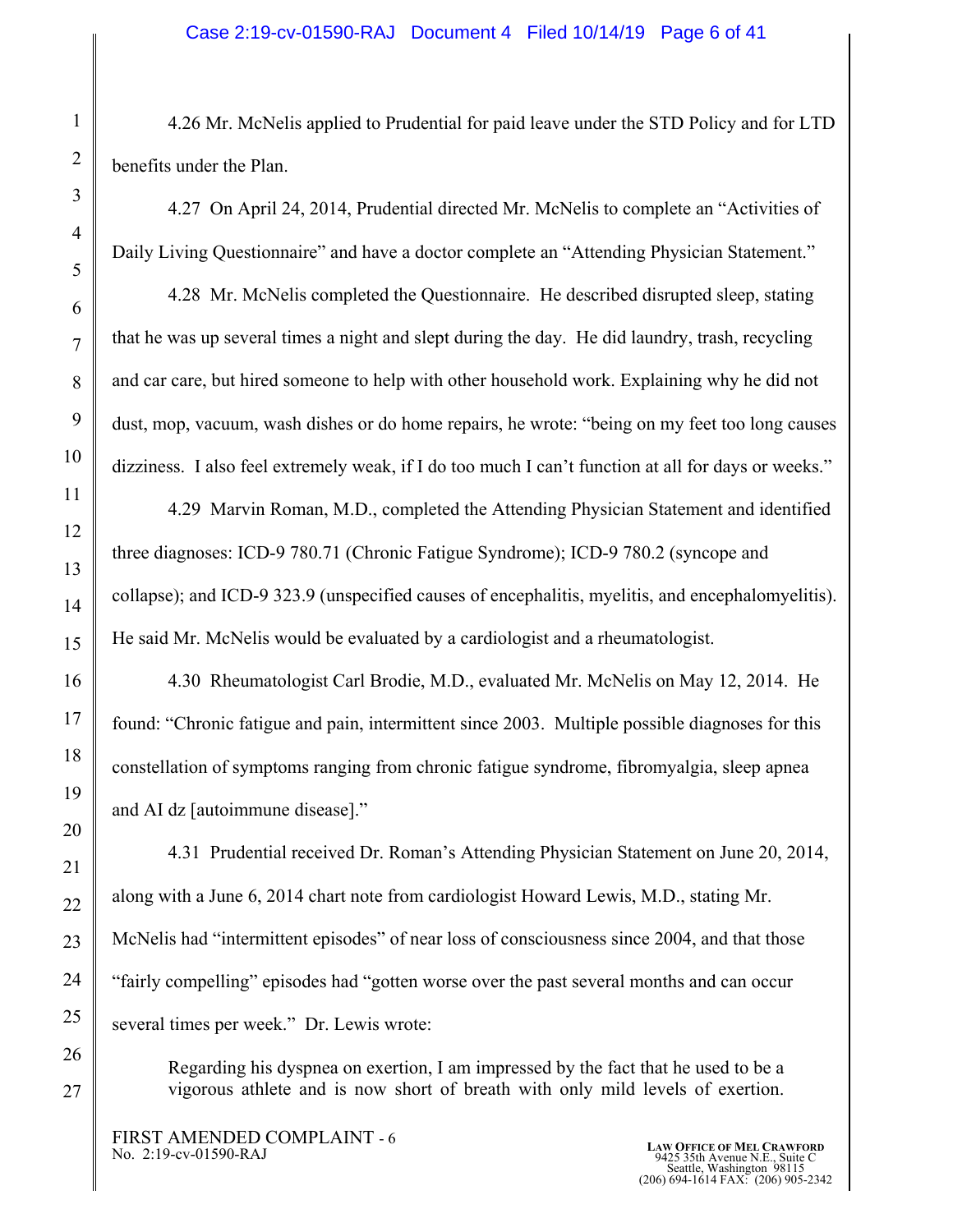# Case 2:19-cv-01590-RAJ Document 4 Filed 10/14/19 Page 7 of 41

Therefore I would like to quantify his exercise performance with exercise treadmill testing and then follow up accordingly.

4.32 Prudential did not wait for the treadmill testing report. It did not contact Dr. Brodie or Dr. Lewis. It denied Mr. McNelis STD and LTD benefits by letter dated June 27, 2014, stating, "[y]ou report that your chronic fatigue, chronic pain, and cognitive issues preclude you from working. However, you report that you are able to complete all of your activities of daily living."

4.33 On June 11, 2014, Mr. McNelis underwent the treadmill testing Dr. Lewis ordered.

The test had to be stopped because he became lightheaded and had a "significant" and

"inappropriate" drop in blood pressure.

4.34 Dr. Brodie continued to see Mr. McNelis. His notes document Mr. McNelis'

chronic fatigue and exhaustion; diffuse musculoskeletal pain; lightheadedness and spontaneous

dizziness; nausea and digestive problems; and diminished fine motor control.

4.35 Mr. McNelis appealed Prudential's denial of paid short-term disability leave and its

denial of his application for LTD benefits. He provided a declaration stating in part:

Currently and for more than the past year, my experience of life and myself has changed dramatically. Each morning starts with a sore throat pain (8 on a scale of 1-10), and extreme weakness. It takes me several hours to get ready for the day. My sleep cycle is disrupted so I rarely sleep through the night, and if I do it is non-recuperative. I require time to sleep during the day nearly every day. If I stand on my feet or exercise the result is potential syncope. A single meeting causes extreme fatigue. My thought processes are slower, and I am unable to understand complex concepts like before. . . . This condition has robbed me of my since of well-being, my physical strength and the many sources of connection and fulfillment in my life.

4.36 Mr. McNelis' appeal included a declaration from Dr. Brodie, stating in part:

There are multiple possible diagnoses for Mr. McNelis' symptoms, including chronic fatigue syndrome ("CFS"), fibromyalgia, sleep apnea and various autoimmune disorders. CFS is a severe, incapacitating fatigue that is not improved by bed rest and that is often worsened by physical activity or mental exertion. It is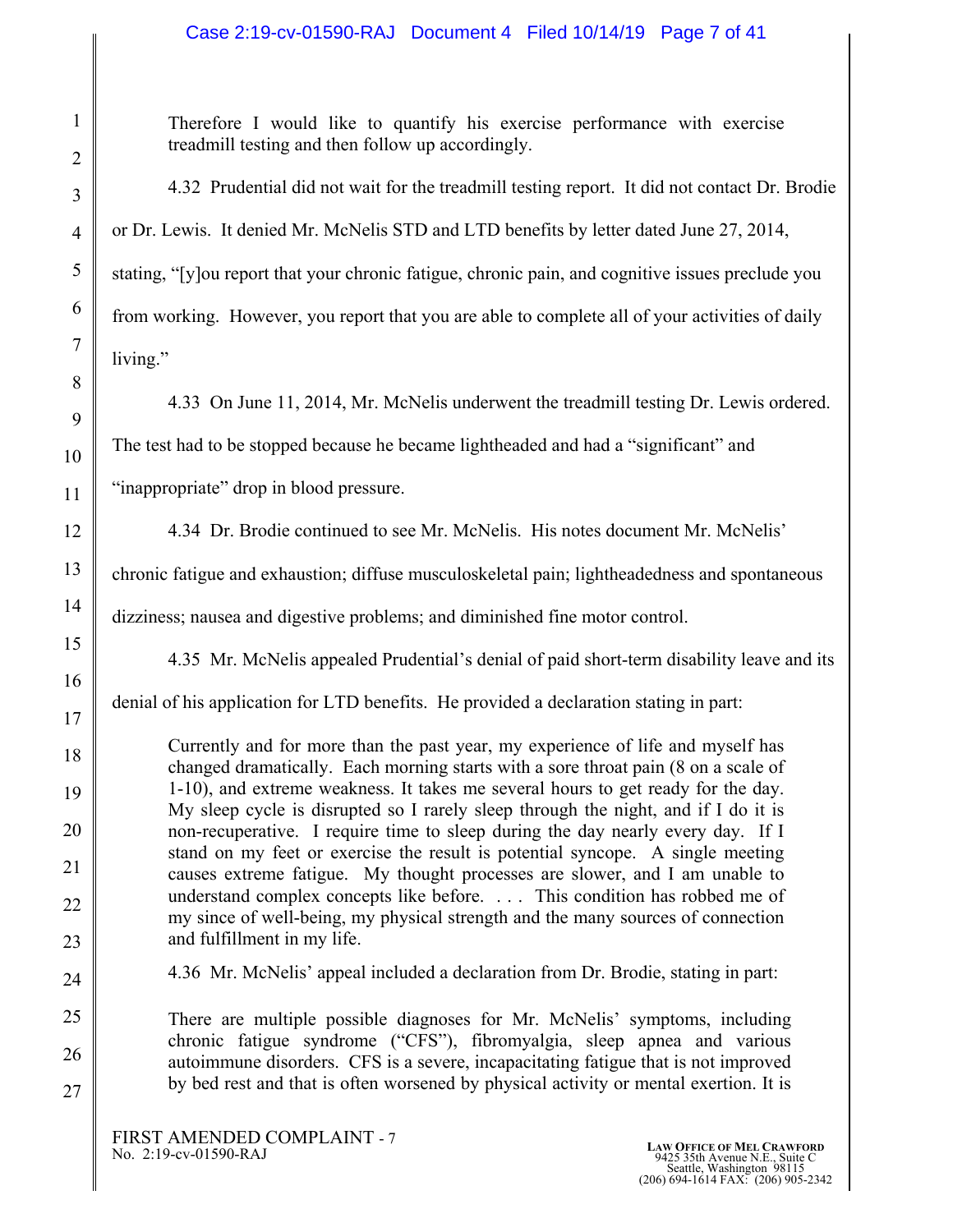# Case 2:19-cv-01590-RAJ Document 4 Filed 10/14/19 Page 8 of 41

an all-encompassing fatigue that can dramatically reduce a person's activity level and stamina. Fibromyalgia is a type of muscular or soft-tissue rheumatism that principally affects muscles and their attachment to bones, commonly accompanied by widespread musculoskeletal pain, muscle stiffness, sleep disturbances, fatigue, lack of concentration, changes in mood or thinking, anxiety and depression.

While Mr. McNelis cannot yet be given a definite diagnosis, there is no doubt that he experiences the symptoms he reports. . . .

I am treating Mr. McNelis with gabapentin, for his pain, and hydroxychloiquinone, an anti-malarial and anti-inflammatory medication sometimes used to treat autoimmune disorders. . . . Due to the exhaustion, fatigue and pain caused by his illness or illnesses, Mr. McNelis is presently unable to perform the material and substantial duties of his job and most likely has been unable to do so since September 19, 2013.

- 4.37 Mr. McNelis also provided a report from neuropsychologist Rochelle Winnett,
- 11 Ph.D., who evaluated him on February 25, 2015 and diagnosed:
	- 1. Cognitive disorder (mild select verbal fluency, complex visual-spatial retrieval, Subtle executive functioning inefficiencies, lower than expected visual-spatial problem solving skills, significantly impaired processing speed).
	- 2. Weakness, chronic (ongoing workup for fibromyalgia or chronic fatigue syndrome).
	- 3. Major depressive disorder, recurrent, moderate severity.
		- 4.38 Dr. Winnett stated: "At the present time, I think that the specific nature of his

cognitive difficulties would make returning to work at his current job problematical given his

impaired processing speed."

1

2

3

4

5

6

7

8

9

10

12

13

14

15

16

17

18

19

20

21

22

23

24

25

26

27

4.39 Although it knew Mr. McNelis underwent a full neuropsychological evaluation on

February 25, 2015, Prudential demanded he be evaluated by Oregon neuropsychologist Michael

Villanueva, Psy.D., less than three weeks later, on March 13, 2015.

4.40 Having Mr. McNelis undergo a second neuropsychological evaluation so soon after the first contravened a widely accepted principle that neuropsychological evaluations must not be

FIRST AMENDED COMPLAINT - 8<br>No. 2:19-cv-01590-RAJ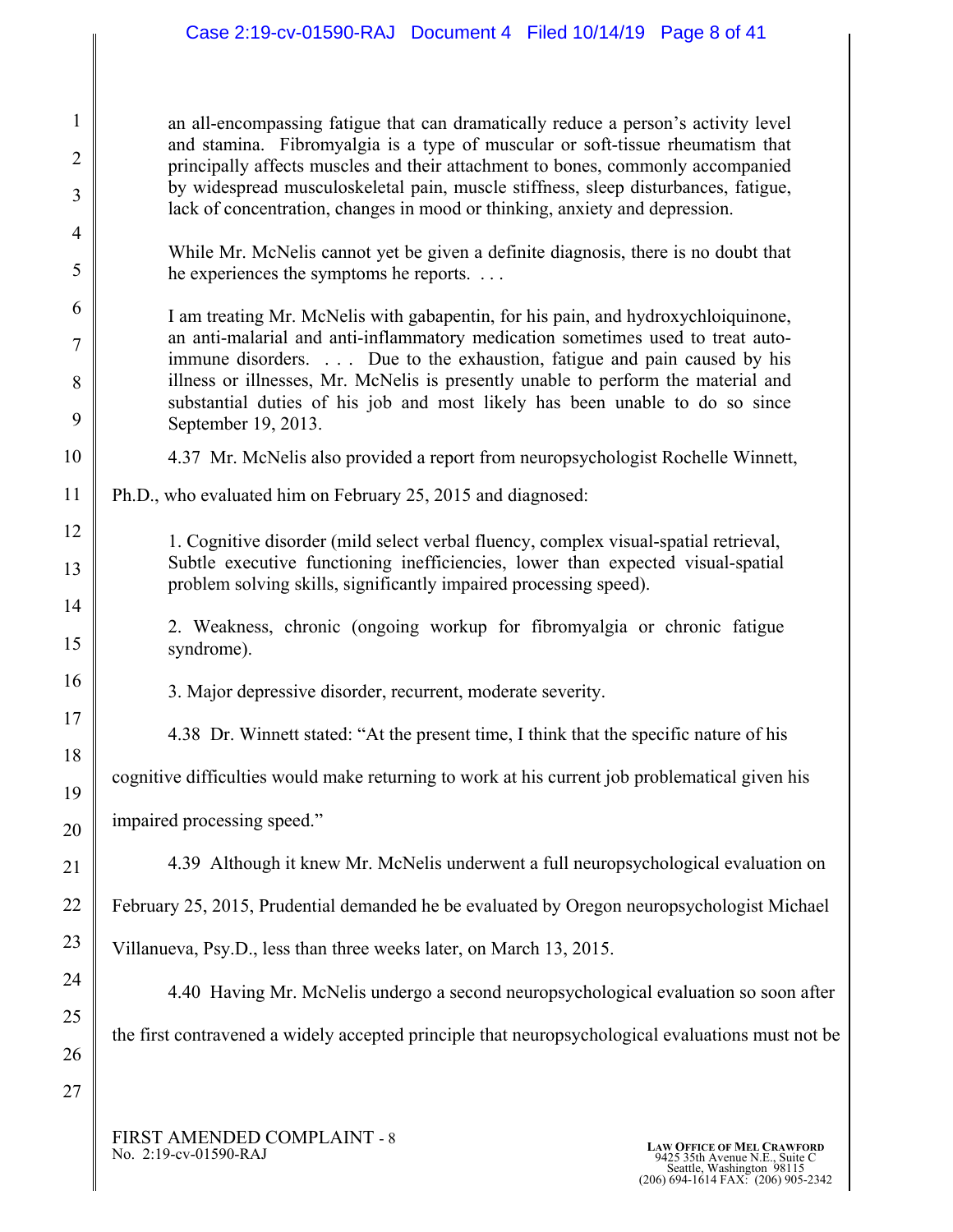#### Case 2:19-cv-01590-RAJ Document 4 Filed 10/14/19 Page 9 of 41

done too close in time to one another, because "test familiarity" or "practice effects" cause inaccurate test results.

4.41 Dr. Villanueva performed the evaluation of Mr. McNelis while engaged by PsyBar, LLC.

4.42 Prudential paid to have Dr. Villanueva review at least 105 disability claim files in 2014-2015.

4.43 On information and belief, Prudential paid Dr. Villanueva over \$250,000 a year in 2014 and 2015 to provide purportedly independent opinions.

4.44 Dr. Villanueva understands that most group disability insurance policies limit benefits for disabilities caused by mental illness to 24 months.

4.45 Dr. Villanueva did not dispute Dr. Winnett's assessment and found "Probable Neurocognitive Disorder - Mild, with Difficulties with Processing Speed and Visuospatial Function." He listed that diagnosis fourth and last, however, after "Depression – Chronic"; "Alcohol Abuse in Sustained Remission" and "Somatic Symptom Disorder." Mr. McNelis last consumed alcohol nine years before Dr. Villanueva's evaluation.

4.46 Prudential obtained a paper records review or "peer review" from Oklahoma doctor Russell Green, M.D., who opined on or about January 16, 2015 that Mr. McNelis "does not have any medically necessary restrictions and/or limitations from any one condition or combination of conditions from October 15, 2013 forward."

4.47 Dr. Green performed this work while engaged by "Reliable Review Services," a subsidiary or division of ExamWorks Group, Inc.

4.48 Dr. Green provided Prudential a second opinion on or about March 15, 2015. Having reviewed new information, including Dr. Brodie's declaration described above in

FIRST AMENDED COMPLAINT - 9<br>No. 2:19-cv-01590-RAJ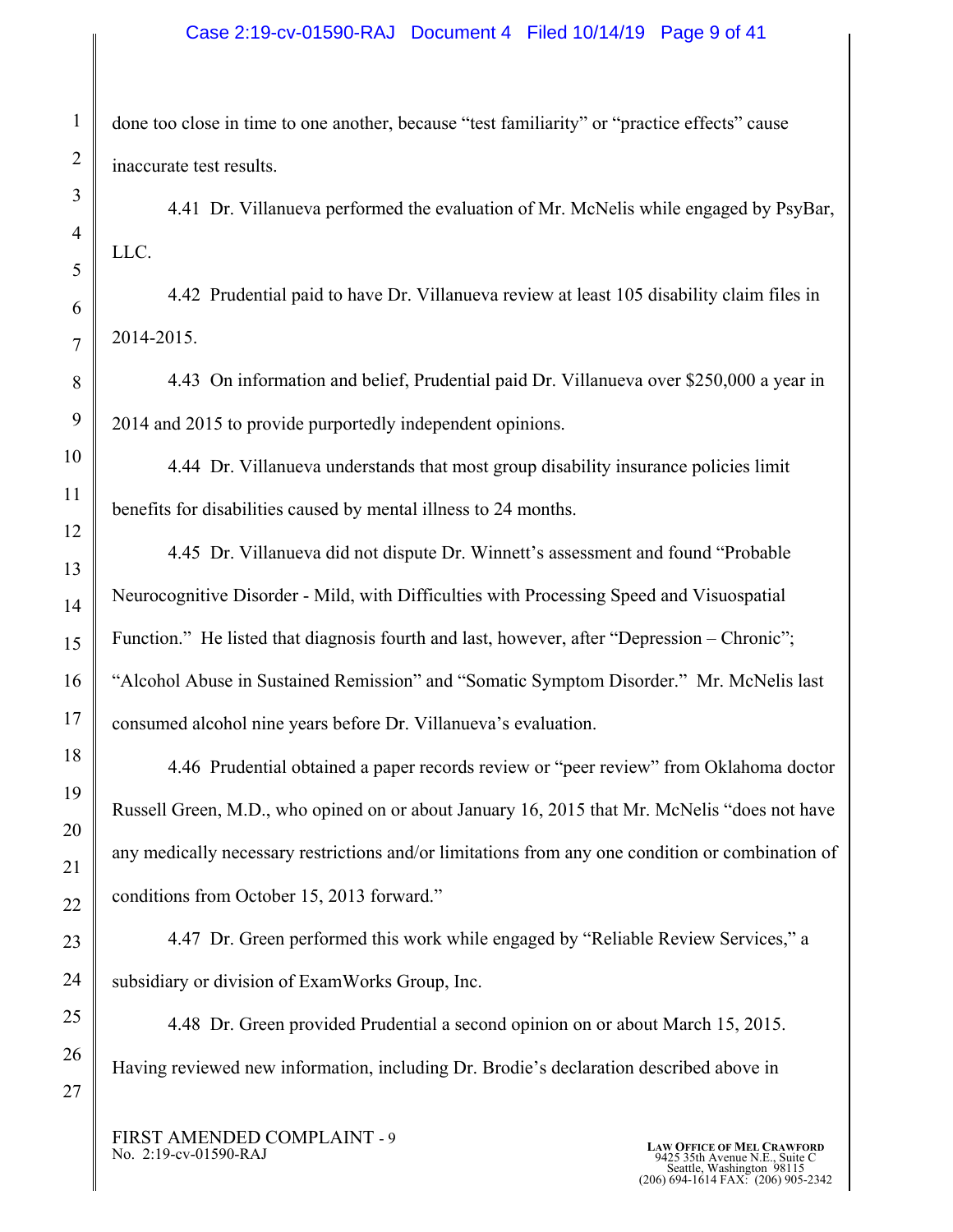Paragraph 4.36, Dr. Green stated "the documentation does not alter the opinions offered in the original submission which was dated 01/16/2015."

4.49 On or about March 31, 2015, Prudential agreed Mr. McNelis was disabled effective October 15, 2013, and entitled to paid short-term disability leave and LTD benefits.

4.50 Dr. Green's opinion that Mr. McNelis had no "medically necessary restrictions" from October 13, 2013 forward was incorrect, as Prudential ultimately approved Mr. McNelis' claim for paid short-term disability leave and long term disability benefits for the entire period from October 15, 2013 through January 2, 2019.

4.51 On April 11, 2015, Mr. McNelis received the first disability benefits since he stopped work 18 months earlier in September 2013.

4.52 On June 25, 2015, Prudential began a surreptitious investigation of Mr. McNelis, including "attempted discreet telephonic contact" with his mother; interrogation of his neighbors; "Internet Mining"; surveillance of his home; and a "local pharmacy canvass in order to confirm and obtain information relating to the claimant."

4.53 Prudential's investigation of Mr. McNelis produced no information contradicting his reports or those of his doctors regarding his health, his symptoms or his activities.

4.54 On or about December 15, 2015, Prudential advised Mr. McNelis that it would terminate his LTD benefits effective April 15, 2016, under the Policy's 24-month limitation for disability caused by "mental illness." It admitted he "likely [has] a lack of sustainable and predictable full time work capacity" but claimed that disability was caused by "behavioral health conditions, but not by identified physical conditions."

4.55 On or about May 23, 2016, Mr. McNelis appealed Prudential's April 15, 2016 termination of his LTD benefits. He provided a statement from rheumatologist Dr. Brodie,

FIRST AMENDED COMPLAINT - 10<br>No. 2:19-cv-01590-RAJ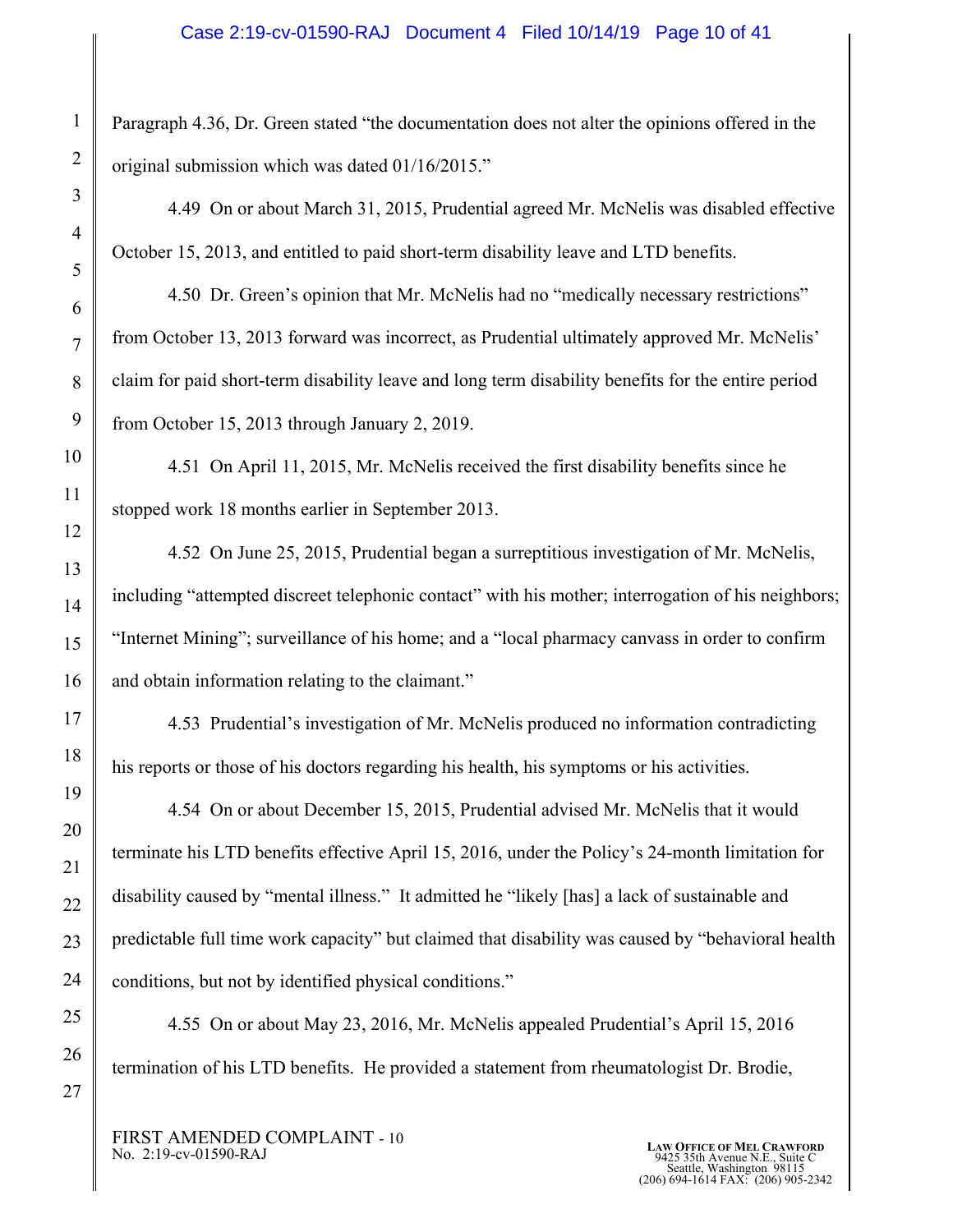#### Case 2:19-cv-01590-RAJ Document 4 Filed 10/14/19 Page 11 of 41

rejecting Prudential's claim that Mr. McNelis was unable to work due to mental illness. Dr.

Brodie stated in part:

1

2

3

4

5

6

7

8

9

I am aware of Mr. McNelis' history of lifelong depression, and that he takes antidepressant medication. I do not believe that condition disables him. Millions of people suffer from depression and use such medications. Mr. McNelis was able despite that condition not only to work, but to hold exceptionally demanding jobs such as his most recent position at Microsoft. If depression prevented him from working, it would have done so long ago. . . . there is ample objective clinical evidence Mr. McNelis has an autoimmune disorder, and that is the far more likely cause of his debilitating fatigue and pain, rather than a long-standing mood disorder.

- 4.56 Dr. Brodie described the "objective clinical evidence" that a physical illness
- 10 disabled Mr. McNelis:

11 12 13 14 15 Mr. McNelis has repeatedly shown objective evidence of some kind of autoimmune disorder. His Complement C3 and C4 levels are chronically low or borderline low on multiple tests. Complement C3 and C4 blood tests measures the activity of certain proteins that are part of the complement system. The proteins work with the immune system and play a role in the development of inflammation. When the complement system is "turned on" during inflammation, levels of complement proteins may go down. . . .

- 16 17 18 The normal range for Complement C3 is 90-200. Mr. McNelis' C3 has been consistently low or borderline low. On March 1, 2016, it was 103. On December 17, 2015, it was 82. On October 9, 2014, Mr. McNelis' C3 level was 76. On May 12, 2014, it was 90.
- 19 20 Mr. McNelis' Complement C4 level has been as low as possible and still be within the normal range of  $15.0$  to  $55.0$ ...

21 22 23 24 Testing also shows Mr. McNelis has elevated CPK levels. CPK is an enzyme associated with muscle abnormalities, and is elevated when a person's muscles are injured or inflamed. On March 1, 2016, Mr. McNelis' CPK was 788, nearly twice the upper limit of normal. (Normal CPK ranges are 55-400).) On March 31, 2016, it was 764. These elevated CPK levels are consistent with the myositis (muscle inflammation) Mr. McNelis reports in his legs.

- 25 4.57 Mr. McNelis' May 23, 2016 appeal included a statement from psychologist Steven
- 26 Reed, Ph.D., who also refuted Prudential's claim that mental illness disabled Mr. McNelis. Dr.

27 Reed stated in part:

FIRST AMENDED COMPLAINT - 11<br>No. 2:19-cv-01590-RAJ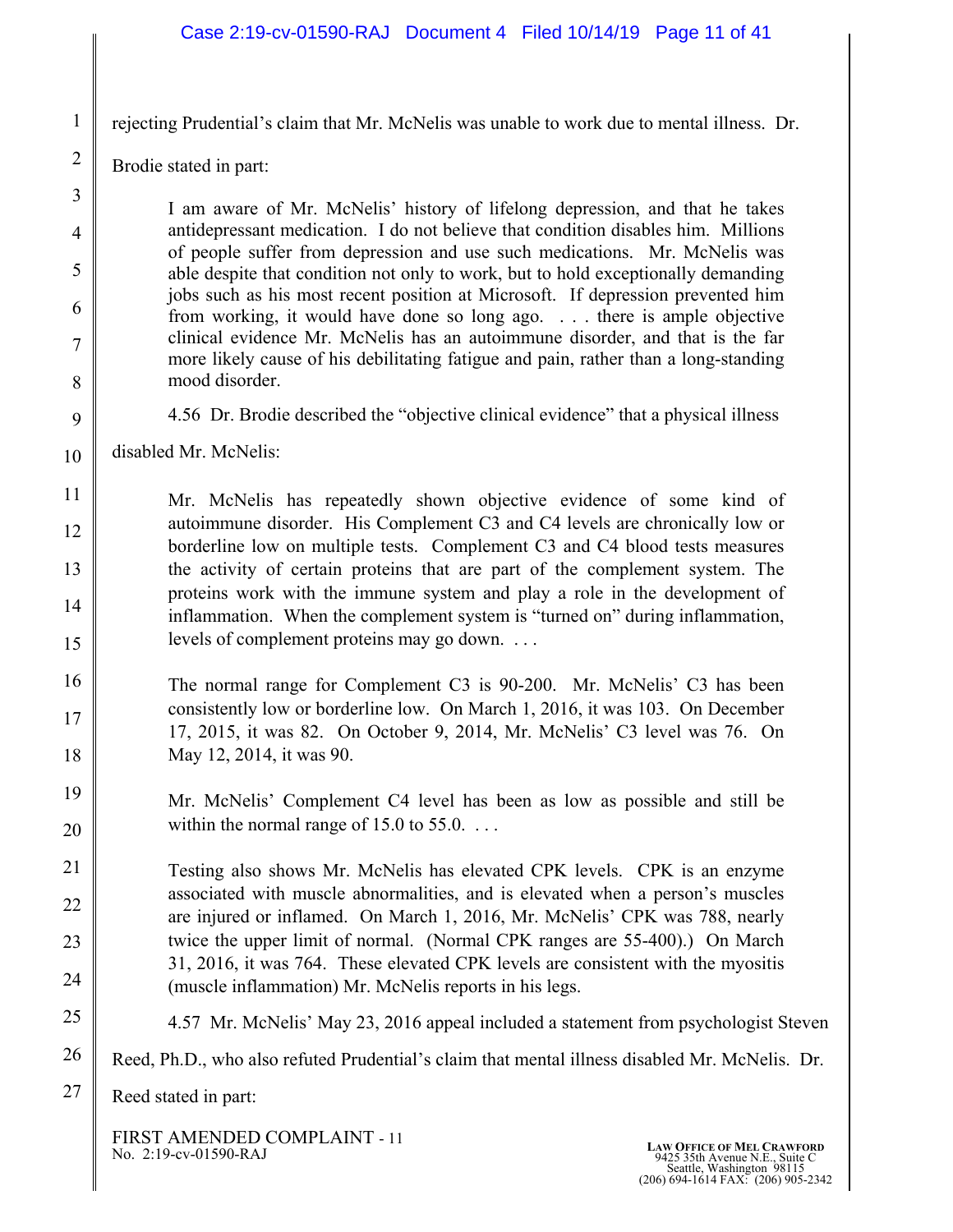It is very clear to me that his current occupational difficulties are not caused by his anxiety or depression. Jim has had depression and anxiety for his entire life, coming from a very difficult childhood, and those conditions were never a deterrent or a barrier for him to become quite successful and hardworking. Like many other people who have had difficult childhood experiences, Jim has very strong survival skills and an exceptionally strong sense of independence. It is antithetical to survival for a person from such a background not to work. For such people, and certainly for Jim, independence and self-sufficiency are key to managing anxiety and depression. Jim is highly motivated to work, to be successful and to be independent. It is anathema to him to be dependent on others, whether those others be people or insurance companies.

Jim has been extraordinarily successful in his career, both financially and in his professional accomplishments. Those are strong motivators, reinforcing his desire to continue to work, just as they were strong motivators during his 27-year work history. Given his well-developed survival skills and his ability to manage his depression and anxiety, there would have to be a new factor to account for why Jim is presently no longer able to work, something other than his longstanding depression and anxiety. That new factor must be something organic, something physical in nature. Jim's present inability to work is, as his treating rheumatologist states, the result of a physical illness, and is not due to any psychological condition.

4.58 Mr. McNelis' May 23, 2016 appeal also included a report from Theodore Becker,

Ph.D., regarding a two-day performance-based physical capacity evaluation Mr. McNelis

underwent. The testing took 13.5 hours.

4.59 Dr. Becker was licensed as a physical therapist in 1974. He obtained a doctorate

degree in 1984 after studies in Biomechanics, Anatomy, Growth and Motor Development and

Human Performance. He has taught and lectured on work physiology, biomechanics, physical

capacity evaluations and evaluation of the impact of chronic fatigue.

4.60 Dr. Becker's report of Mr. McNelis' physical capacity evaluation stated:

There is a profile of biomechanical fatigue, positive clinical physiological dysfunction and work physiological profiles show that the examinee should be considered work intolerant. The physiological response shows that competitive and predictable sustained work is absent for all levels of category according to the Dictionary of Occupational Titles.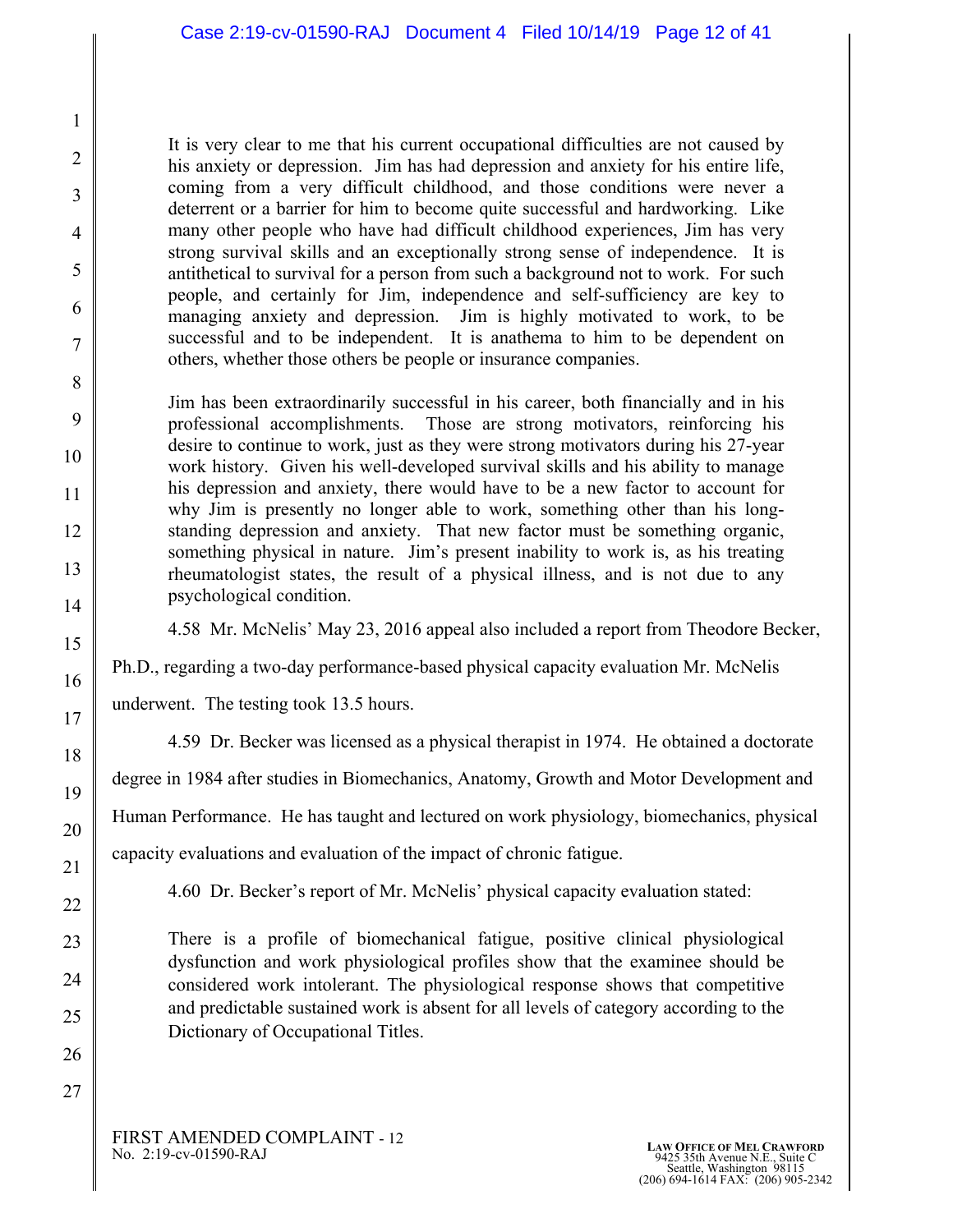4.61 In response to Mr. McNelis' May 23, 2016 appeal, Prudential obtained a peer review from Mark Burns, M.D., through MES Peer Review Services, a subsidiary or division of ExamWorks Group, Inc.

4.62 Prudential asked Dr. Burns whether Mr. McNelis had "any medically necessary restrictions and/ or limitations from any one condition or combination of conditions from April 15, 2016 forward[.]"

4.63 In a report dated June 23, 2016, Dr. Burns declined to opine on Dr. Becker's physical capacity evaluation – but stated that Mr. McNelis had "no restrictions" in his ability to sit, stand, walk, reach, lift and carry.

4.64 Dr. Burns' opinion that Mr. McNelis had no restrictions from April 15, 2016 forward was incorrect, as Prudential ultimately found Mr. McNelis disabled and paid him LTD benefits from April 15, 2016 through January 2, 2019.

 4.65 Also in response to Mr. McNelis' May 23, 2016 appeal, Prudential engaged a physical therapist through MES Peer Review Services, Bethany Weinmann.

 4.66 Ms. Weinmann obtained her New Jersey physical therapy license three years earlier, on November 29, 2012. Her report provided no account of her credentials.

 4.67 Prudential asked Ms. Weinmann if Mr. McNelis had "any medically necessary restrictions and/or limitations from any one condition or combination of conditions from April 15, 2016 forward."

 4.68 Ms. Weinmann's report stated that Mr. McNelis "has complained about some generalized aches and pains."

FIRST AMENDED COMPLAINT - 13<br>No. 2:19-cv-01590-RAJ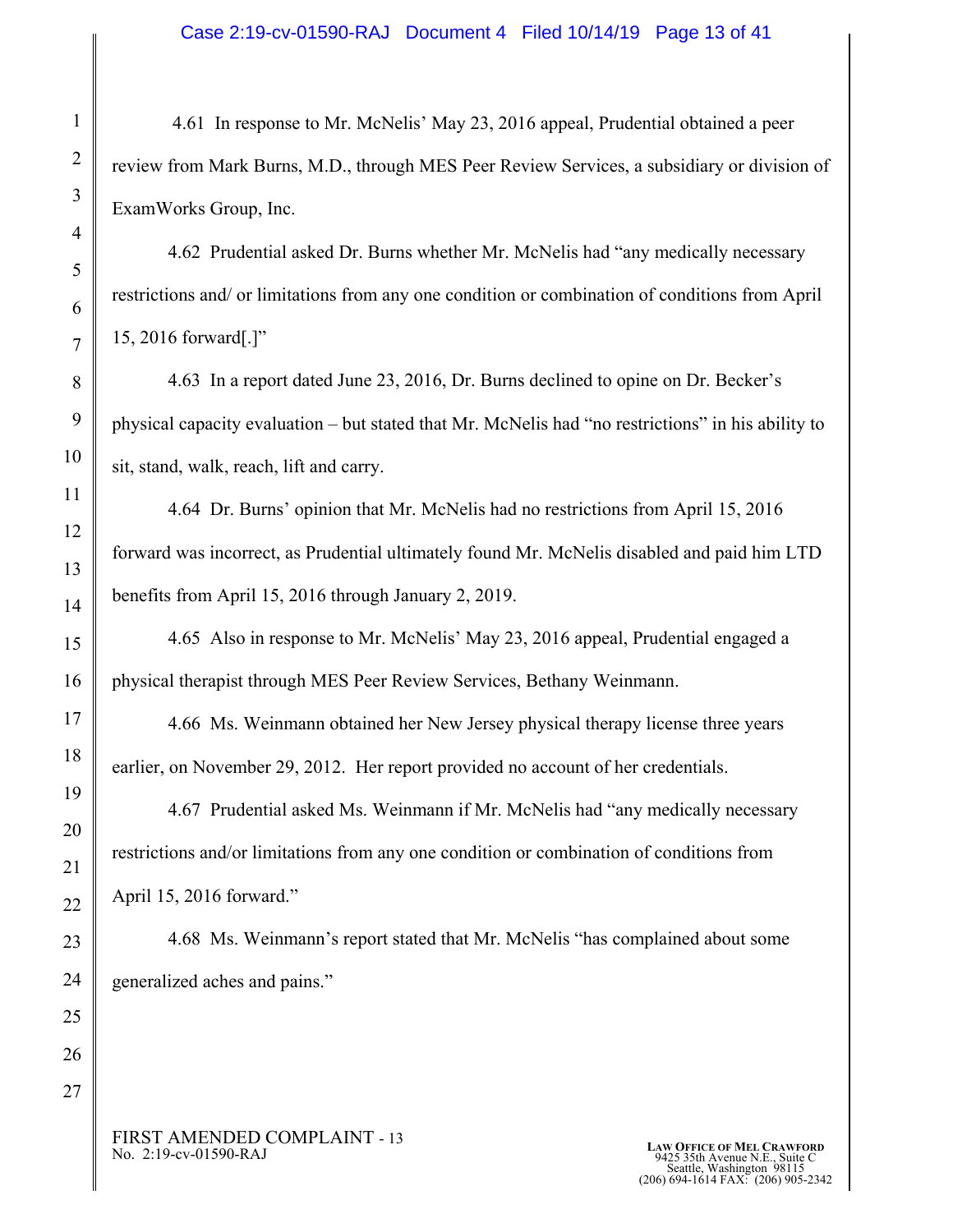4.69 Ms. Weinmann's report stated "it seems that Mr. McNelis spends a good portion of time in bed or sleeping. The significant reduction of physical activity may play a part in his symptoms."

 4.70 Ms. Weinmann stated that the "restrictions/ limitations" Dr. Becker identified "are not medically necessary."

4.71 Ms. Weinmann's opinions were incorrect, as Prudential ultimately found Mr. McNelis disabled and paid him LTD benefits from April 15, 2016 through January 2, 2019.

4.72 At Prudential's request, Dr. Burns provided an addendum opinion through MES Peer Review Services in a report dated August 3, 2016. He reviewed new information regarding Mr. McNelis and stated: "My opinion has not changed."

4.73 Dr. Burns' August 3, 2016 was incorrect, as Prudential ultimately found Mr. McNelis disabled and paid him LTD benefits from April 15, 2016 through January 2, 2019.

 4.74 On or about July 20, 2016, Prudential denied Mr. McNelis' May 23, 2016 appeal. It advised him that "[d]ocumentation of cognitive deficits, an important complaint, was lacking."

4.75 Given Prudential's stated reason for denying his May 23, 2016 appeal, Mr. McNelis obtained a neuropsychological evaluation in order to document the "cognitive deficits" Prudential deemed "lacking."

4.76 Neuropsychologist Glenn Goodwin, Ph.D., evaluated Mr. McNelis on December 5 and 6, 2016.

4.77 Dr. Goodwin's report states that he found Mr. McNelis had "a clear and compelling pattern of deficits in processing speed, affecting graphomotor speed, visual motor speed and persistence, nonverbal fluency, simple sequencing and on an attentional task requiring visual aspects of scanning, sustained concentration and processing speed."

FIRST AMENDED COMPLAINT - 14<br>No. 2:19-cv-01590-RAJ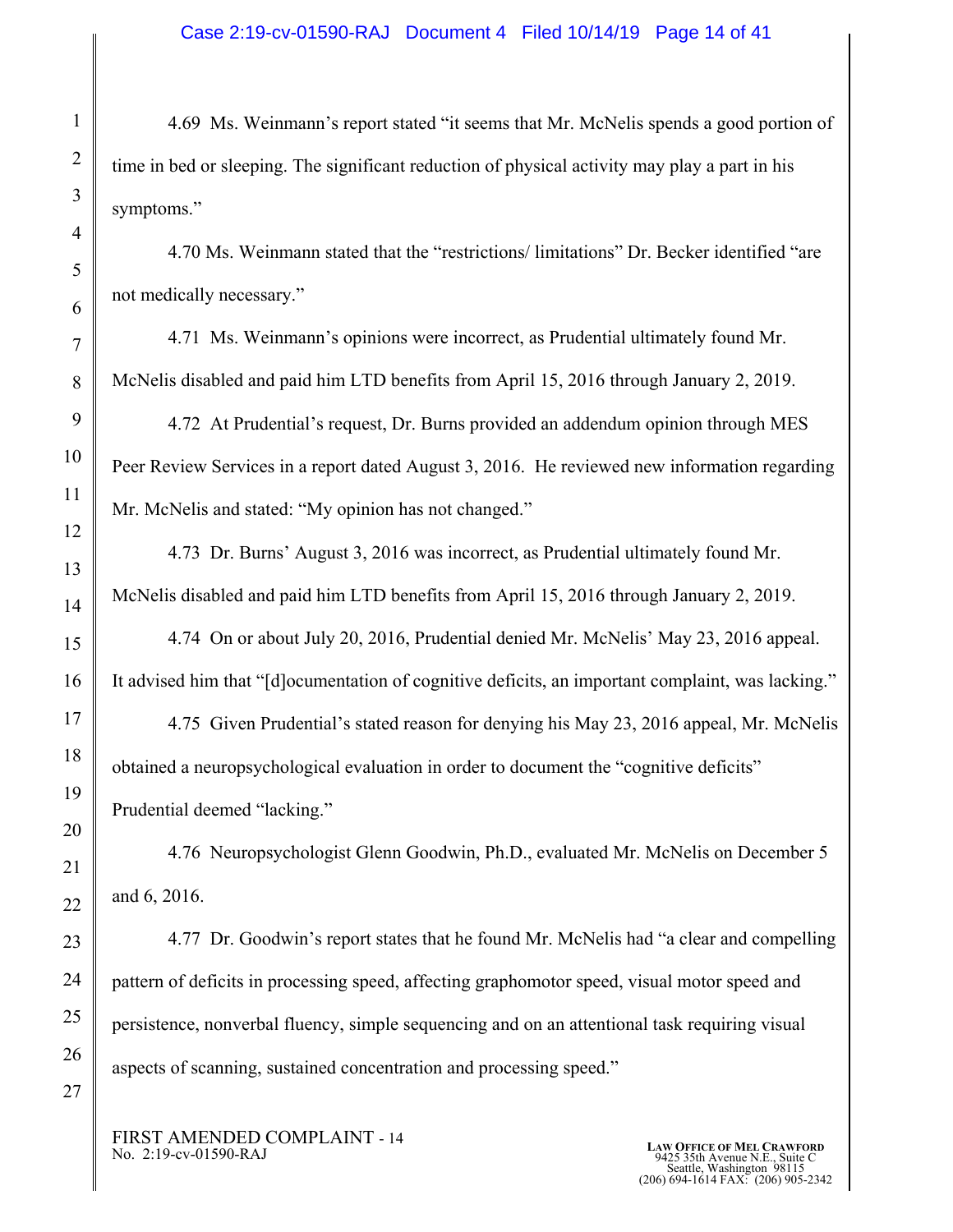#### Case 2:19-cv-01590-RAJ Document 4 Filed 10/14/19 Page 15 of 41

4.78 Dr. Goodwin further stated Mr. McNelis had "a clear and compelling pattern of weaknesses in visual working memory and visual memory compared with expectations based on his general ability" and that he had a "pattern of weakness in both immediate and delayed memory processing also compared with his general ability."

4.79 Dr. Villanueva had listed "depression" as Mr. McNelis' first diagnosis in his report; Dr. Goodwin stated this "hierarchy of diagnostic formulation really doesn't make much clinical sense[.]"

4.80 Dr. Goodwin rejected the notion that Mr. McNelis' cognitive deficits were due to depression or anxiety. Referring to Mr. McNelis' lifelong history of depression he stated: "it is quite clear that this psychiatric condition has been and continues to be insufficient in explaining the extent of his neurocognitive problems."

4.81 On or about January 6, 2017, Mr. McNelis submitted a second appeal to Prudential, providing, among other documents, Dr. Goodwin's report.

4.82 Mr. McNelis' January 6, 2017 appeal also included a letter from Dr. Reed stating, "I concur that Mr. McNelis' depression does not account for his neurocognitive problems. Furthermore, his depression is not a contributing factor or even a secondary factor affecting his present inability to work." Dr. Reed stated that given Mr. McNelis' "job history, his psychological and neuropsychological evaluations, and subjective symptoms" his "current occupational impairment is clearly related to his physical illness."

4.83 Mr. McNelis' January 6, 2017 appeal also included a statement from Dr. Brodie, who wrote: "I agree with Dr. Goodwin that Mr. McNelis' long-standing depression does not account for his neurocognitive problems." Dr. Brodie also wrote:

As I have also previously stated, Mr. McNelis, due to his chronic pain and fatigue, is unable to perform the duties of any gainful occupation for which he is

FIRST AMENDED COMPLAINT - 15<br>No. 2:19-cv-01590-RAJ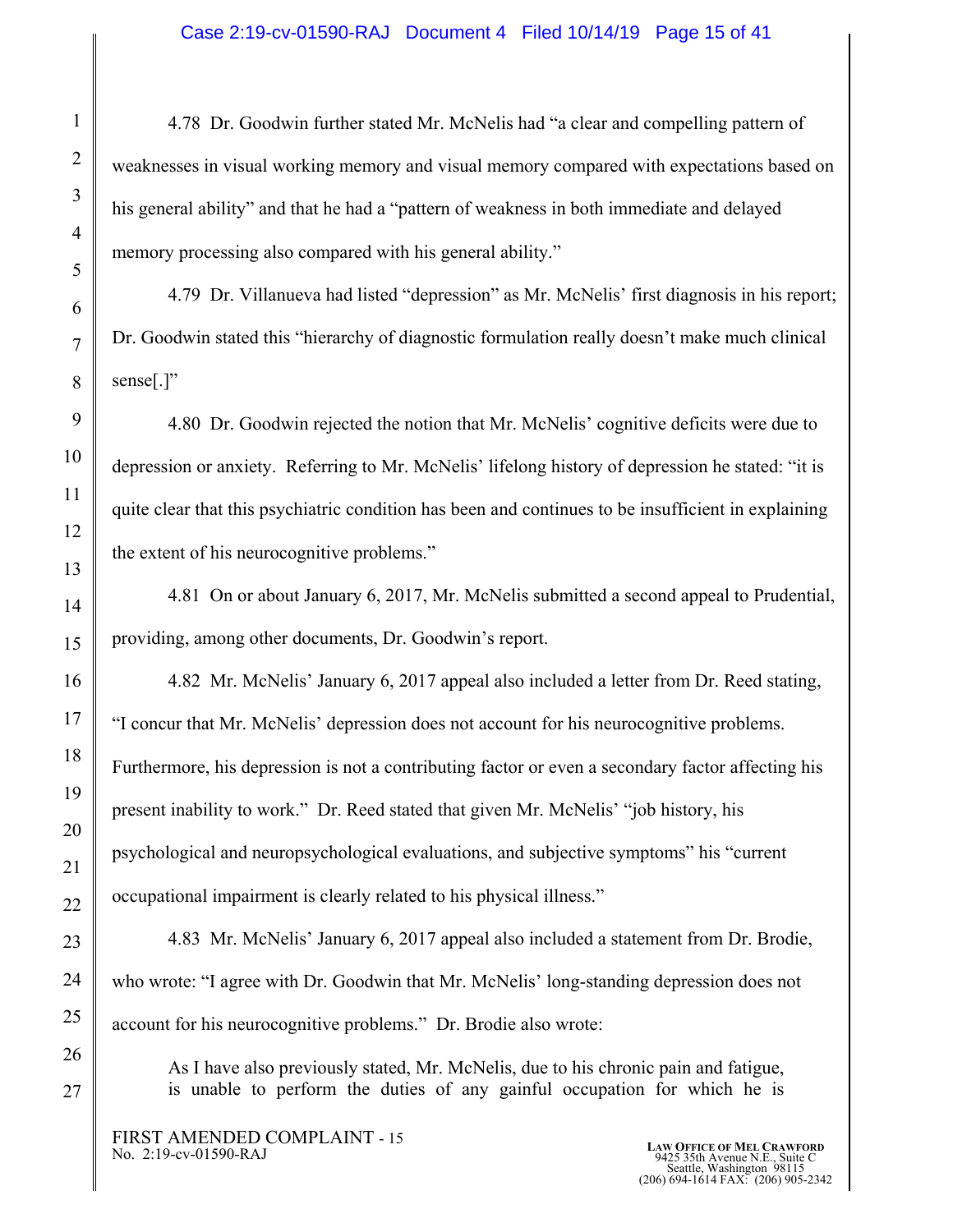# Case 2:19-cv-01590-RAJ Document 4 Filed 10/14/19 Page 16 of 41

reasonably fitted by education, training or experience. His physical capacities were thoroughly evaluated by Theodore Becker, PhD., and I agree with Dr. Becker's conclusion that Mr. McNelis lacks the physical capacity for competitive and predictable sustained work at any level including sedentary work.

4.84 Mr. McNelis' January 6, 2017 appeal included Dr. Becker's response to Ms. Weinmann's report. Dr. Becker stated that Ms. Weinmann had not identified credentials meeting the American Physical Therapist Association guidelines for evaluating functional capacity, and did not otherwise "identify academic or professional certifications or achievements related to work physiology and associated determinations of full time work tolerance." He noted that she provided no "documentation and/or scientific support for her opinions."

4.85 In response to Mr. McNelis' January 6, 2017 appeal, Prudential, using MES Peer Review Services, obtained the opinion of another physical therapist, Jennifer Delaney, licensed in New York. Ms. Delaney's report cited two journal articles extolling the benefit of exercise for patients with fibromyalgia or chronic fatigue. She said Ms. Weinmann's report "suggests" Mr. McNelis could perform sedentary work, and noted her concurrence with that opinion.

4.86 Ms. Delaney's opinions were incorrect, as Prudential ultimately found Mr. McNelis disabled and paid him LTD benefits from April 15, 2016 through January 2, 2019.

4.87 Also in response to Mr. McNelis' January 6, 2017 appeal, Prudential engaged a neuropsychologist from Georgia, Nick DeFilippis, Ph.D.

4.88 Dr. DeFilippis frequently performs examinations and peer reviews for disability insurers, and speaks at events hosted by and for disability insurance companies.

4.89 Dr. DeFilippis understands that most group disability insurance policies limit benefits for disabilities caused by mental illness to 24 months.

FIRST AMENDED COMPLAINT - 16<br>No. 2:19-cv-01590-RAJ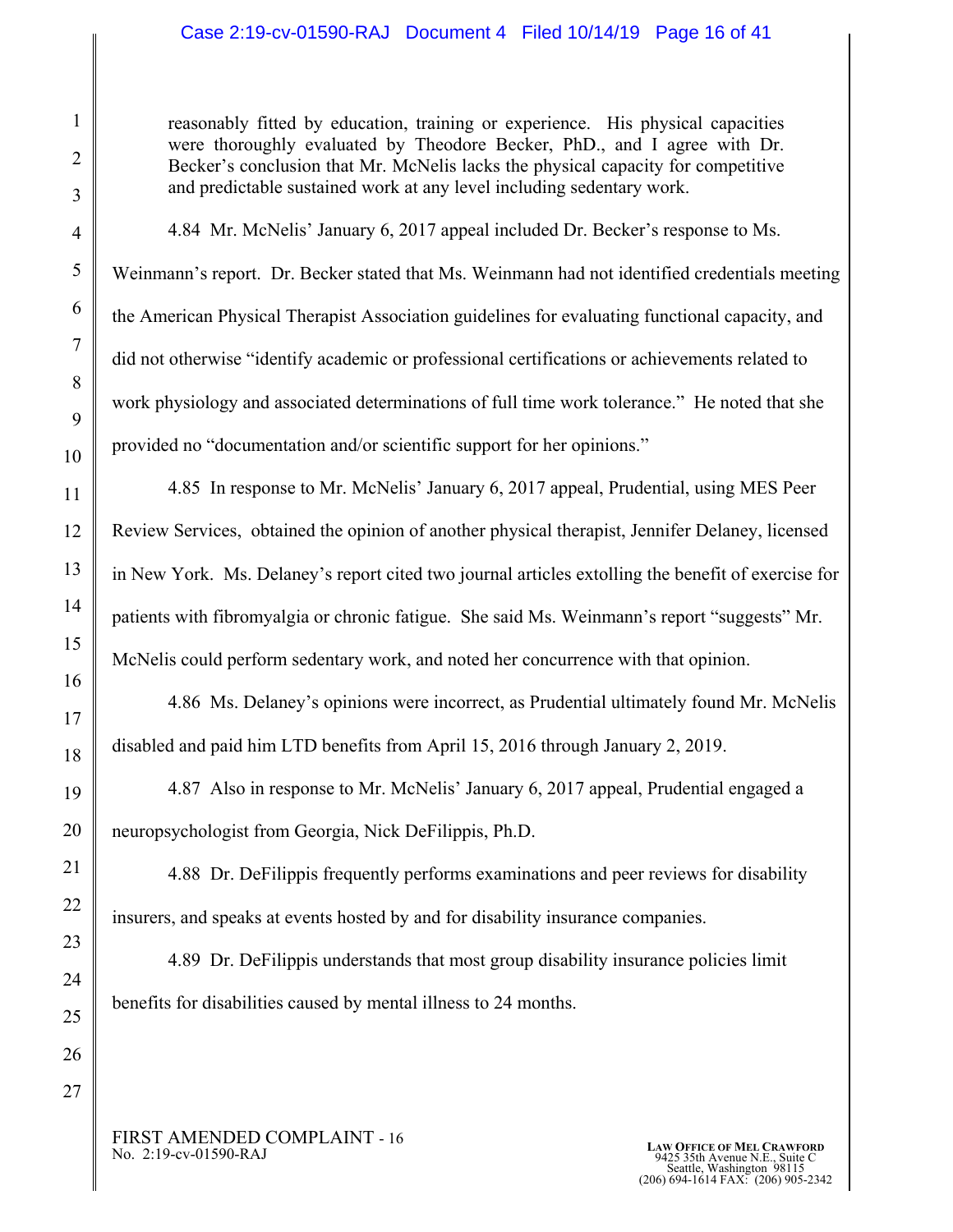#### Case 2:19-cv-01590-RAJ Document 4 Filed 10/14/19 Page 17 of 41

4.90 At least three United States District Courts have rejected opinions offered by Dr. DeFilippis to support a disability insurer's claim that a person was disabled by mental illness, rather than physical illness.

4.91 Dr. DeFilippis stated that Mr. McNelis' "diagnoses of chronic fatigue syndrome and autoimmune disorder" were "outside of [his] specialty." He then opined that "as of 12/22/2016" Mr. McNelis "has mild cognitive difficulties that would interfere with his reliability and work performance." These problems, he said, were "caused by psychological problems."

4.92 Dr. DeFilippis' opinion that Mr. McNelis' disability was due to psychological problems was incorrect, as Prudential continued to find Mr. McNelis disabled under the Plan and entitled to LTD benefits after the Plan's 24-month mental illness limitation ended on April 15, 2016, paying him LTD benefits until January 2, 2019.

4.93 Also in response to Mr. McNelis' January 6, 2017 appeal Prudential again engaged Dr. Mark Burns, through MES Peer Review Services. It provided Dr. Burns new information regarding Mr. McNelis, and asked him if the information "alter[s] your prior assessment?"

4.94 Dr. Burns issued a report on or about January 31, 2017 stating: "It does not. My assessment has not changed."

4.95 Dr. Burns' opinion regarding Mr. McNelis set forth in his January 31, 2017 report was incorrect, as Prudential ultimately found Mr. McNelis disabled and paid him LTD benefits from April 15, 2016 through January 2, 2019.

4.96 On or about February 22, 2017, Prudential denied Mr. McNelis' January 6, 2017 appeal. Prudential admitted that Mr. McNelis was disabled from work – and again claimed this was due to "psychological problems."

FIRST AMENDED COMPLAINT - 17<br>No. 2:19-cv-01590-RAJ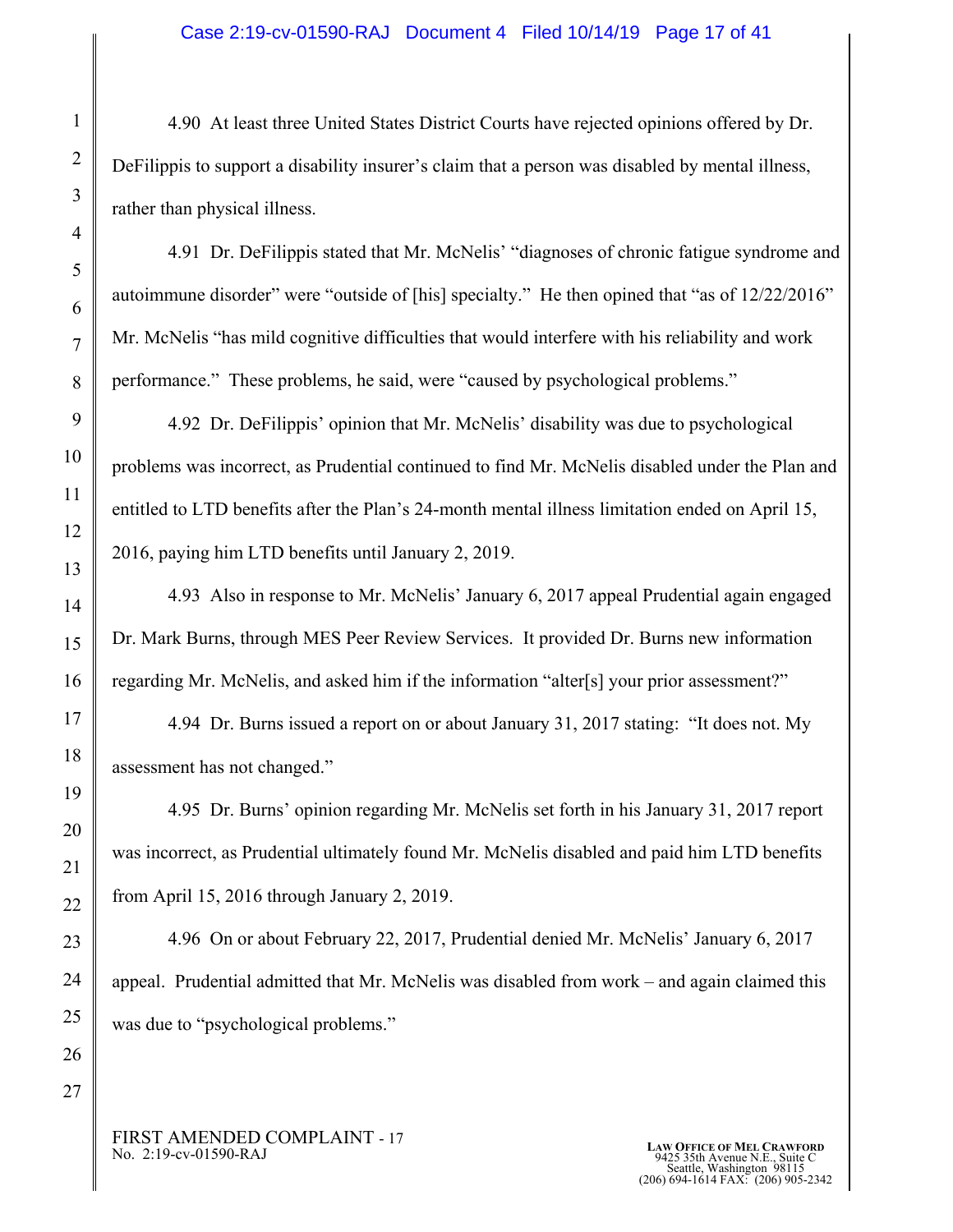#### Case 2:19-cv-01590-RAJ Document 4 Filed 10/14/19 Page 18 of 41

4.97 On or about February 28, 2017, Mr. McNelis filed a civil action in this Court, Case 2:17-cv-00314-RAJ *McNelis v. The Prudential Insurance Company of America*.

4.98 On or about June 2, 2017, pursuant to this Court's standing Order directing parties to confer before filing any motion, Mr. McNelis' attorney provided Prudential a summary of the factual and legal basis for a dispositive motion Mr. McNelis intended to file refuting Prudential's claim that his disability was psychological in nature, and asking the Court to declare Mr. McNelis disabled and entitled to LTD benefits under the Plan.

4.99 On or about June 14, 2017, Prudential offered Mr. McNelis \$150,000 in exchange for dismissal of his lawsuit and waiver of all rights under the Policy and under the Plan.

4.100 The lifetime value of Mr. McNelis' claim at that time if he did not recover from his disability – benefits from April 15, 2016 to May 17, 2034 – exceeded \$1,975,000.00.

4.101 Mr. McNelis declined Prudential's offer and advised Prudential he would continue preparing the dispositive motion.

4.102 On or about July 28, 2017, before Mr. McNelis filed his dispositive motion, Prudential reinstated his benefit claim.

4.103 Mr. McNelis therefore dismissed his civil action on July 31, 2017.

4.104 On February 12, 2018, six and a half months after Mr. McNelis dismissed his civil action, Prudential directed him to attend an examination with neuropsychologist James Bryan, Ph.D., on March 19, 2018.

4.105 Mr. McNelis wrote Prudential on February 15, 2018. He reminded Prudential that he had already undergone *three* complete neuropsychological evaluations and that Prudential's neuropsychologist consultant, Dr. DeFilippis, stated that the most recent testing done by Dr.

FIRST AMENDED COMPLAINT - 18<br>No. 2:19-cv-01590-RAJ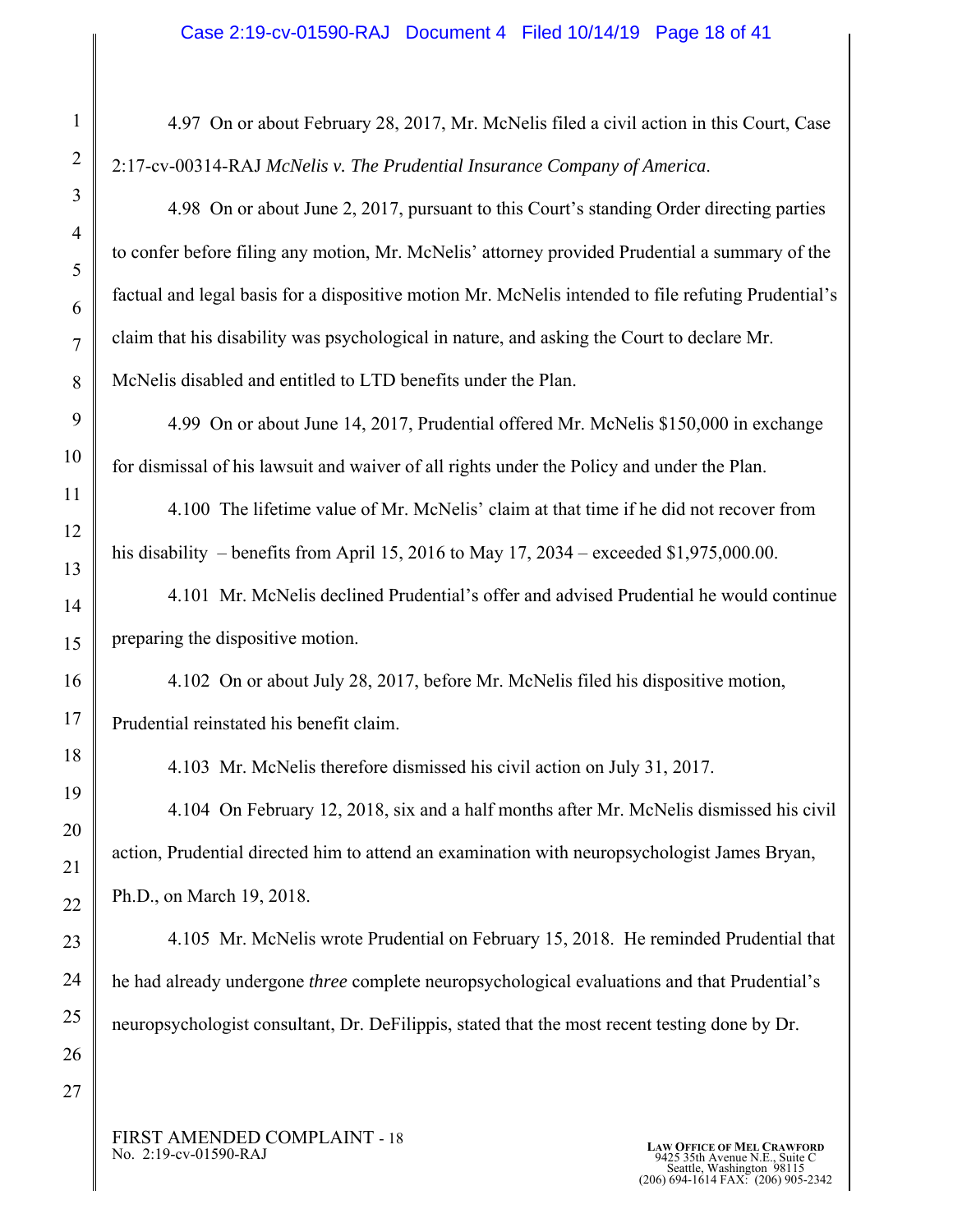# Case 2:19-cv-01590-RAJ Document 4 Filed 10/14/19 Page 19 of 41

Goodwin, had been "appropriate" and that Mr. McNelis' participation in that testing had been valid and marked by good effort.

| $\mathfrak{I}$   | 4.106 Mr. McNelis' February 15, 2018 letter cited and enclosed scholarly articles                                                                                                                                              |
|------------------|--------------------------------------------------------------------------------------------------------------------------------------------------------------------------------------------------------------------------------|
| $\overline{4}$   | describing the well-established fact that repeat neuropsychological testing results in false                                                                                                                                   |
| 5<br>6           | appearances of improvement and mistaken conclusions, due to test familiarity or "practice                                                                                                                                      |
| $\overline{7}$   | effects."                                                                                                                                                                                                                      |
| 8                | 4.107 Mr. McNelis' February 15, 2018 letter provided information questioning                                                                                                                                                   |
| $\boldsymbol{9}$ | Prudential's relationship with Dr. Bryan, Dr. Bryan's bias, and his conduct during past                                                                                                                                        |
| 10               | evaluations of disability claimants he performed for Prudential.                                                                                                                                                               |
| 11               | 4.108 Mr. McNelis' February 15, 2018 letter to Prudential stated in part:                                                                                                                                                      |
| 12<br>13         | Prudential's wish to subject Mr. McNelis to a fourth neuropsychological                                                                                                                                                        |
| 14               | evaluation when its most recently retained neuropsychologist consultant found Dr.<br>Goodwin's December 2016 testing valid, and when the impact of practice effects<br>is undisputed, makes no clinical sense.                 |
| 15               |                                                                                                                                                                                                                                |
| 16               | There is yet another concern with Prudential's proposed evaluation. It has been<br>scarcely six months since Prudential and Mr. McNelis concluded litigation in U.S.<br>District Court for the Western District of Washington. |
| 17               |                                                                                                                                                                                                                                |
| 18               | Given how little time has passed since that action was dismissed, Prudential's<br>present effort to obtain yet another neuropsychological evaluation, to do so                                                                 |
| 19               | despite the well-known impact of practice effects with repeat testing, to seek such<br>an evaluation only a little over one year since the last evaluation, and to enlist an                                                   |
| 20               | evaluator with evident bias, is plainly a strategic effort to find some grounds to                                                                                                                                             |
| 21               | strike Mr. McNelis from the ledger of claimants to whom it must pay benefits.                                                                                                                                                  |
| 22               | Prudential has repeatedly and wrongly denied Mr. McNelis the benefits he is<br>entitled to under the Plan. It responded to the federal lawsuit he was compelled to                                                             |
| 23               | file by attempting to settle his claim for cheap. It agreed to pay him benefits on<br>condition that he dismiss the lawsuit and then, mere months later, demands he                                                            |
| 24               | undergo a fourth and entirely unnecessary neuropsychological evaluation, when                                                                                                                                                  |
| 25               | there is already an ample body of neuropsychological data, and such serial<br>evaluations only invite error.                                                                                                                   |
| 26               | These facts do not describe the exercise of fiduciary duties. They show Prudential                                                                                                                                             |
| 27               | treating Mr. McNelis "as an adversary bent on denying his claim and oblivious to                                                                                                                                               |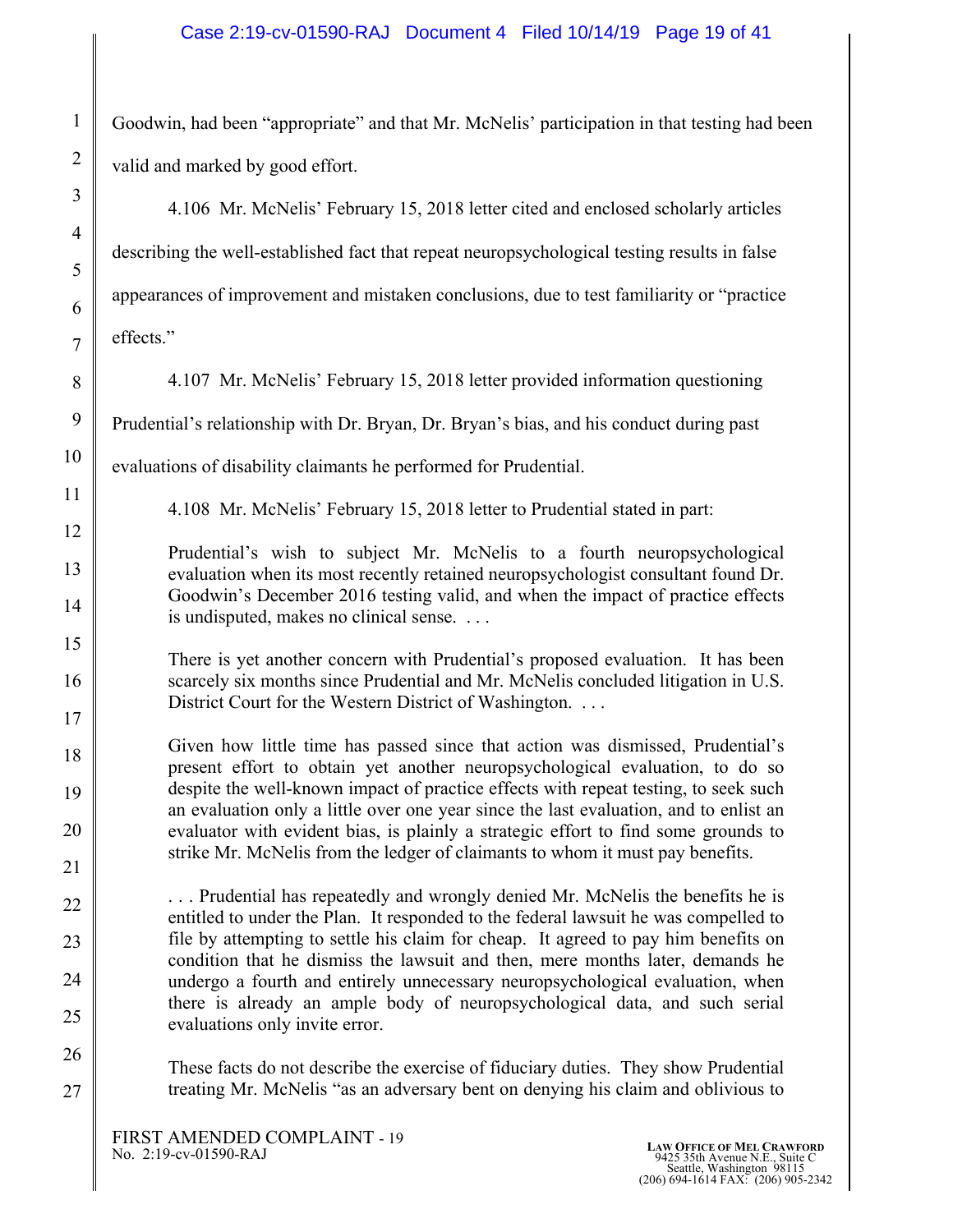### Case 2:19-cv-01590-RAJ Document 4 Filed 10/14/19 Page 20 of 41

its fiduciary obligations as administrator of the LTD Plan." *Friedrich v. Intel Corp*., 181 F.3d 1105, 1110 (9th Cir. 1999) . . .

We respectfully invite Prudential to reconsider this course, and its demand that Mr. McNelis undergo further neuropsychological evaluation.

4.109 Prudential canceled the March 19, 2018 neuropsychological evaluation with Dr. Bryant.

4.110 Then, on or about September 20, 2018, Prudential advised Mr. McNelis that it had scheduled neuropsychologist Karen Sanders, Ph.D., to evaluate him on October 2, 2018.

4.111 Prudential arranged for surreptitious surveillance of Mr. McNelis to take place on the day of, and the days before and after, the October 2, 2018 evaluation.

4.112 Prudential conducted 18 hours of surveillance of Mr. McNelis over September 30 and October 1, 2 and 3, 2018.

4.113 Due to a serious infection, Mr. McNelis was unable to attend the October 2, 2018 evaluation with Dr. Sanders.

4.114 Prudential re-scheduled the evaluation with Dr. Sanders for November 1, 2018.

4.115 Prudential again ordered surveillance of Mr. McNelis for the day of the examination, and the days before and after.

4.116 Prudential obtained 24 hours of surveillance of Mr. McNelis on October 31 and November 1 and 2, 2018.

4.117 The main fruit of Prudential's seven days of surveillance was over an hour of video taken of Mr. McNelis on October 1, 2018, while he was in a coffee shop. One can see his facial expressions and movements throughout much of the video.

4.118 At Mr. McNelis' request, psychiatrist Mark Koenen, M.D., reviewed the

FIRST AMENDED COMPLAINT - 20<br>No. 2:19-cv-01590-RAJ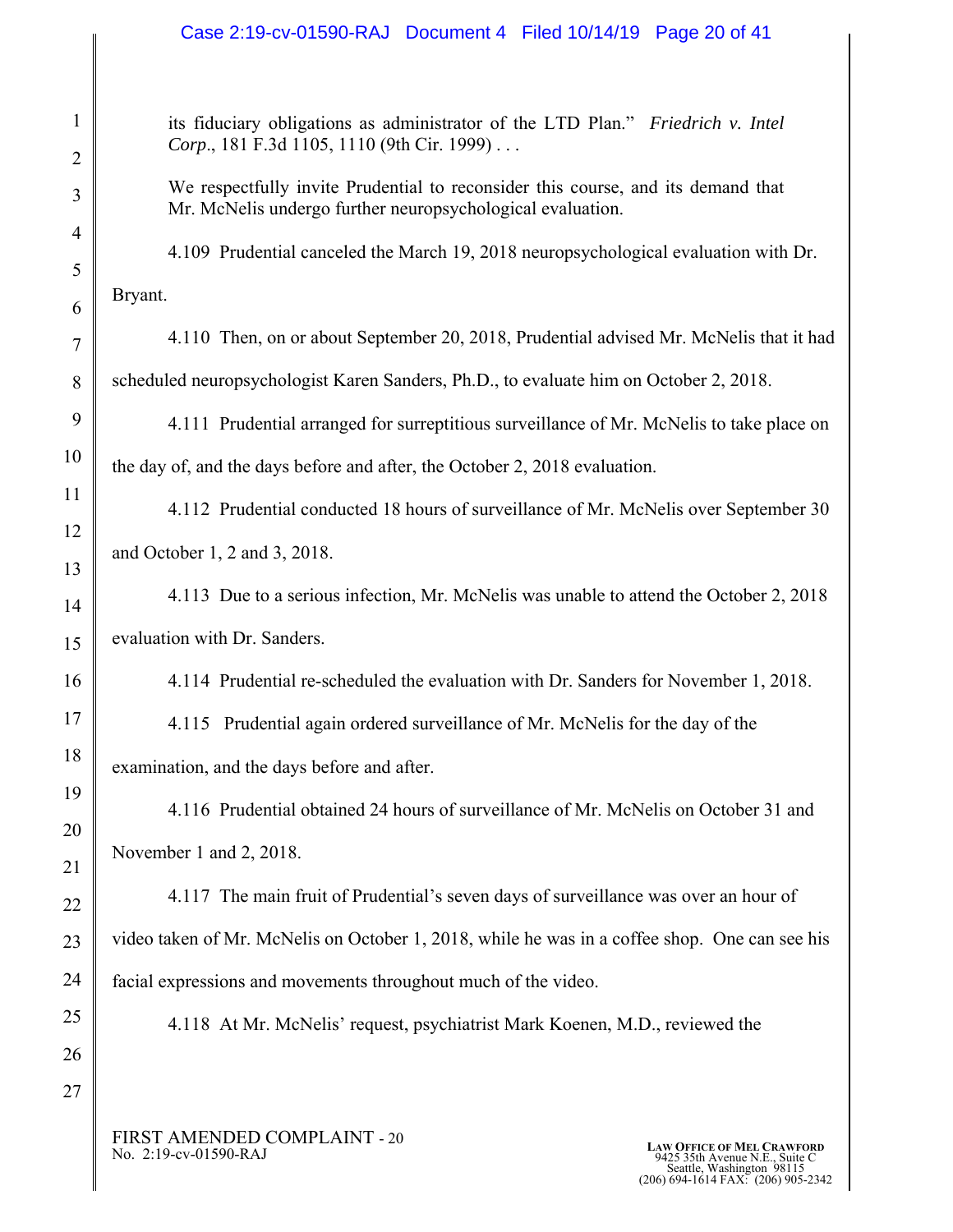# Case 2:19-cv-01590-RAJ Document 4 Filed 10/14/19 Page 21 of 41

| $\mathbf{1}$   | surveillance videos. Dr. Koenen noted that the videos "do not suggest any significant mood                                                                  |
|----------------|-------------------------------------------------------------------------------------------------------------------------------------------------------------|
| $\overline{2}$ | problems, nor is there any indication of psychomotor retardation."                                                                                          |
| 3              | 4.119 Prudential did not provide the October 1, 2018 surveillance video to Dr. Sanders.                                                                     |
| 4              | 4.120 Dr. Sanders evaluated Mr. McNelis on November 1, 2018.                                                                                                |
| 5<br>6         | 4.121 Dr. Sanders performed that evaluation while engaged by PsyBar, LLC.                                                                                   |
| $\overline{7}$ | 4.122 Dr. Sanders provided Prudential a report, stating Mr. McNelis' cognitive testing                                                                      |
| 8              | was improved from prior testing.                                                                                                                            |
| 9              | 4.123 Dr. Sanders stated she was "not able to comment on non-psychological                                                                                  |
| 10             | restrictions, as this is outside the scope of my professional license and training."                                                                        |
| 11             | 4.124 Asked to describe any limitations her testing identified, Dr. Sanders stated:                                                                         |
| 12             | Any task that requires quick response could be impaired with this slowed motor                                                                              |
| 13<br>14       | issue. He may also have difficulty with work tasks that require quick response.<br>Learn and execute new computer programs and computer skills, 40% slower. |
| 15             | 4.125 Dr. Sanders stated that the motor slowing she found "may" be due to depression.                                                                       |
| 16             | 4.126 Dr. Sanders' report failed to document facts supporting the claim that Mr. McNelis                                                                    |
| 17             | was disabled by depression.                                                                                                                                 |
| 18             | 4.127 On December 13, 2018, Prudential in-house vocational expert Steve Lambert, MS,                                                                        |
| 19             | CRC, determined that Mr. McNelis remained unable to earn 60% of his pre-disability earnings.                                                                |
| 20             | 4.128 As of December 13, 2018, then, Prudential recognized that Mr. McNelis remained                                                                        |
| 21<br>22       | disabled from "any occupation" under the Plan's definition of that term described above in                                                                  |
| 23             | Paragraphs 4.15 and 4.16.                                                                                                                                   |
| 24             | 4.129 On or about January 2, 2019, however, Prudential terminated Mr. McNelis' LTD                                                                          |
| 25             | benefits, claiming, as it had done three years earlier, that Mr. McNelis was disabled by mental                                                             |
| 26             | illness. It wrote:                                                                                                                                          |
| 27             |                                                                                                                                                             |

FIRST AMENDED COMPLAINT - 21 No. 2:19-cv-01590-RAJ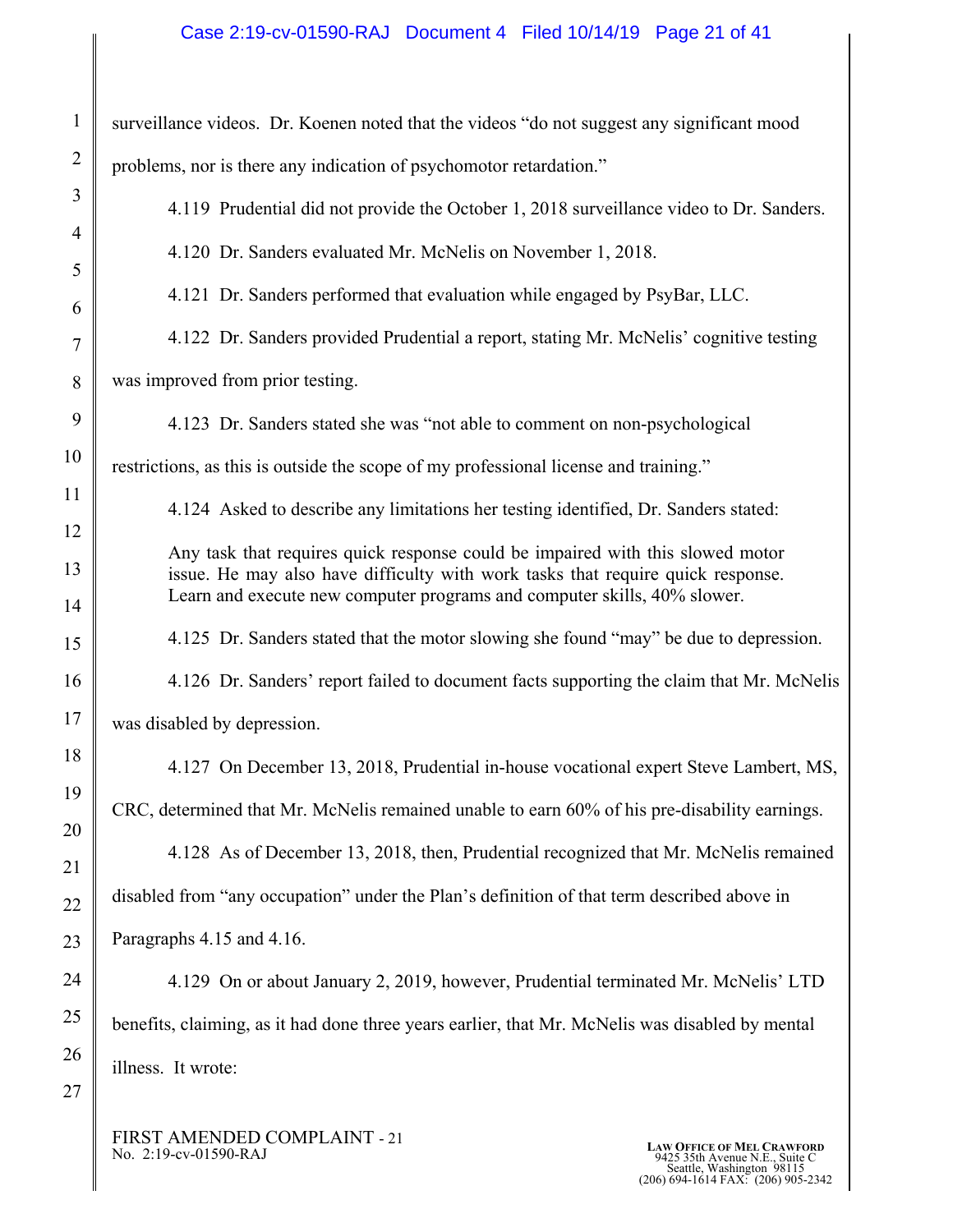# Case 2:19-cv-01590-RAJ Document 4 Filed 10/14/19 Page 22 of 41

Neuropsychological Testing noted a slight decrease in motor speed likely due to residual impact of major depressive disorder in form of psychomotor retardation. Benefits for mental illnesses are limited to 24 months and this limitation has expired.

4.130 On or about June 25, 2019, Mr. McNelis appealed this termination of his benefits.

4.131 Mr. McNelis' June 25, 2019 appeal included a statement from psychologist Dr. Reed, stating Mr. McNelis' longstanding depression was well managed, had "never impaired" Mr. McNelis' "ability to succeed professionally" and that his "depression is not a contributing factor, or even a secondary factor, affecting his present inability to work."

4.132 Mr. McNelis' June 25, 2019 appeal included a report from psychiatrist Dr. Koenen, who, following record review and examination of Mr. McNelis, found "no evidence that mood or anxiety disorders are a significant source of impairment for Mr. McNelis [at] the present time."

4.133 Mr. McNelis' June 25, 2019 appeal included a report from a second two-day physical capacity evaluation performed by Dr. Becker on March 14 and 15, 2019, stating Mr. McNelis remained "work intolerant" and that "competitive and predictable sustained work is absent for all levels of category according to the Dictionary of Occupational Titles."

4.134 Mr. McNelis' June 25, 2019 appeal advised Prudential that it had mistakenly obtained a report from Dr. Norman Burns, believing the report, as Prudential had requested, was from Dr. Mark Burns.

4.135 As stated above, Prudential had obtained reports regarding Mr. McNelis from Dr. Mark Burns dated June 23, 2016, August 3, 2016 and January 31, 2017.

4.136 On July 17, 2018, Prudential again sought Dr. Burn's opinion. It wrote to MES Peer Review Services on July 17, 2018:

Thank you for Dr. Mark Burns' prior review of Mr. McNelis' file.

FIRST AMENDED COMPLAINT - 22<br>No. 2:19-cv-01590-RAJ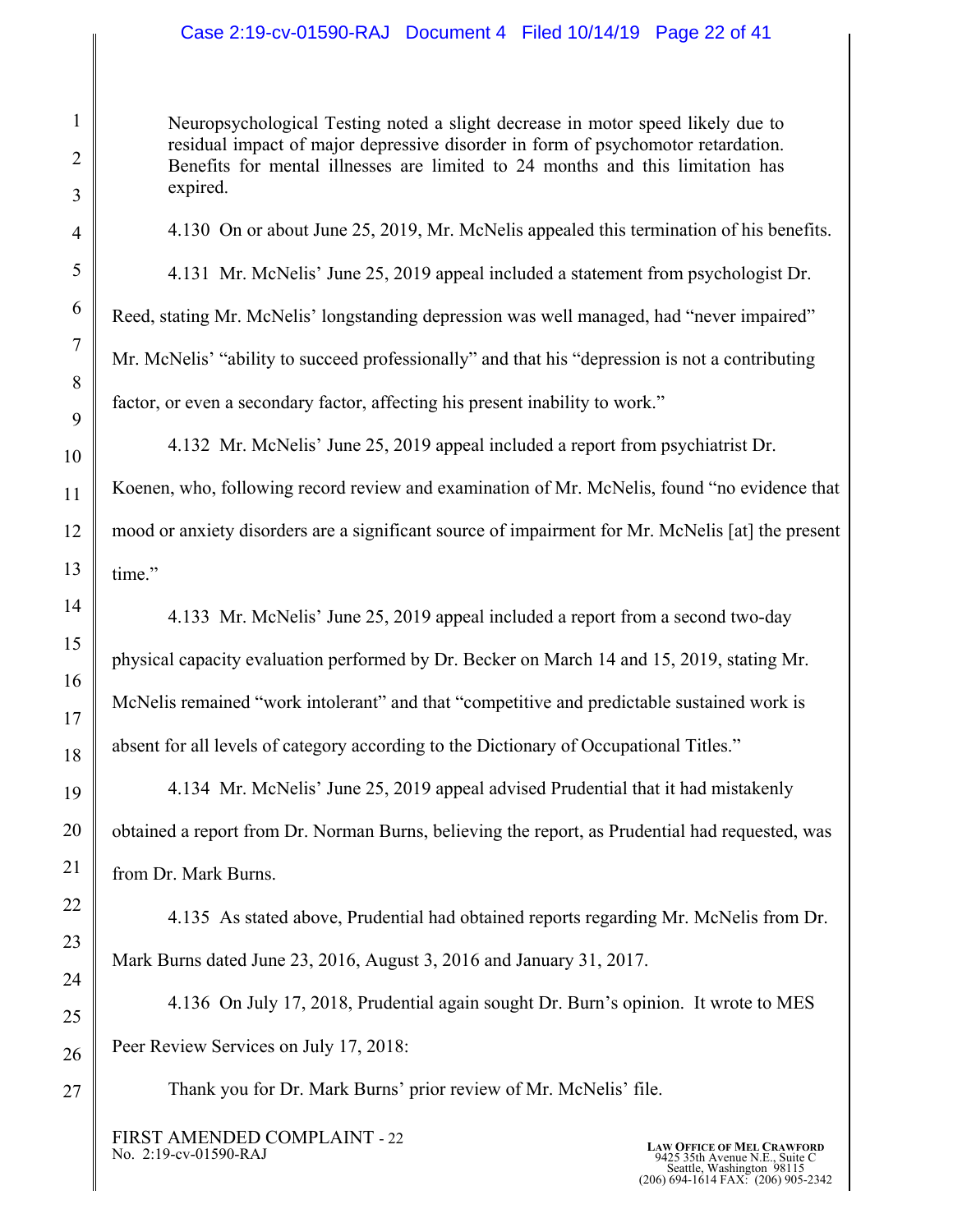# Case 2:19-cv-01590-RAJ Document 4 Filed 10/14/19 Page 23 of 41

| We are in receipt of additional medical records. Upon our evaluation of Dr.        |
|------------------------------------------------------------------------------------|
| Burns' file review report, we note that these records had not been included in his |
| review.                                                                            |

We ask that Dr. Burns review these additional records and provide us with his or her professional opinion in response to the questions below:

- 1. Does review of the attached documentation alter your prior assessment? If so, please detail how and why it alters your assessment, pointing to specific documentation in support of your opinion.
- 4.137 A doctor with the surname "Burns" complied with Prudential's July 17, 2018 request regarding Mr. McNelis. He reviewed the "additional records" and wrote in a report dated July 26, 2018 that the "provided medical documentation does not alter my prior

assessment."

1

2

3

4

5

6

7

8

9

10

11

12

13

14

15

16

17

18

19

20

21

22

23

24

25

4.138 Prudential recorded its receipt of that report on July 26, 2018 in a claims note

stating, "Mark R. Burns, MD – report sent to claim & DCM."

4.139 The July 26, 2018 report, however, was not written by Dr. Mark Burns.

4.140 Rather than rheumatologist Mark Burns, M.D., MES Peer Review Services

provided the "additional medical records" to neurologist Norman Burns, M.D.

4.141 Dr. Norman Burns wrote the July 26, 2018 report.

4.142 Dr. Burns falsely referred to his "prior assessment" of Mr. McNelis.

# 4.143 Prudential's claim file contains nothing suggesting that Dr. Norman Burns ever

reviewed any documents regarding Mr. McNelis before July 17, 2018, and nothing suggesting

Dr. Norman Burns had ever provided any opinion regarding Mr. McNelis before July 17, 2018.

4.144 On information and belief, Dr. Norman Burns had never heard of James McNelis before July 17, 2018.

26 27 4.145 Mr. McNelis' June 25, 2019 appeal included a declaration from the board-certified rheumatologist who took over his care when Dr. Brodie retired, Richard Neiman, M.D.,

FIRST AMENDED COMPLAINT - 23<br>No. 2:19-cv-01590-RAJ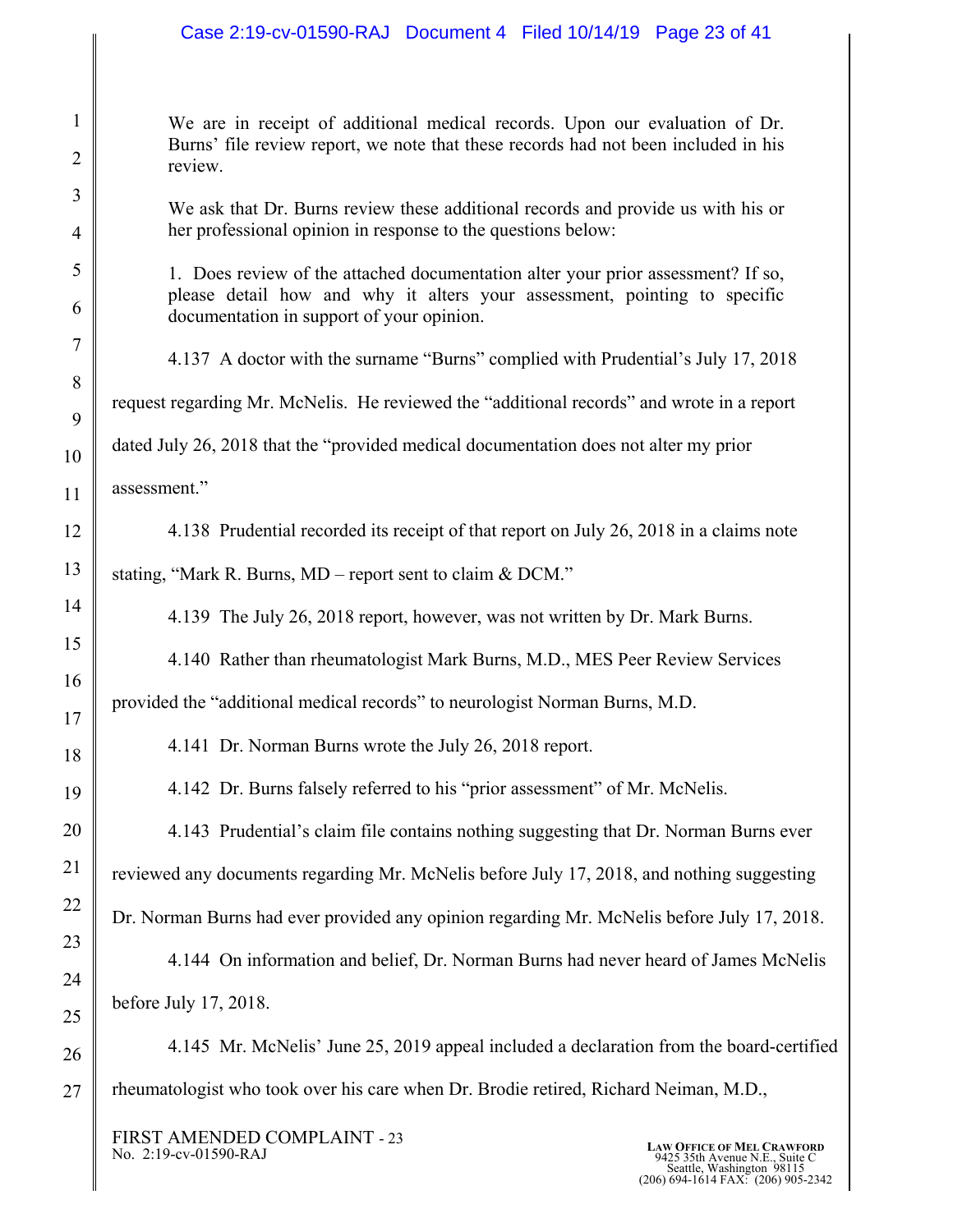4.146 Dr. Neiman's declaration described Mr. McNelis' illness as follows:

Mr. McNelis continues to describe core symptoms of disabling fatigue with postexertional malaise, diffuse pain, unrefreshing sleep and cognitive difficulties. Other symptoms have included an intention tremor, light-headedness with near loss of consciousness, and urinary frequency at night. Having previously been active and in good health, these fluctuating symptoms emerged following a prolonged episode of intractable nausea, vomiting and diarrhea with onset in November 2003. . . .

Objective evidence that accompanies the symptoms described above, includes the following:

- a. Mr. McNelis' consistent account of fatigue was quantified objectively by Theodore Becker, Ph.D. in January 2016 and March 2019 as part of Performance-Based Physical Capacity Evaluations. Both assessments took place over two days and noted "biomechanical fatigue" and "physiological dysfunction" during repetitive activity leading to a conclusion that Mr. McNelis should be considered "work intolerant".
- b. Specific deficits of cognitive function have been consistently detected by repeated neuropsychological evaluations.
- c. Between 2014 and 2016, Dr. Brodie noted evidence of weight loss, fluctuating tenderness and swelling in his left wrist and hand, right hip and foot tenderness, lower back pain and myofascial trigger-point tenderness. Laboratory evidence of immune system activation included serological markers from blood tests indicating persistently low Complement (C3). Complement proteins work with the immune system and play a role in the development of inflammation. When the complement system is activated during inflammation, levels of C3 may go down.
- d. Since March 2016, blood tests have shown persistently elevated Creatine Phosphokinase (CPK). CPK is an enzyme found in muscle tissue that, when elevated in the blood, can indicate muscle tissue injury. A muscle biopsy in December 2017 was notable for reduced activity of two enzymes (NADH cytochrome c reductase and succinate cytochrome c reductase) involved in cellular energy production, yet the reduced activity was just short of the significance threshold for a definitive diagnosis. Although swollen mitochondria were noted on electron microscopy, features for a definitive diagnosis of

26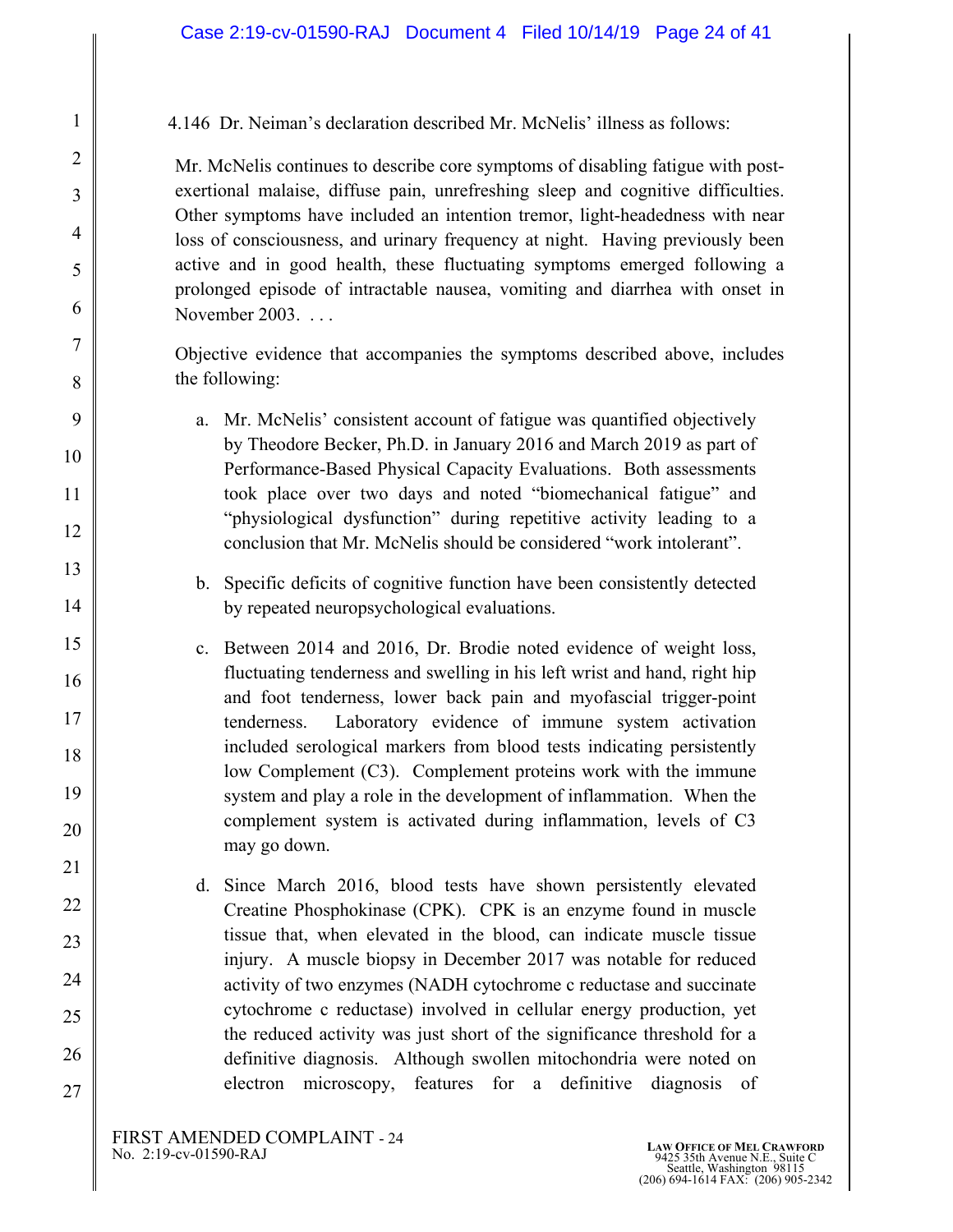mitochondrial and metabolic myopathies were not identified in histochemical, biochemical, and ultrastructural studies. Therefore, as muscle biopsy results were neither normal nor sufficiently abnormal to independently confirm a specific muscle disorder, correlation with other clinical information was advised by the pathologist. This indicates uncertainty and the inability of these tests to rule out a muscle disorder.

It is not unusual for diagnostic conceptualization of a case of this complexity to evolve over time in relation to changing evidence:

- a. Between 2014 and 2016, Dr. Brodie interpreted the reported symptoms, examination findings and laboratory results, as evidence of autoimmune disease that justified treatment for a working diagnosis of Undifferentiated Connective Tissue Disease (UCTD). Under the International Classification of Disease,  $10<sup>th</sup>$  Edition (ICD-10), this would be coded as M35.9: *Systemic involvement of connective tissue, unspecified*. UCTD describes a pattern characterized by clinical signs and symptoms together with serological markers of systemic autoimmune diseases that do not fulfil the criteria for a "defined" Connective Tissue Disease (CTD). CTDs are a family of autoimmune diseases that includes well "defined" conditions such as Rheumatoid Arthritis or Systemic Lupus Erythematosus. The diagnosis of UCTD remains a complex area of Rheumatology due to the subtlety and variability of signs and symptoms and the continuing evolution of international consensus on diagnostic criteria. Complicating the diagnostic process for Mr. McNelis has been the absence of other serological markers for autoimmune disease, such as Antinuclear Antibodies (ANA) which are normally associated with a diagnosis of UCTD. However, as these markers are not 100% sensitive, autoimmune CTD could not be ruled out given the clinical context.
- b. Since 2016, the persistently elevated CPK in the context of pain, weakness and fatigability on repetitive activity, gave me reason to suspect that Mr. McNelis has an Idiopathic Muscle Disease. Although investigations such as an electromyography and nerve conduction study were essentially normal in October 2017, a muscle biopsy in December 2017 showed mild abnormalities that could not confirm a definitive diagnosis but may indicate the presence of mitochondrial disease. Mitochondria are responsible for producing energy within cells and Mitochondrial Myopathies are another complex area of medicine due to

24

25

26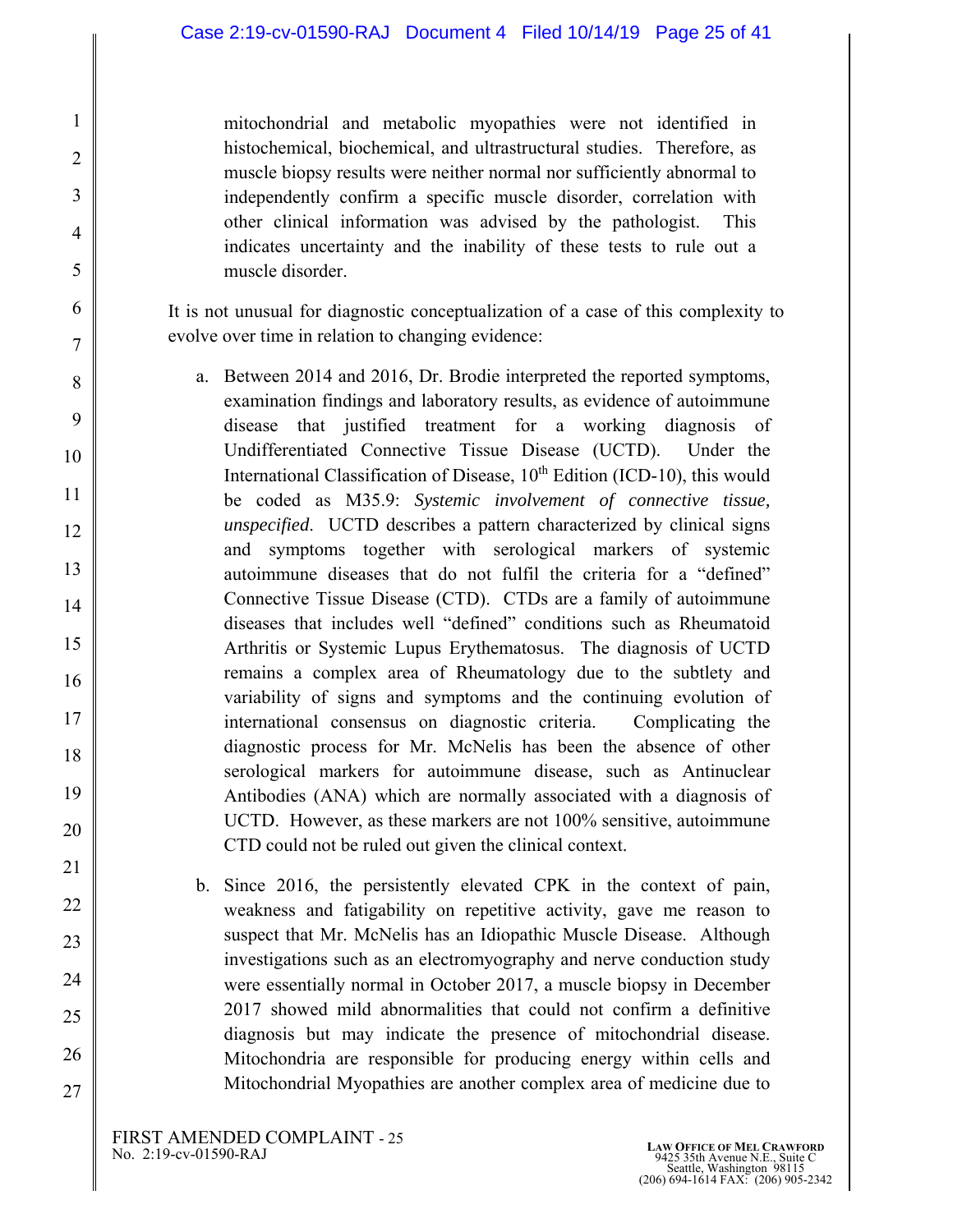the wide range of clinical features that can affect virtually any organ, particularly those with high energy requirements, such as skeletal muscle and nerve cells. No cures exist for Mitochondrial Myopathies, many syndromes of which have not yet been fully characterized.

Although a unifying diagnosis to account for all of Mr. McNelis' symptoms has not yet been confirmed, it is my opinion that Mr. McNelis has a disease affecting his muscle tissue. It is not unusual for muscle disorders to have an insidious onset with signs and symptoms that evolve over several years before a specific diagnosis can be confirmed. The following list of differential diagnoses includes a range of explanations for his difficulties based on the available evidence.

a. At present, Mr. McNelis has a working diagnosis of an idiopathic muscle disease. Under ICD-10, this would be coded as G72.9: *Myopathy, unspecified*. Myopathies are neuromuscular disorders in which the primary symptom is muscle weakness due to dysfunction of muscle fiber. More specifically, the evidence available thus far points to a Mitochondrial Myopathy. Under ICD-10, this would be coded as G71.3: *Mitochondrial myopathy, not elsewhere classified*. The main symptoms of mitochondrial myopathy are muscle fatigue, weakness, exercise intolerance and occasionally, a wide range of neurological symptoms. The severity of any of these symptoms varies greatly between individuals. Alternatively, further development of his illness may reveal a diagnosis of an Idiopathic Inflammatory Myopathy. Under ICD-10, this would be coded as G72.49: *Other inflammatory and immune myopathies, not elsewhere classified*. Idiopathic Inflammatory Myopathies are a group of disorders characterized by inflammation of skeletal muscles. The primary symptom of idiopathic inflammatory myopathy is muscle weakness, which develops gradually over a period of weeks to months or even years. Other symptoms include joint pain and fatigue.

b. Mr. McNelis attracted a diagnosis of Myalgic Encephalitis / Chronic Fatigue Syndrome (ME/CFS) and Fibromyalgia in the past after contact with the AMEN clinic in 2006 and 2010. If causes could be identified for the laboratory abnormalities described above or if they could be discounted as irrelevant findings, he would continue to meet criteria for these conditions which are often viewed as part of the same disease spectrum. There is no laboratory test to confirm either condition, yet an important diagnostic consideration is to rule out other causes with overlapping symptoms. Under ICD-10, ME/CFS would be

23

24

25

26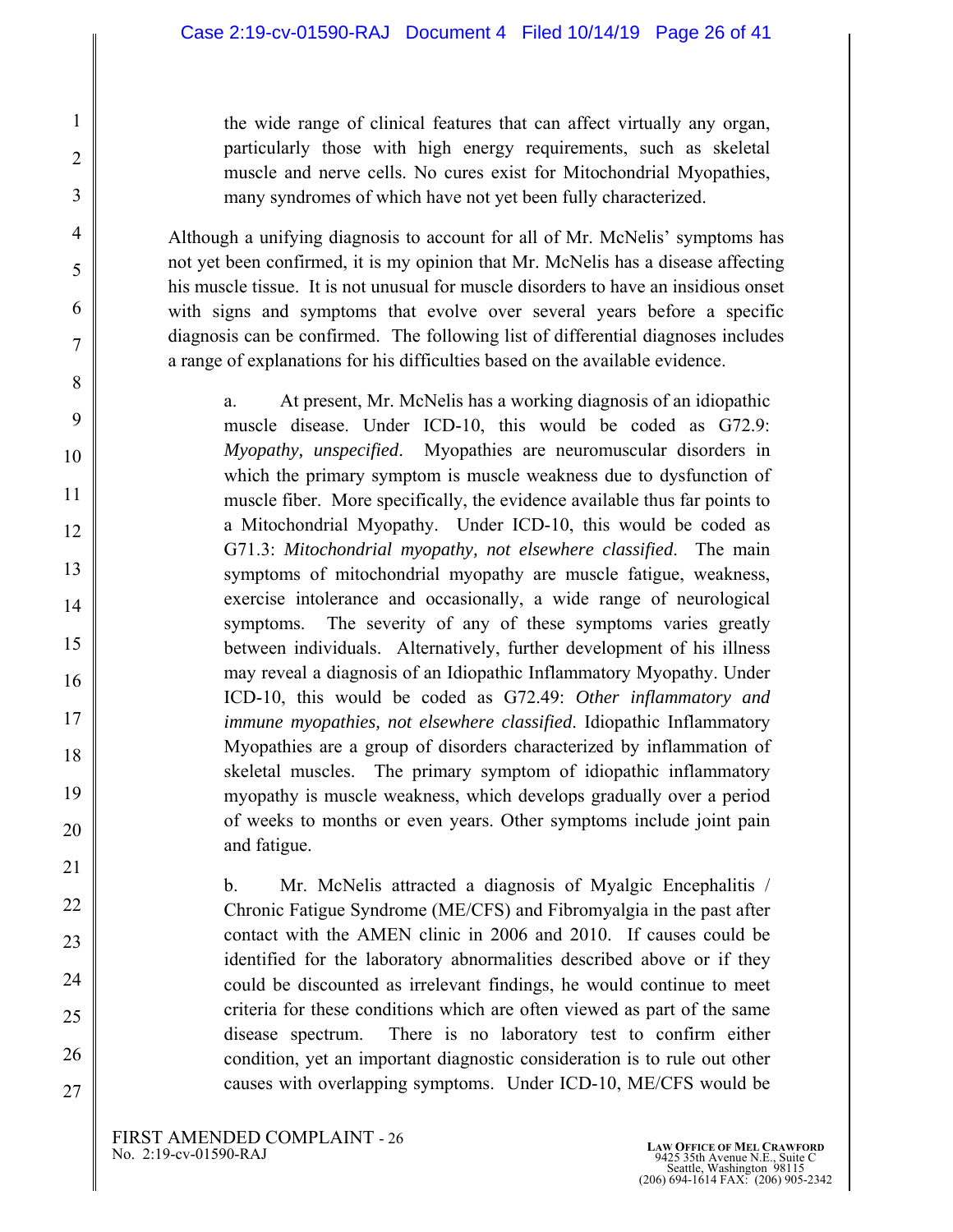coded as R53.82: *Chronic fatigue syndrome, NOS*. ME/CFS is a debilitating disorder characterized by profound fatigue that is not improved by bed rest and that may be worsened by physical or mental activity. Symptoms affect several body systems and may include weakness, muscle pain, impaired cognitive function, and insomnia, which result in reduced participation in daily activities. Under ICD-10, Fibromyalgia would be coded as M79.7: *Fibromyalgia*. Fibromyalgia is a chronic disorder that causes widespread pain, fatigue, and changes in sleep, mood and cognition.

- c. Other explanations that I believe can be ruled out:
	- i. Isolated HyperCKemia, which could account for the persistently raised serum CPK, yet this diagnosis would only be accurate if the presence of elevated CPK levels were not associated with reduced muscle function which is not the case for Mr. McNelis.
- ii. Mr. McNelis has a history of Major Depressive Disorder, for which he takes antidepressant medication (Wellbutrin) and engages in psychotherapy. Since first meeting Mr. McNelis in March 2017, I have consistently noted the absence of signs and symptoms of active depression. I do not think Major Depressive Disorder is the most likely explanation for his difficulties, especially in context of the laboratory abnormalities described above.

Mr. McNelis is incapable of sustained predictable employment due to his chronic pain and fatigue. I believe his disability is due to an Idiopathic Muscle Disease, a working diagnosis based on quantified exercise intolerance and a constellation of objective findings. It is not unusual for an individual to have a range of differential diagnoses and the absence of a specific diagnosis in no way supports the notion that no disease is present.

4.147 On August 7, 2019, in response to Mr. McNelis' June 25, 2018 appeal, Prudential

wrote Mr. McNelis that it had scheduled an appointment for him with Frank Marinkovich, M.D.,

to take place on August 30, 2019.

. . .

FIRST AMENDED COMPLAINT - 27<br>No. 2:19-cv-01590-RAJ

1

2

3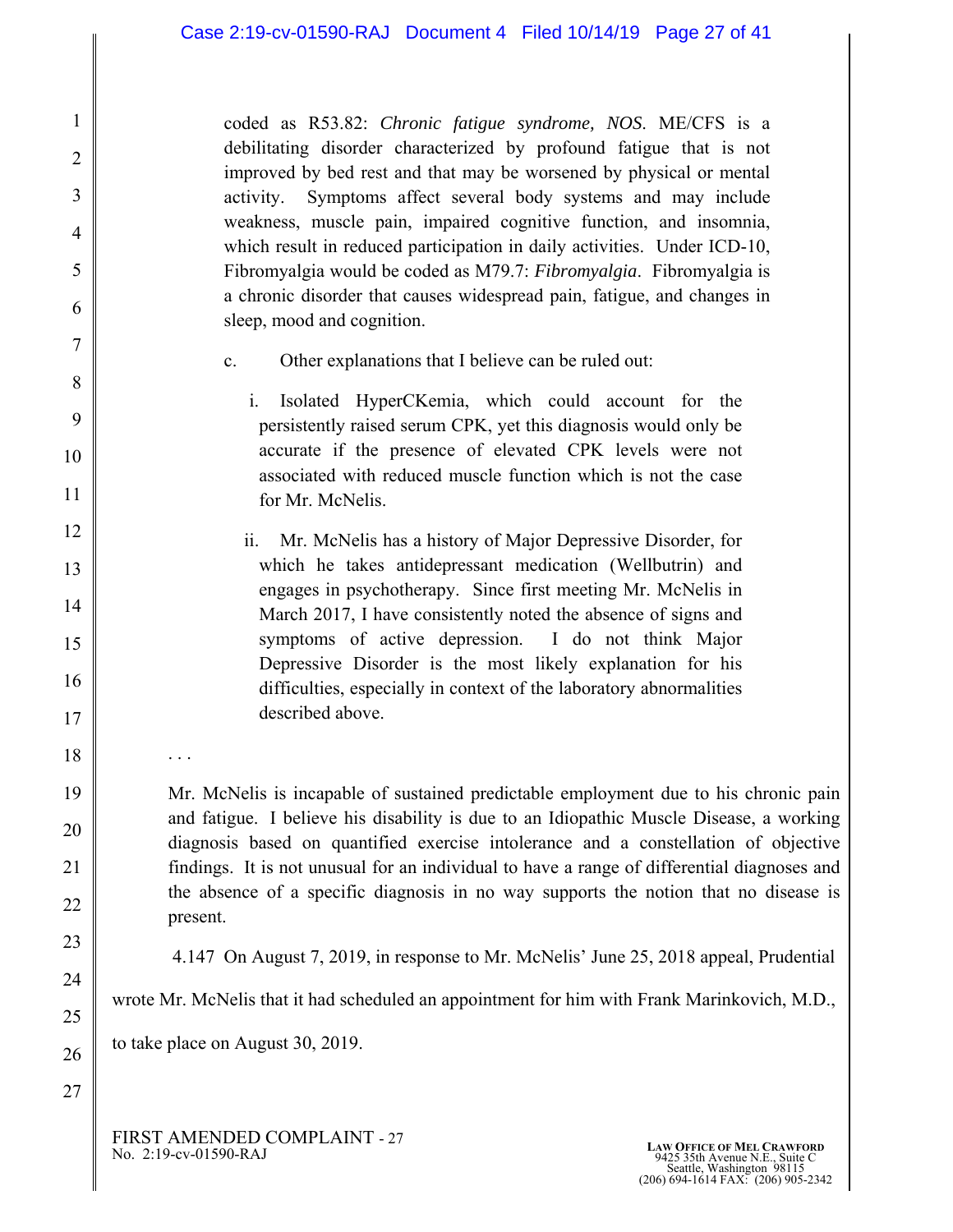| $\mathbf{1}$   | 4.148 Dr. Marinkovich publicly and expressly endorsed the approach to sickness set                                         |
|----------------|----------------------------------------------------------------------------------------------------------------------------|
| $\overline{2}$ | forth in Healing the Whole Man, by Joan Hunter. The book's first page states:                                              |
| 3              | We serve a big God who more than covers any lack of medical knowledge or                                                   |
| 4              | exact prayers as we step out in faith. I use this book in my office and have seen<br>great results!                        |
| 5              | Frank Marinkovich, M.D.                                                                                                    |
| 6              | 4.149 Healing the Whole Man provides the following remedy for "Brain Damage":                                              |
| 7              | 1. Lay hands on the head commanding a creative miracle – "a new brain."                                                    |
| 8<br>9         | 2. Command all the nerves to function normally and any memory loss to be<br>restored.                                      |
| 10             | 3. If caused by a stroke, command the spirit of death to go.                                                               |
| 11             | 4.150 Healing the Whole Man provides the following remedy for "Down Syndrome"                                              |
| 12             | $[sic]$ :                                                                                                                  |
| 13<br>14       | 1. Cast out the spirit of Down Syndrome.                                                                                   |
| 15             | 2. Lay hands on the person's head and command a new brain.                                                                 |
| 16<br>17       | 3. Command the cells to revert to the correct number of chromosomes<br>and for the extra chromosome to go.                 |
| 18             | 4. Command the body to be healed and function normally.                                                                    |
| 19             | 5. Command the facial features to be normal.                                                                               |
| 20             | 4.151 Healing the Whole Man provides this remedy for "Homosexuality/Lesbianism":                                           |
| 21             | 1. Lead them in a prayer of repentance of idolatry.                                                                        |
| 22             | 2. Have them repent of sexual sins, if necessary (no details need to be spoken).                                           |
| 23             | 3. Lead them in the prayer to break ungodly covenants.                                                                     |
| 24             | 4. Cast out the spirit of homosexuality/lesbianism.                                                                        |
| 25             | 5. Lead them in a prayer of repentance to break word curses.                                                               |
| 26<br>27       | 6. Minister to the emptiness in their heart. Speak peace to them.                                                          |
|                | FIRST AMENDED COMPLAINT - 28<br><b>LAW OFFICE OF MEL CRAWFORD</b><br>No. 2:19-cv-01590-RAJ<br>0425 35th Avenue N.E Suite ( |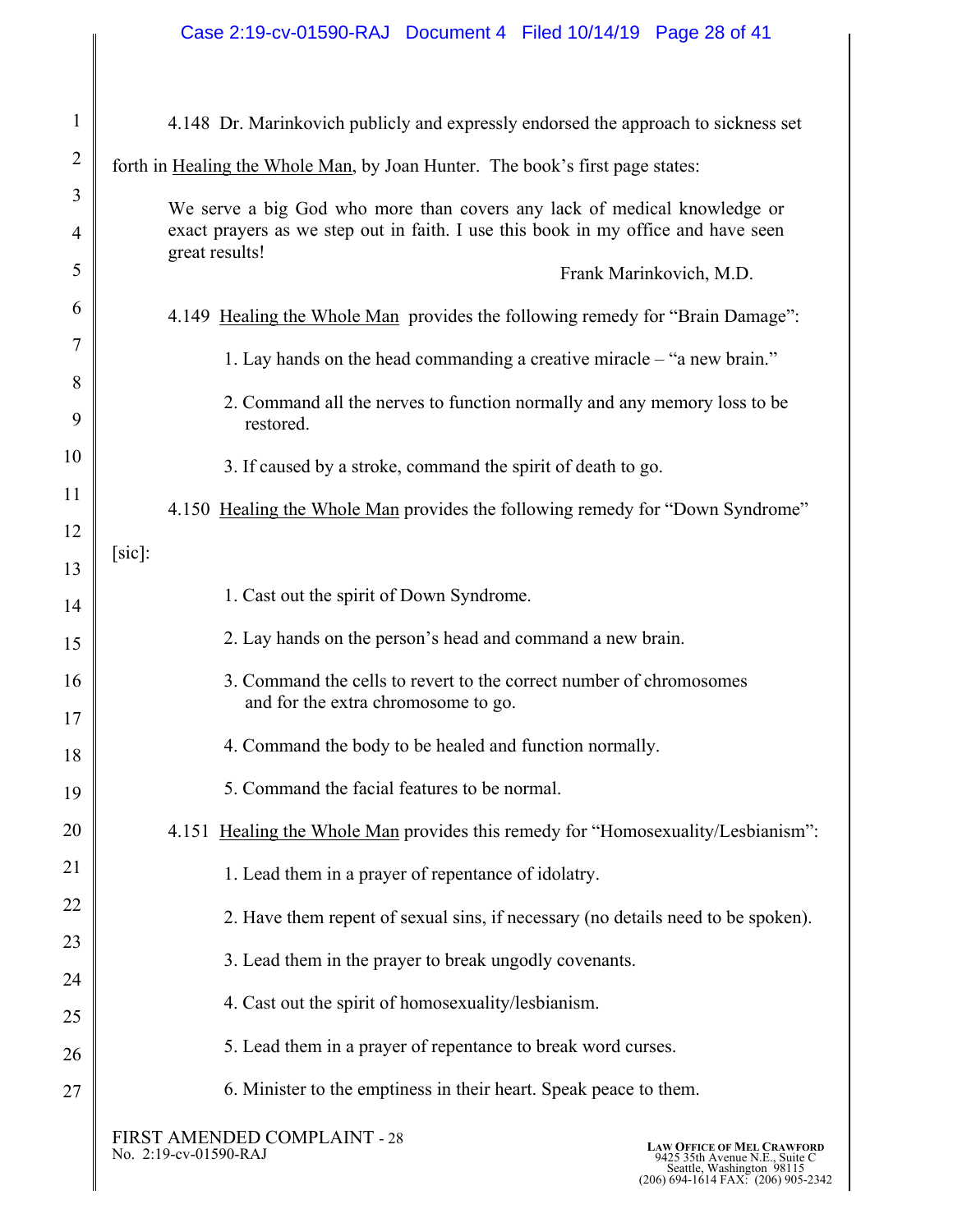4.152 On August 26, 2019, MES Solutions wrote Mr. McNelis advising that the examination with Dr. Marinkovich was re-scheduled to September 18, 2019.

4.153 On August 28, 2019, Prudential wrote Mr. McNelis that it had re-scheduled Dr. Marinkovich's examination to take place on September 23, 2019.

4.154 On August 9, 2019, Mr. McNelis asked to videotape Dr. Marinkovich's examination.

4.155 Prudential told Mr. McNelis he could not videotape the examination.

4.156 A federal regulation states that before an ERISA plan "can issue an adverse benefit determination on review on a disability benefit claim based on a new or additional rationale, the plan administrator shall provide the claimant, free of charge, with the rationale; the rationale must be provided as soon as possible and sufficiently in advance of the date on which the notice of adverse benefit determination on review is required to be provided . . . to give the claimant a reasonable opportunity to respond prior to that date."

4.157 On August 9, 2019, Mr. McNelis asked Prudential to provide a copy of Dr. Marinkovich's report after he examined Mr. McNelis, to allow Mr. McNelis an opportunity to respond to that report before Prudential made a decision on his appeal.

4.158 Prudential told Mr. McNelis it would not provide a copy of Dr. Marinkovich's report until after it made a decision on his appeal, because the regulation quoted above in Paragraph 4.156 did not apply to Mr. McNelis' claim.

4.159 On September 13, 2019, Mr. McNelis asked Prudential to provide a list of the documents it provided Dr. Marinkovich to review.

4.160 Prudential refused to provide Mr. McNelis a list of such documents.

FIRST AMENDED COMPLAINT - 29<br>No. 2:19-cv-01590-RAJ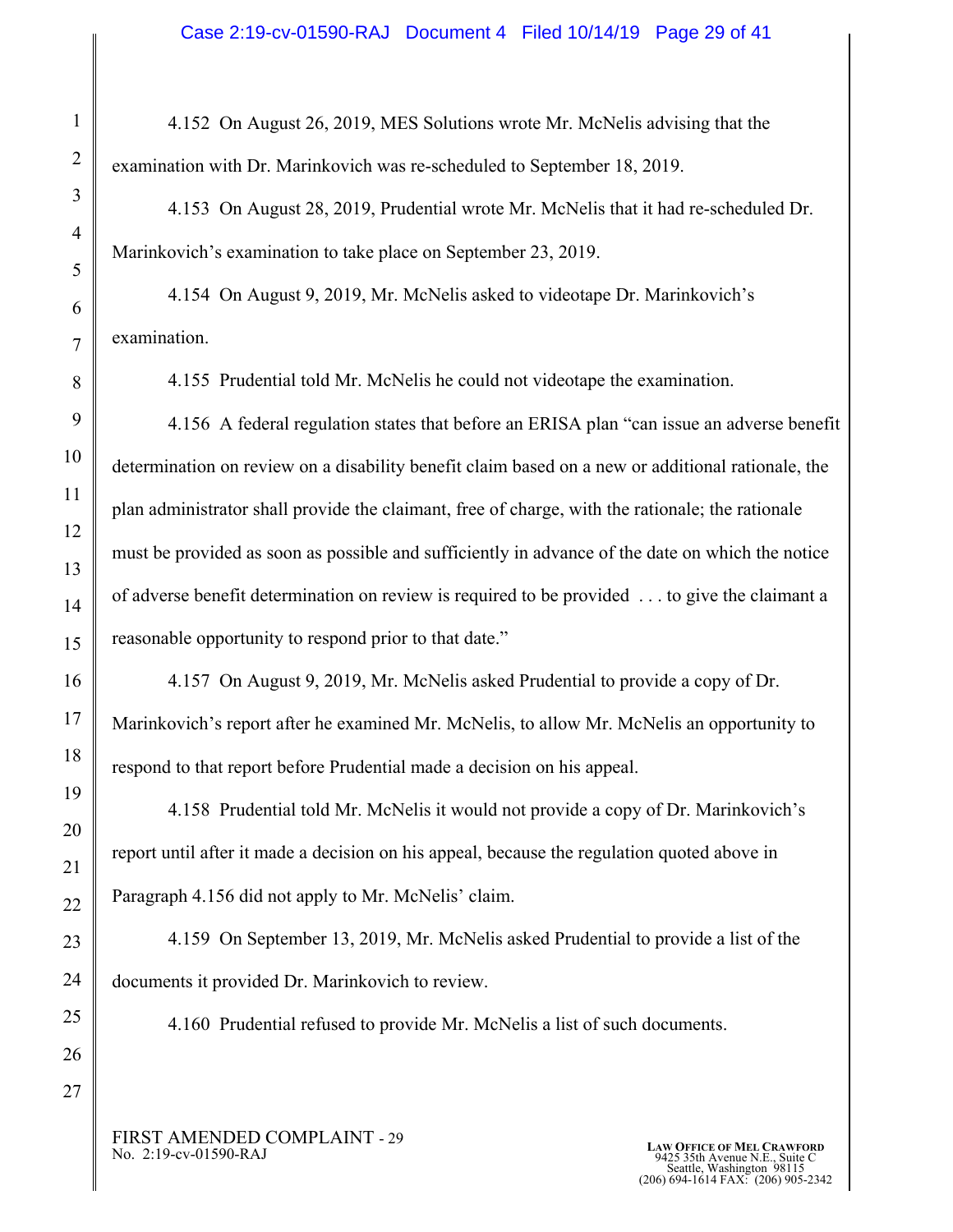4.161 On September 13, 2019, Mr. McNelis asked Prudential to provide a copy of the questions it had asked Dr. Marinkovich to answer.

4.162 Prudential refused to provide a list of those questions.

4.163 On September 23, 2019, Mr. McNelis sent Prudential a copy of Dr. Marinkovich's endorsement of Healing the Whole Man and the excerpts from that book quoted above, among others. He urged Prudential to "review this information and carefully assess Dr. Marinkovich's professional judgment before acting in reliance on his opinions."

4.164 Dr. Marinkovich examined Mr. McNelis on September 23, 2019. His physical examination of Mr. McNelis lasted 18 minutes.

4.165 Prudential denied Mr. McNelis' appeal on October 4, 2019, in express reliance on Dr. Marinkovich's opinions as expressed in his report dated September 23, 2019.

4.166 Prudential apparently had not read that part of Mr. McNelis' June 25, 2019 appeal explaining and documenting that Prudential mistakenly obtained a report from Dr. Norman Burns when it had sought an addendum report from Dr. Mark Burns.

4.167 Prudential perpetuated and compounded its errors regarding Dr. Mark Burns and Dr. Norman Burns, asking Dr. Marinkovich to "reference the clinical assessment in the file completed by Dr. Norman M. Burn [sic] on June 16, 2016, and July 18, 2018" and to "provide a detailed explanation as to why your opinion is the same or differs from this prior clinical assessment."

4.168 Dr. Norman Burns had not provided Prudential any report regarding Mr. McNelis before July 23, 2018.

4.169 Dr. Marinkovich's report states: "Records from Norman Burn [sic] have been reviewed in this report. I am in agreement with Dr. Burn's conclusions."

FIRST AMENDED COMPLAINT - 30<br>No. 2:19-cv-01590-RAJ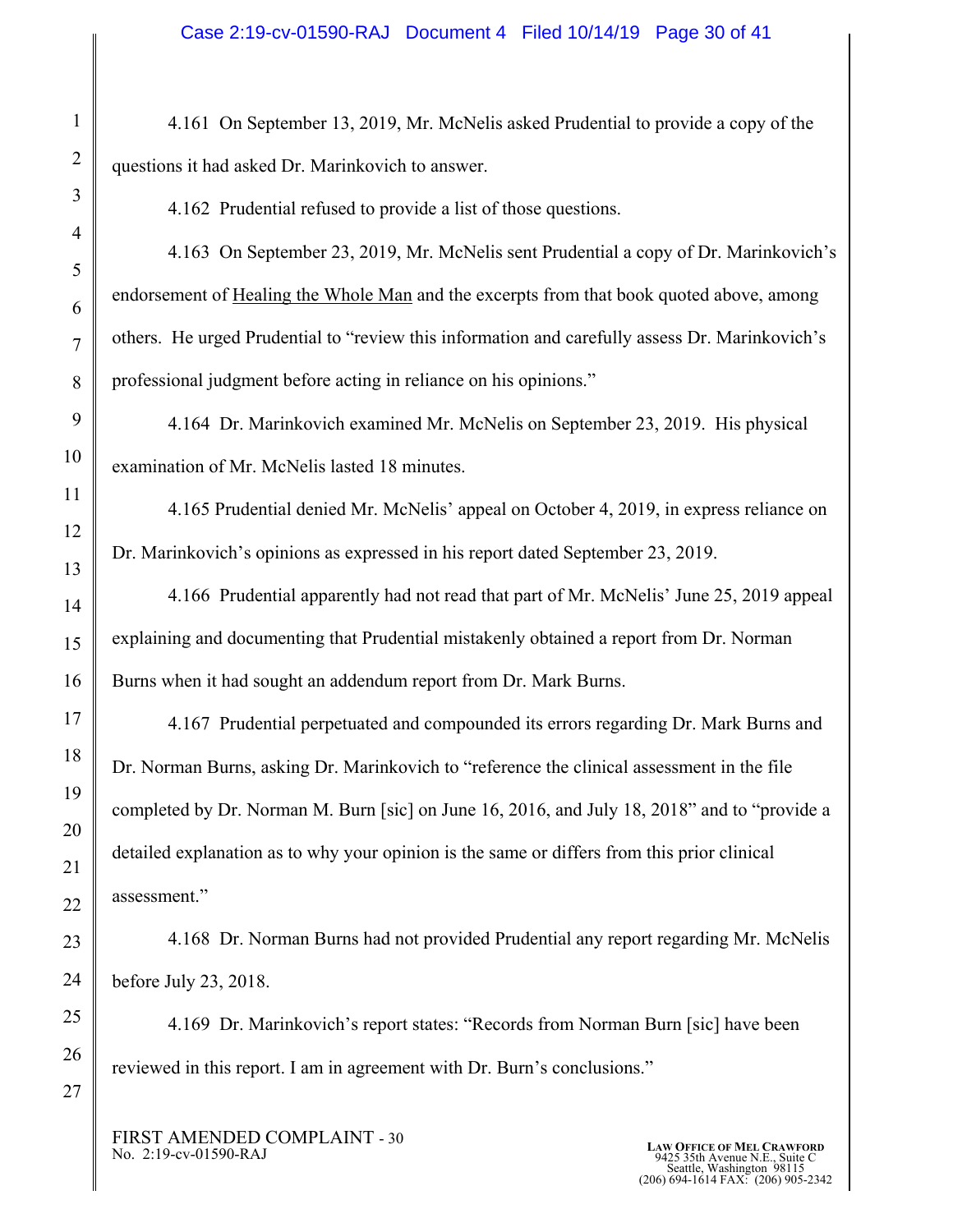# Case 2:19-cv-01590-RAJ Document 4 Filed 10/14/19 Page 31 of 41

| $\mathbf{1}$   | 4.170 Under the federal regulations governing ERISA claims practices, Prudential was                                                                                                            |
|----------------|-------------------------------------------------------------------------------------------------------------------------------------------------------------------------------------------------|
| $\overline{2}$ | required to make a decision on Mr. McNelis' appeal within 45 days after receiving the appeal,                                                                                                   |
| 3              | that is, by August $12$ , $2019$ .                                                                                                                                                              |
| $\overline{4}$ | 4.171 The federal regulations governing ERISA claims practices allow an additional 45                                                                                                           |
| 5<br>6         | days if "special circumstances" exist.                                                                                                                                                          |
| 7              | 4.172 No such special circumstances existed here to warrant Prudential's delay in                                                                                                               |
| 8              | deciding Mr. McNelis' appeal.                                                                                                                                                                   |
| 9              | 4.173 Prudential has a written policy stating:                                                                                                                                                  |
| 10             | A decision must be made on an appeal within a reasonable period of time, but not                                                                                                                |
| 11             | later than 45 days after receipt of the appeal, unless special circumstances beyond<br>Prudential's control require an extension of time for processing the appeal.                             |
| 12             | 4.174 There were no circumstances beyond Prudential's control that required it to take                                                                                                          |
| 13             | more than 45 days to decide Mr. McNelis' appeal.                                                                                                                                                |
| 14             | 4.175 Even if there had been "special circumstances" allowing Prudential to take an                                                                                                             |
| 15<br>16       | additional 45 days, those additional 45 days would have ended on September 26, 2019.                                                                                                            |
| 17             | 4.176 Prudential delayed deciding Mr. McNelis' appeal because it wanted to obtain Dr.                                                                                                           |
| 18             | Marinkovich's opinion.                                                                                                                                                                          |
| 19             | 4.177 On October 4, 2019, Prudential, in reliance on Dr. Marinkovich's opinions, denied                                                                                                         |
| 20             | Mr. McNelis' appeal.                                                                                                                                                                            |
| 21             | 4.178 The businesses from which Prudential obtained peer reviews and medical                                                                                                                    |
| 22             | examinations regarding Mr. McNelis provide thousands of peer reviews and reports to Prudential                                                                                                  |
| 23             | each year.                                                                                                                                                                                      |
| 24<br>25       | 4.179 Prudential pays the businesses from which it obtained peer reviews and medical                                                                                                            |
| 26             | examinations regarding Mr. McNelis a substantial amount of money each year.                                                                                                                     |
| 27             |                                                                                                                                                                                                 |
|                | FIRST AMENDED COMPLAINT - 31<br><b>LAW OFFICE OF MEL CRAWFORD</b><br>No. 2:19-cv-01590-RAJ<br>9425 35th Avenue N.E., Suite C<br>Seattle, Washington 98115<br>(206) 694-1614 FAX: (206) 905-2342 |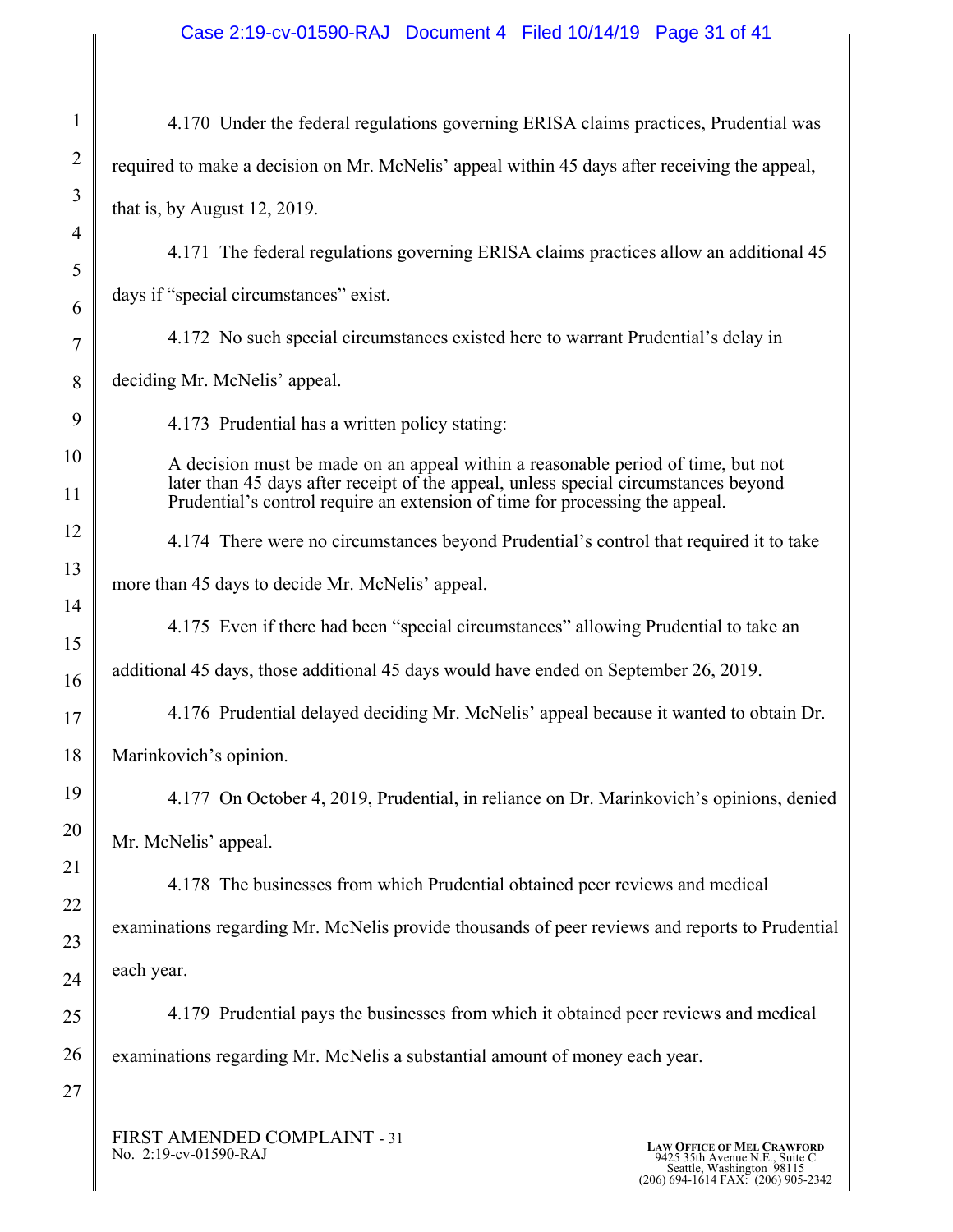#### Case 2:19-cv-01590-RAJ Document 4 Filed 10/14/19 Page 32 of 41

4.180 The businesses from which Prudential obtained peer reviews and medical examinations regarding Mr. McNelis have financial incentives to provide reports favorable to Prudential, that is, medical reports and/or peer reviews which support denials and terminations of disability benefits, in order to continue their business relationship with Prudential.

4.181 The businesses from which Prudential obtained peer reviews and medical examinations regarding Mr. McNelis exist to serve disability insurance companies.

4.182 The businesses from which Prudential obtained peer reviews and medical examinations regarding Mr. McNelis are financially dependent upon the disability insurance companies they serve.

4.183 The businesses from which Prudential obtained peer reviews and medical examinations regarding Mr. McNelis are biased in favor of disability insurance companies.

4.184 Prudential uses and continues to use these businesses to obtain medical reports and peer reviews because those businesses are biased in its favor.

4.185 Mr. McNelis has remained disabled under the Plan since January 2, 2019, in that due to sickness he has been unable to perform the duties of any gainful occupation for which he is reasonably fitted by education, training or experience, and he is under a doctor's regular care.

4.186 Mr. McNelis is disabled by a physical illness.

4.187 Prudential's claim that Mr. McNelis is disabled by a mental illness rather than a physical illness is incorrect.

4.188 Prudential knowingly and deliberately maintains the falsehood that Mr. McNelis is disabled by a mental illness, rather than a physical illness, to avoid paying his claim.

4.189 If Mr. McNelis remains disabled, the cost of his claim to Prudential from January 2, 2019 through the end of the maximum benefit period is approximately \$1,680,000.00.

FIRST AMENDED COMPLAINT - 32<br>No. 2:19-cv-01590-RAJ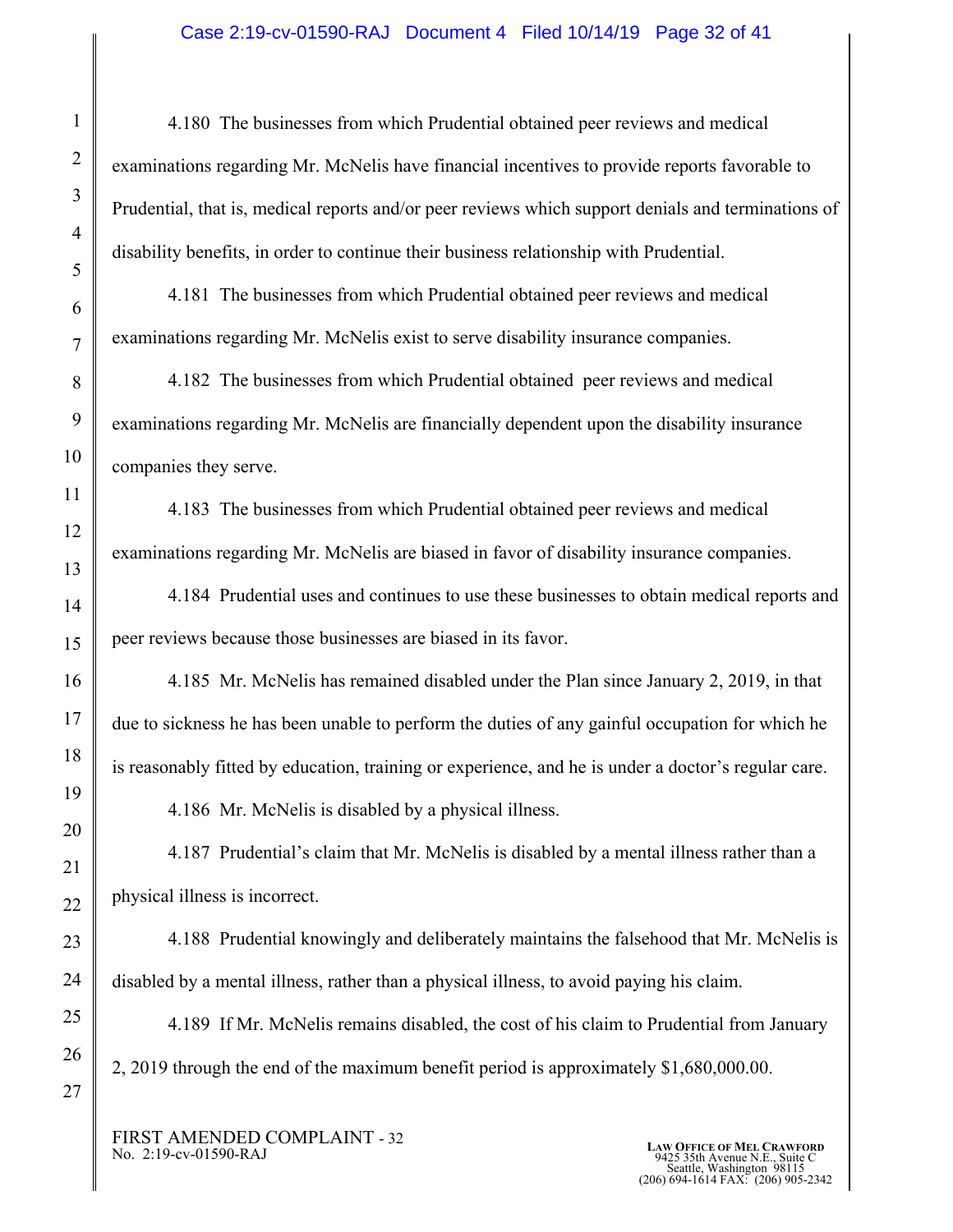## Case 2:19-cv-01590-RAJ Document 4 Filed 10/14/19 Page 33 of 41

| $\mathbf{1}$   | 4.190 Because it is both the decision-maker and the payor with respect to Mr. McNelis'                                                      |
|----------------|---------------------------------------------------------------------------------------------------------------------------------------------|
| $\overline{2}$ | long-term disability benefits, Prudential has a conflict of interest.                                                                       |
| 3              | 4.191 Prudential's conflict of interest affected its management of Mr. McNelis' claim for                                                   |
| $\overline{4}$ | disability benefits and was the reason for its termination of his benefits.                                                                 |
| 5<br>6         | 4.192 Prudential owes fiduciary duties to Plan participants, including Mr. McNelis.                                                         |
| 7              | 4.193 Prudential's fiduciary duties include, without limitation, the obligations:                                                           |
| 8              | A. to discharge its duties with complete and undivided loyalty to plan<br>participants without any dealing for its own benefit;             |
| 9<br>10        | B. to act for the exclusive benefit of plan participants;                                                                                   |
| 11             | C. to exhibit the care, skill, prudence, and diligence that a prudent person<br>acting in like capacity would use in similar circumstances; |
| 12<br>13       | D. to discharge its duties for the exclusive purpose of providing benefits<br>to participants and their beneficiaries;                      |
| 14             | E. to act with due care to Plan participants and Plan beneficiaries;                                                                        |
| 15             | F. to comply with Plan terms;                                                                                                               |
| 16<br>17       | G. to deal fairly with Plan beneficiaries and convey complete and<br>accurate information material to a beneficiary's circumstances;        |
| 18<br>19       | H. to conduct an adequate investigation when considering a claim for<br>benefits; and                                                       |
| 20             | to engage in meaningful dialogue with a beneficiary.<br>I.                                                                                  |
| 21             | 4.194 Prudential breached these and other fiduciary duties it owed to Mr. McNelis.                                                          |
| 22             | 4.195 Mr. McNelis was actually harmed by Prudential's breach of its fiduciary duties.                                                       |
| 23             | 4.196 Prudential's repeated breaches of its fiduciary duties to Mr. McNelis forced him to                                                   |
| 24             | submit multiple appeals to Prudential, and to incur substantial costs in doing so, including legal                                          |
| 25<br>26       | fees and the costs to retain physicians and other experts to refute Prudential's false and shifting                                         |
| 27             | justifications for denying benefits.                                                                                                        |
|                |                                                                                                                                             |

FIRST AMENDED COMPLAINT - 33 No. 2:19-cv-01590-RAJ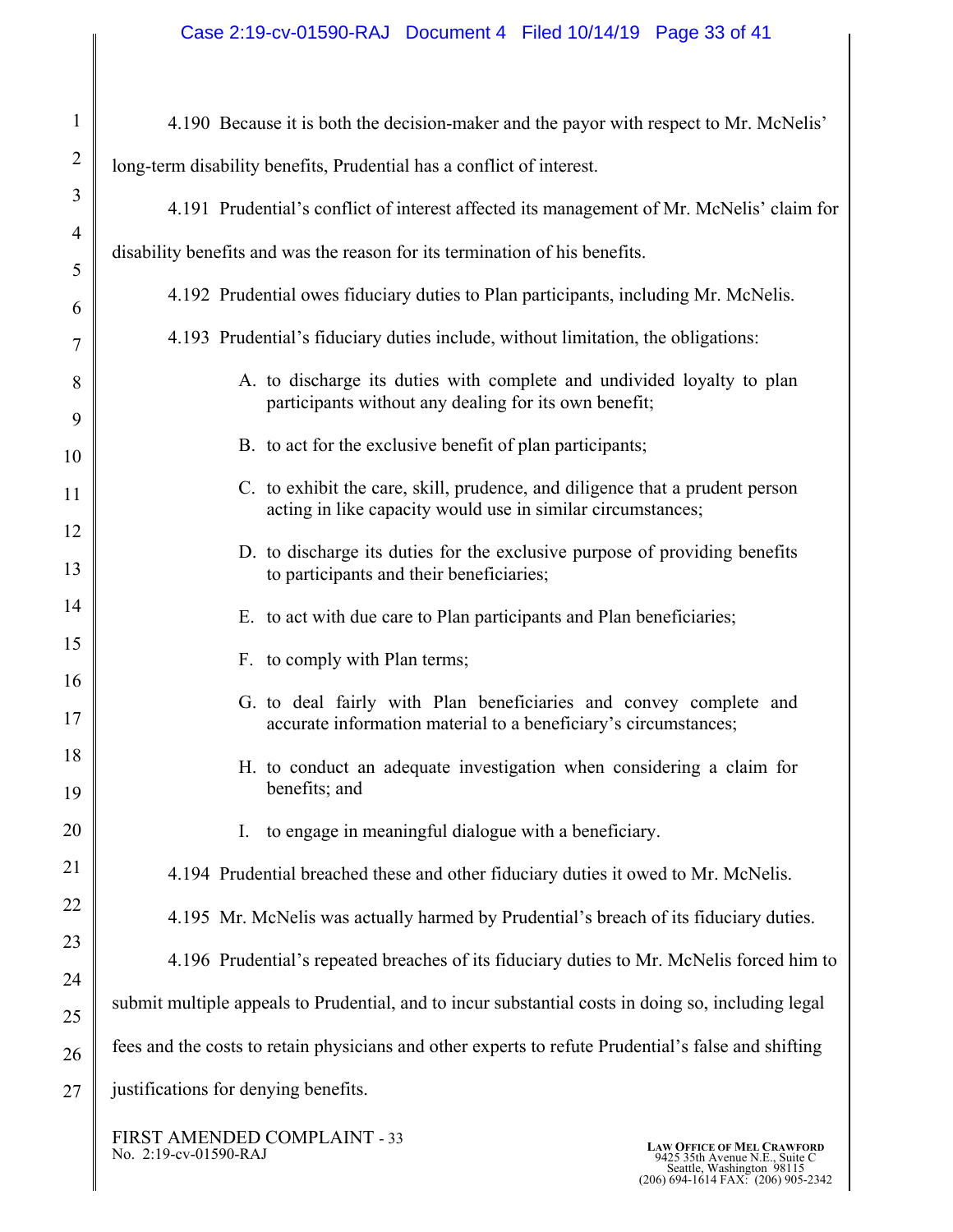4.197 As a further consequence of Prudential's breach of its fiduciary duties, Mr. McNelis has suffered financial injury including without limitation being forced to sell valuable stock and other assets in order to have money to pay rent and buy food.

4.198 Recovery of retroactive benefits is inadequate to make Mr. McNelis whole because delayed recovery of those benefits results in additional financial harm.

4.199 Prudential obtains financial gain by delaying payment on valid claims, and by denying and terminating valid claims, because it can invest the money it otherwise would be paying to plan participants and beneficiaries such as Mr. McNelis.

4.200 Prudential violates ERISA in the manner described herein in order to increase its profits.

4.201 Prudential was unjustly enriched by wrongfully withholding disability benefits from Mr. McNelis, and only paying him those benefits after substantial delays.

4.202 Prudential consciously and intentionally breached its fiduciary duties to Mr. McNelis, as it persisted in these violations even after Mr. McNelis advised Prudential on February 15, 2018, as described above in Paragraph 4.108, that it was violating its fiduciary duties.

4.203 Mr. McNelis' June 25, 2019 appeal also expressly reminded Prudential of its fiduciary duties. His appeal stated in part:

Prudential forgot something whilst managing Mr. McNelis' claim – its duties as an ERISA fiduciary, duties that are the "highest known to the law." *Howard v. Shay*, 100 F.3d 1484, 1488 (9th Cir. 1996).

In the long run – and Prudential is plainly waging a war of attrition – Prudential has the capacity to outspend Mr. McNelis. It has the demonstrated ability to deprive him of any regular and reliable source of income, having spent more time not paying him than it has paying him (recall that Mr. McNelis received a timely

. . .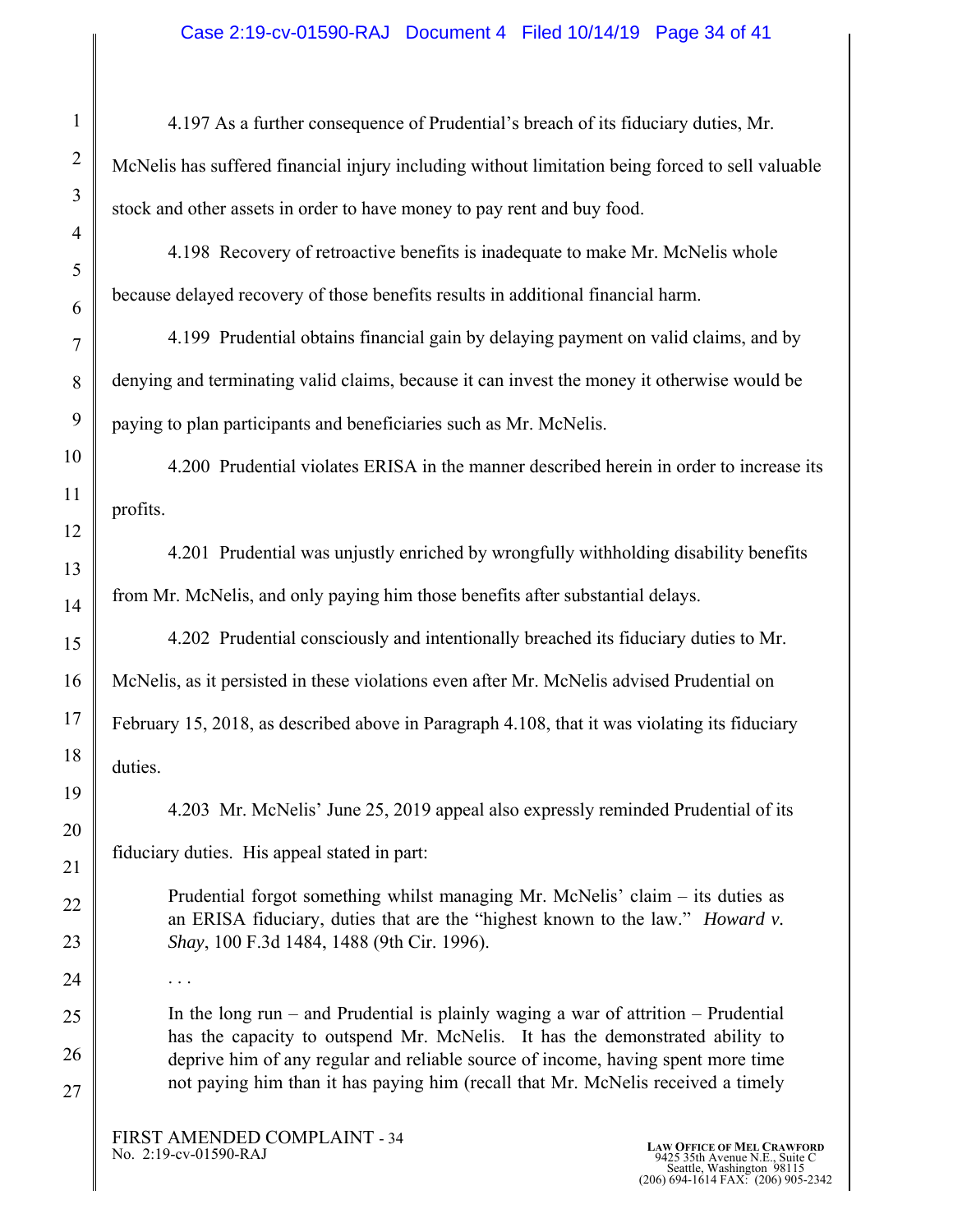# Case 2:19-cv-01590-RAJ Document 4 Filed 10/14/19 Page 35 of 41

monthly benefit in only 27 months of the more than five years he has been disabled). And it has the ability to force him to spend thousands of dollars to recover what it should have paid him in the first place. Prudential knows how to use a claimant's financial distress to its own advantage: by June 2017 when it offered to pay Mr. McNelis \$150,000 in exchange for dismissal of his lawsuit and wavier of all rights under the Policy, it had been 14 months since he last received a benefit check.

. . .

Thankfully, Mr. McNelis has a remedy. 29 U.S.C. § 1132(a)(3) allows an ERISA plan participant to bring an action "(A) to enjoin any act or practice which violates any provision of this title or the terms of the plan, or (B) to obtain other appropriate equitable relief (i) to redress such violations or (ii) to enforce any provisions of this title or the terms of the plan." . . .

This claim, more than most, merits judicial attention and relief under 29 U.S.C. § 1132(a)(3).

4.204 Prudential was undeterred, and continued to violate its fiduciary obligations to

Mr. McNelis even after he submitted his June 25, 2019 appeal. This included its disregard for

the cogent and rational opinions of Drs. Neiman, Reed, Koenen and Becker, all of which

Prudential found trumped by Dr. Marinkovich's assessment of Mr. McNelis' complex illness. It

included Prudential's continuing reliance on Norman Burns, M.D.'s July 26, 2018 report, when

that report was premised upon a "prior assessment" he had never performed.

4.205 Prudential's October 4, 2019 letter explaining the basis for its denial of Mr.

McNelis' June 25, 2019 appeal is, for the most part, simply text copied and pasted from Dr.

Marinkovich's report.

4.206 Prudential performed no reasoned analysis of the issues presented by Mr.

McNelis' appeal. It simply adopted Dr. Marinkovich's opinions as its own, preferring them to Dr. Neiman's account as set forth above in Paragraph 4.146. It did so after being advised that Dr. Marinkovich endorsed the laying on of hands to "heal" Down's Syndrome, brain damage and "Homosexuality/Lesbianism."

FIRST AMENDED COMPLAINT - 35<br>No. 2:19-cv-01590-RAJ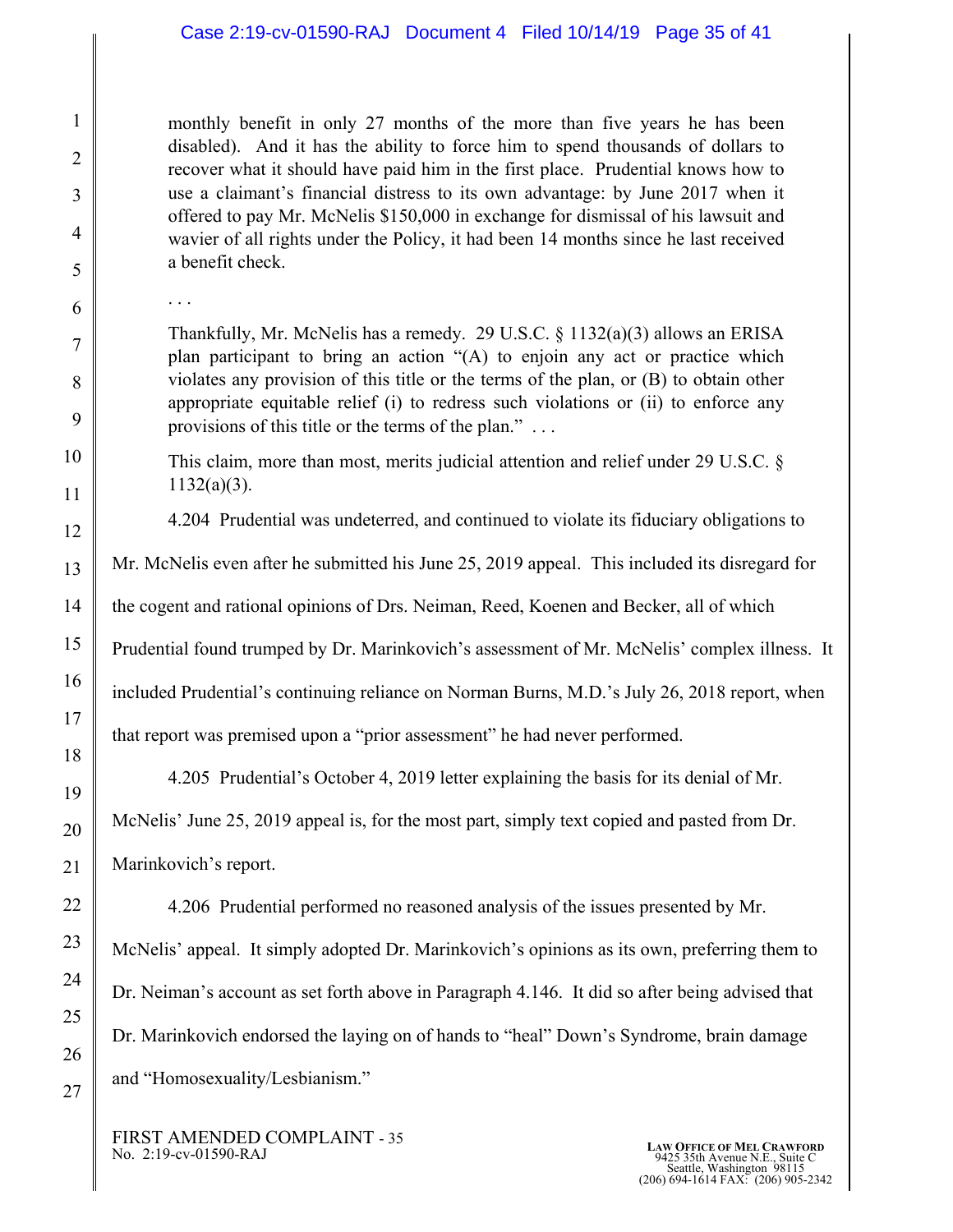# **V. STATEMENT OF CLAIMS**

# **Claim Under 29 U.S.C. 1132(a)(1)(B):**

 5.1.1 Mr. McNelis re-alleges and incorporates each and every of the preceding paragraphs as though fully set forth herein.

5.1.2 Mr. McNelis has been continuously disabled within the meaning of the Plan, and eligible and entitled to receive long-term disability benefits, since January 2, 2019.

 5.1.3 By denying Mr. McNelis was disabled under the Plan, and by refusing to pay him disability benefits, Prudential violated the Plan and denied Mr. McNelis his rights under the Plan.

 5.1.4 Pursuant to 29 U.S.C. § 1132(a)(1)(B), Mr. McNelis seeks to recover the long-term disability benefits due him under the Plan, to enforce his rights under the Plan and to clarify his rights to future benefits under the Plan.

5.1.5 Pursuant to 29 U.S.C.  $\S$  1132(a)(1)(B), Mr. McNelis seeks a Declaration from this Court, as described below, that he is entitled to long-term disability benefits under the Plan, and an Order directing Prudential to pay him those benefits in accordance with the Plan's terms.

 5.1.6 Pursuant to 29 U.S.C. § 1132(a)(1)(B), Mr. McNelis asks this Court to order Prudential to pay him LTD benefits to the policy's maximum benefit duration, absent a showing of improvement in his medical condition, and absent a showing that he is capable of performing any "gainful occupation," as that term is defined in the Policy, productively, full-time, and without undue disruptions and/or absences due to his sickness and related symptoms.

#### **Claim Under 29 U.S.C. 1132(a)(3):**

 5.2.1 Mr. McNelis re-alleges and incorporates each and every of the preceding paragraphs as though fully set forth herein.

FIRST AMENDED COMPLAINT - 36<br>No. 2:19-cv-01590-RAJ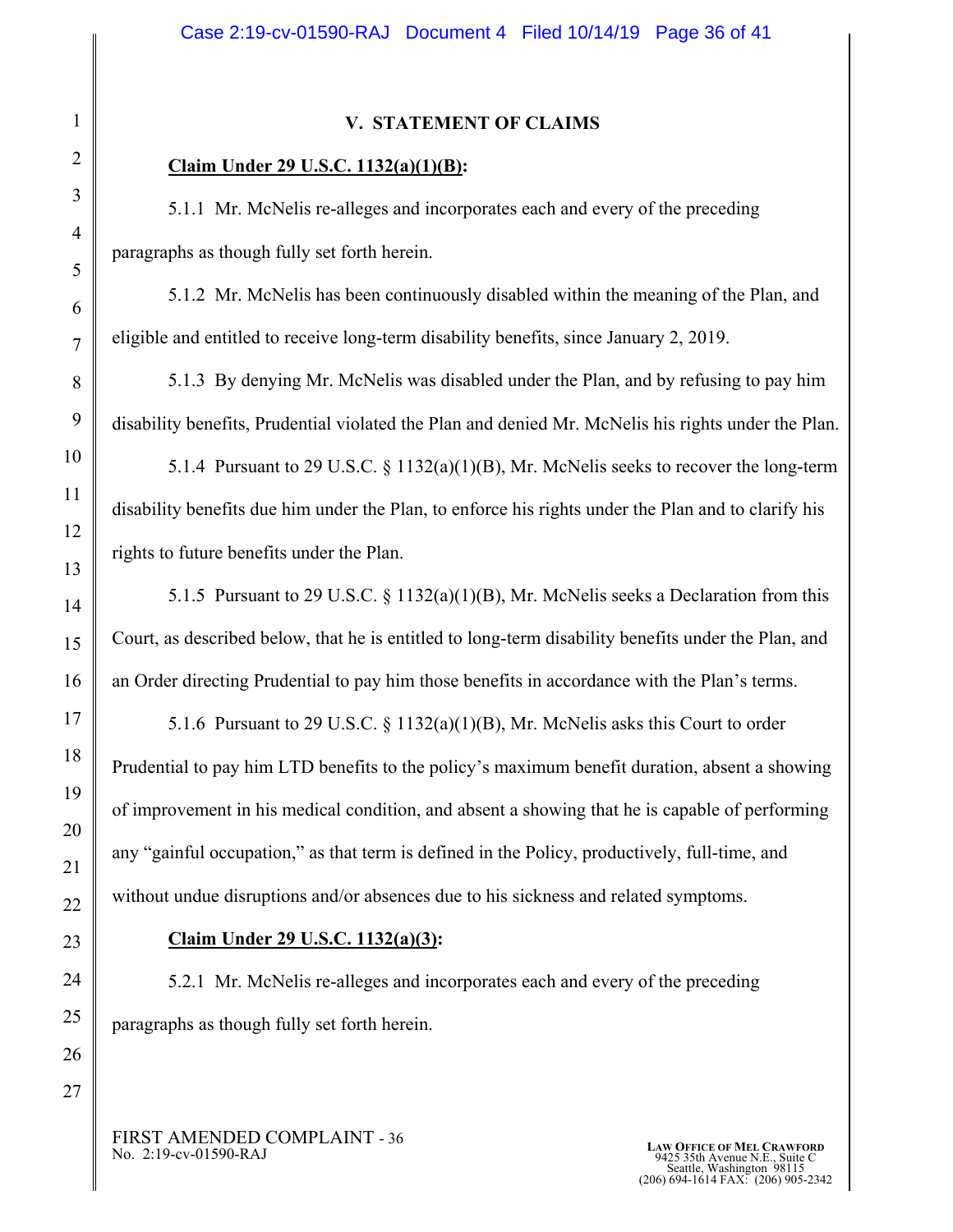| $\mathbf{1}$   | 5.2.2 29 U.S.C. § 1132(a)(3) provides that a civil action may be brought by a                                                                      |
|----------------|----------------------------------------------------------------------------------------------------------------------------------------------------|
| 2              | "participant, beneficiary, or fiduciary to (A) enjoin any act or practice which violates any                                                       |
| 3              | provision of this subchapter or the terms of the plan, or $(B)$ to obtain other appropriate equitable                                              |
| $\overline{4}$ | relief (i) to redress such violations or (ii) to enforce any provision of this subchapter or the terms                                             |
| 5              | of the plan."                                                                                                                                      |
| 6<br>$\tau$    | 5.2.3 Prudential owes fiduciary duties to Plan participants and beneficiaries including                                                            |
| 8              | Mr. McNelis.                                                                                                                                       |
| 9              | 5.2.4 Prudential violated these duties by, among other acts and omissions:                                                                         |
| 10             | A. soliciting medical and other opinions regarding Mr. McNelis from                                                                                |
| 11             | businesses it knows to be biased in favor of disability insurance<br>companies;                                                                    |
| 12             | B. soliciting medical and other opinions regarding Mr. McNelis from                                                                                |
| 13             | consultants it knows to be biased in favor of disability insurance<br>companies;                                                                   |
| 14             |                                                                                                                                                    |
| 15             | C. failing to establish and maintain reasonable procedures governing the<br>management of disability benefit claims;                               |
| 16<br>17       | D. failing to establish and maintain reasonable procedures governing the<br>management appeals of disability benefit claims;                       |
| 18             | E. relying and continuing to rely upon opinions regarding Mr. McNelis that it                                                                      |
| 19             | obtained from businesses even when presented with information<br>demonstrating or tending to demonstrate that those businesses were                |
| 20             | biased;                                                                                                                                            |
| 21             | F. continuing to rely upon the opinions it obtained from individual<br>consultants even when presented with information demonstrating or           |
| 22             | tending to demonstrate that those consultants were biased and/or                                                                                   |
| 23             | unqualified and/or unreliable;                                                                                                                     |
| 24<br>25       | G. failing to ensure that Mr. McNelis' benefit claims and appeals were<br>decided in a manner designed to ensure the independence and impartiality |
| 26             | of the persons involved in making the decisions;                                                                                                   |
| 27             |                                                                                                                                                    |
|                |                                                                                                                                                    |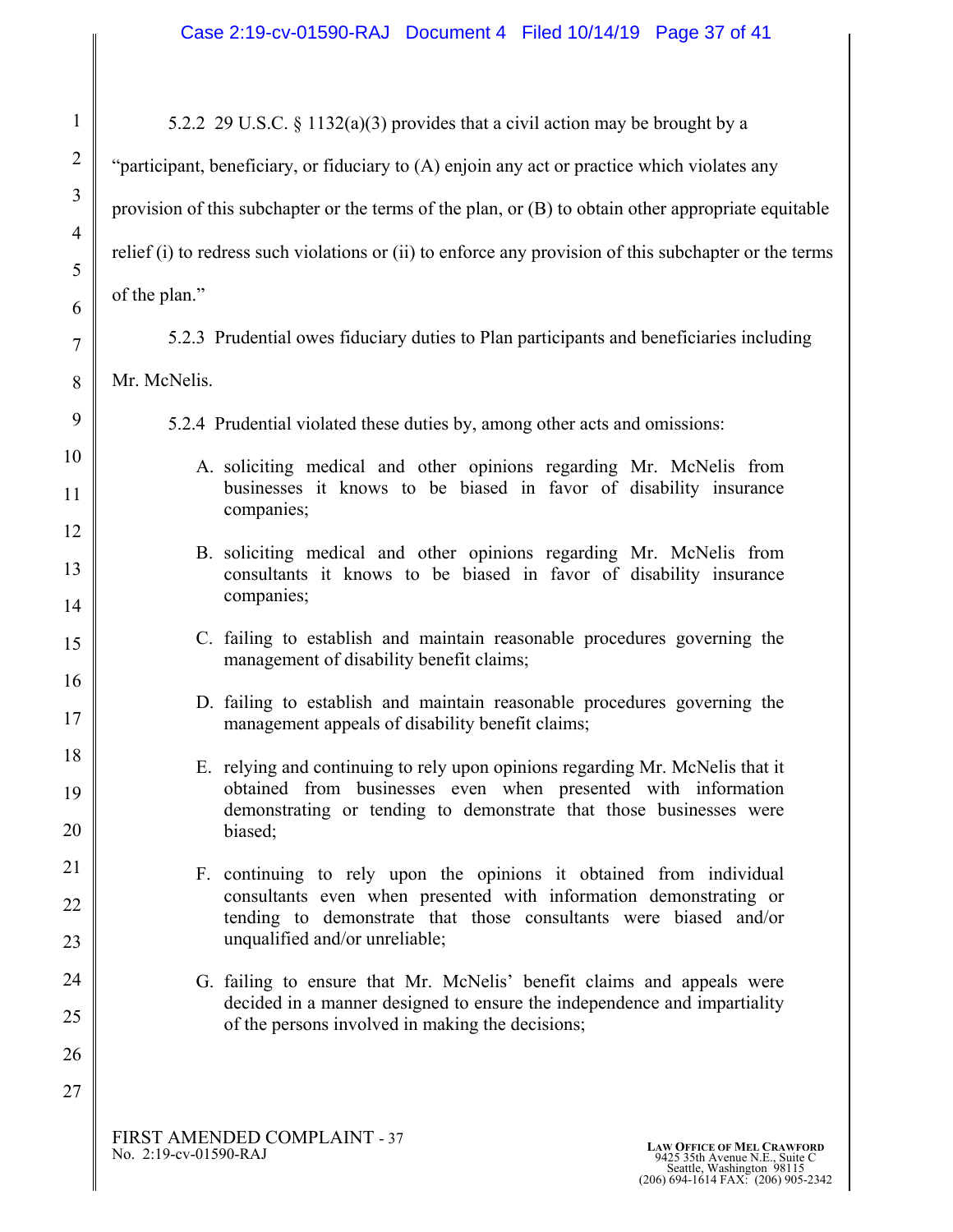- H. consciously, unreasonably and without justification terminating Mr. McNelis' claim and denying his appeals, thereby compelling him to file suit;
- I. consciously and unreasonably failing to investigate all bases upon which to pay and honor Mr. McNelis' claim, fairly and in good faith;
- J. refusing to give Mr. McNelis' interests or the interests of the Plan at least as much consideration as it gave its own;
- K. consciously and unreasonably failing to adopt and implement reasonable or proper standards applicable to the prompt and fair investigation, processing and adjudication of Mr. McNelis' appeal, and related appeals and/or similar appeals;
- L. consciously and unreasonably engaging in a selective review of the evidence presented in an effort to minimize the evidence supporting continuation of benefits while focusing on evidence supporting termination of benefits;
- M. consciously and unreasonably ignoring information and documents demonstrating that the consultant whom it had examine Mr. McNelis and from whom it sought an opinion, Dr. Marinkovich, was unqualified;
- N. delegating decision-making authority regarding the nature of Mr. McNelis' complex sickness to an unqualified person, Dr. Marinkovich;
- O. consciously and unreasonably failing to establish administrative processes and safeguards to ensure and verify appropriately consistent decision making;
- P. consciously and unreasonably failing to train and/or supervise its employees, to ensure that they are aware of, and follow, administrative processes and safeguards intended to ensure and verify appropriate and consistent decision making;
	- Q. delaying decision on Mr. McNelis' appeals in violation of ERISA's claim management regulations;
	- R. acting in malice and bad faith towards Mr. McNelis;
	- S. failing to act with due care towards Mr. McNelis;
	- T. failing to conduct an adequate investigation when considering Mr. McNelis' appeal, including failing to obtain information regarding the qualifications of the doctors whose opinions it solicited;

1

2

3

4

5

6

7

8

9

10

11

12

13

14

15

16

17

18

19

20

21

22

23

24

25

26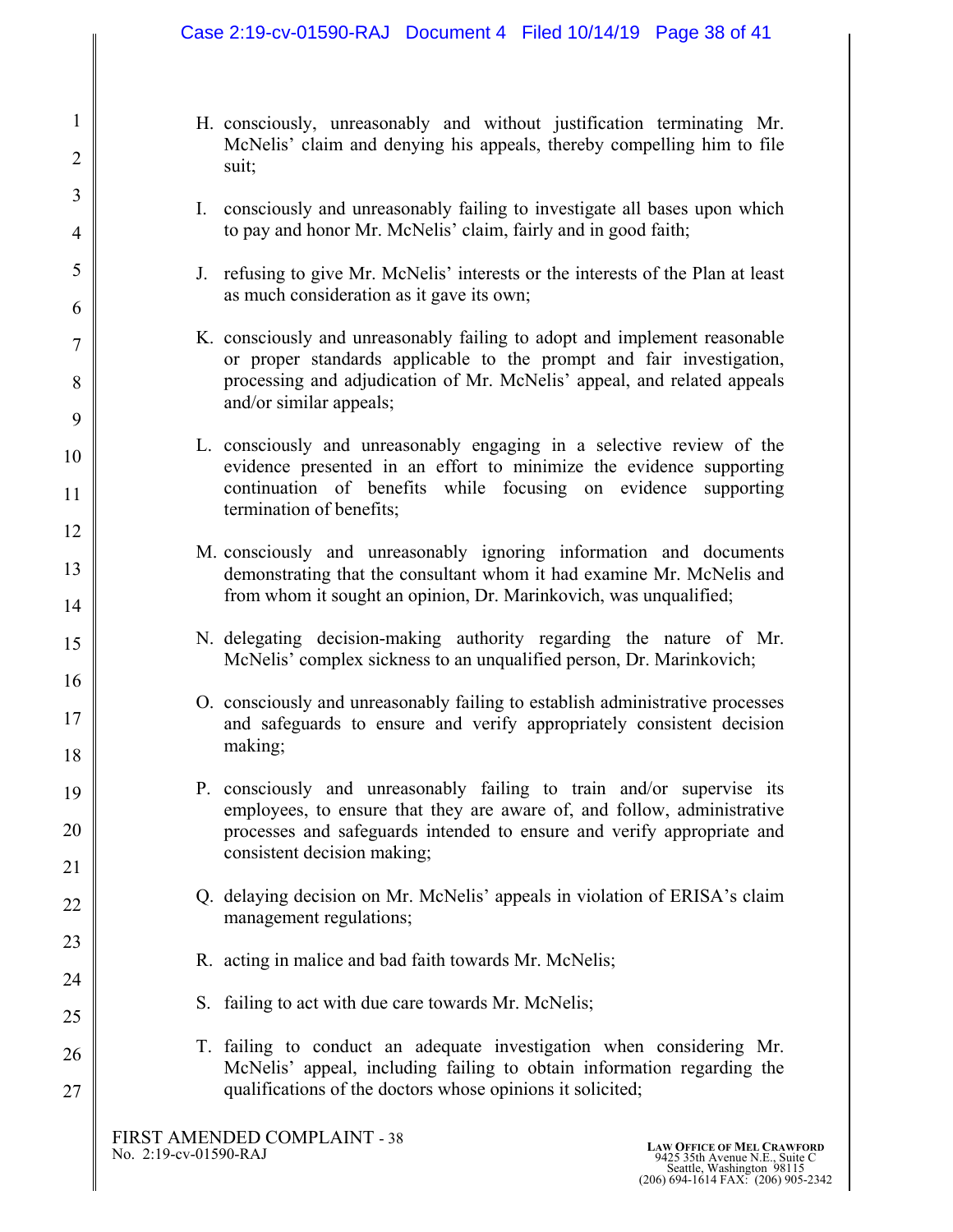U. failing to engage in a meaningful dialogue with Mr. McNelis;

V. failing to provide Mr. McNelis information; and

W. treating Mr. McNelis as an adversary.

 5.2.5 Mr. McNelis is entitled to injunctive or other equitable relief under 29 U.S.C. § 1132(a)(3) to redress and/or remedy the injuries Prudential caused him by its breach of fiduciary duties, and to make him whole from the injuries Prudential caused.

# **VI. PRAYER FOR RELIEF**

Mr. McNelis prays for entry of judgment as follows:

6.1 That this Court declare that Mr. McNelis has been continuously disabled within the meaning of the Plan and eligible and entitled to receive long-term disability benefits from January 2, 2019 through the time of trial;

6.2 That this Court declare that Mr. McNelis is disabled by a physical illness and not by any mental illness;

6.3 That this Court declare that Prudential, by terminating Mr. McNelis' disability benefits on or about January 2, 2019, violated the terms of the Plan and denied Mr. McNelis his rights under the Plan;

6.4 That this Court declare that Prudential, by falsely and repeatedly alleging that Mr. McNelis is disabled by mental illness, rather than physical illness, violated the terms of the Plan and denied Mr. McNelis his rights under the Plan;

 6.5 That this Court order Prudential to pay Mr. McNelis the long-term disability benefits he was entitled to receive since January 2, 2019 through the time of trial, with prejudgment interest on each and every such monthly payment through the date judgment is entered herein;

FIRST AMENDED COMPLAINT - 39<br>No. 2:19-cv-01590-RAJ

LAW OFFICE OF MEL CRAWFORD<br>
No. 2:19-cv-01590-RAJ 
<br>
Seattle, Washington 98115<br>
Seattle, Washington 98115<br>
(206) 694-1614 FAX: (206) 905-2342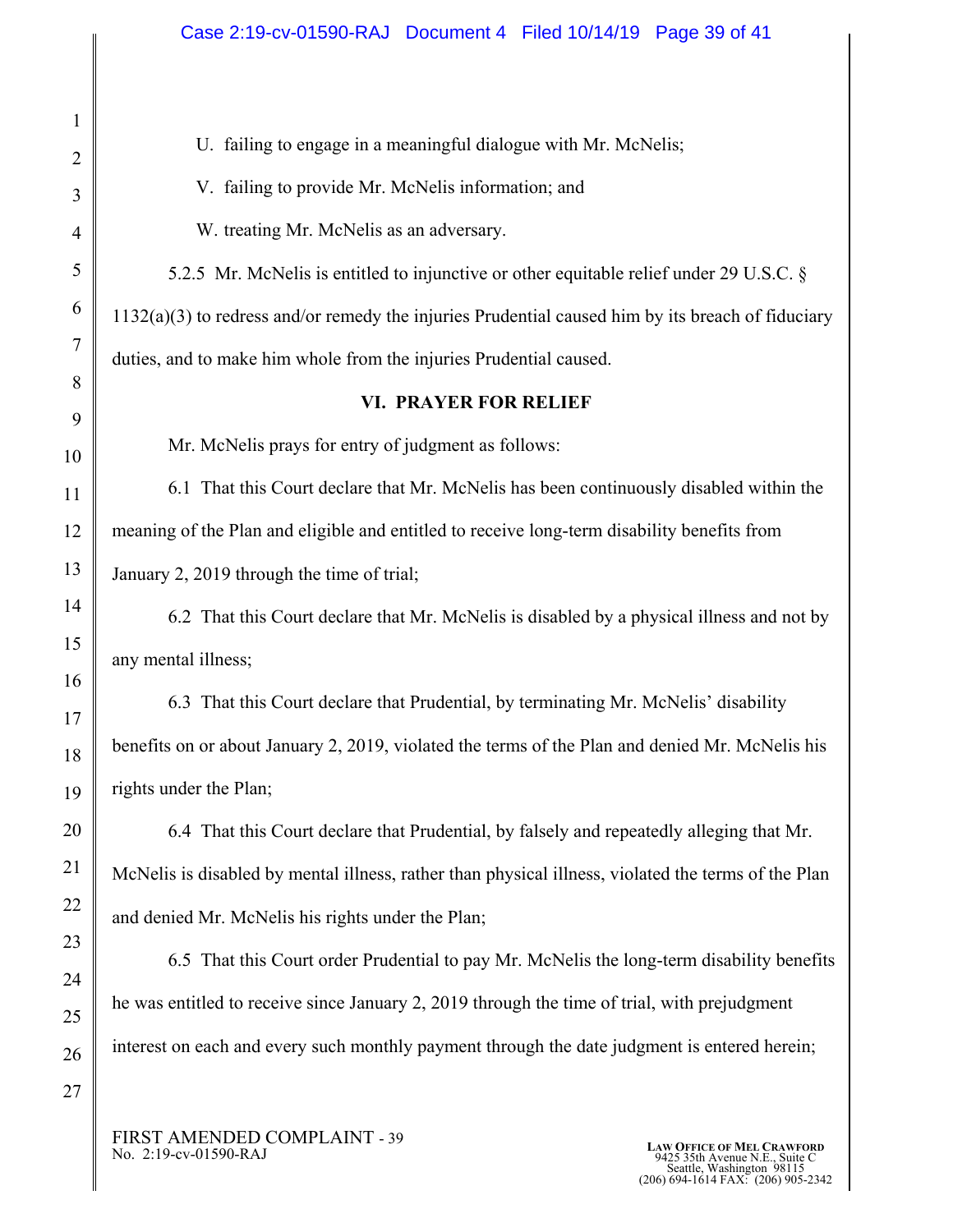#### Case 2:19-cv-01590-RAJ Document 4 Filed 10/14/19 Page 40 of 41

6.6 That this Court find that Prudential breached its fiduciary duties to Mr. McNelis;

6.7 That this Court order appropriate equitable relief or remedies to redress Prudential's breach of its fiduciary duties, including without limitation –

- A. surcharge, to put Mr. McNelis in the position he would have attained but for Prudential's breach of its fiduciary duties;
	- B. that Prudential return to Mr. McNelis any financial gain it obtained by its breach of fiduciary duties;
- C. an injunction directing Prudential to pay Mr. McNelis LTD benefits to the policy's maximum benefit duration absent a showing of improvement in his medical condition, and absent a showing that he is capable of performing any "gainful occupation," as that term is defined in the Policy, productively, fulltime, and without undue disruptions and/or absences due to his sickness and related symptoms;
- D. an injunction directing Prudential to establish administrative processes and safeguards to ensure and verify appropriately consistent decision making; and
	- E. an injunction directing Prudential to train and/or supervise its employees to ensure that they are aware of, and follow, administrative processes and safeguards intended to ensure and verify appropriate and consistent decision making;

 6.8 That this Court order Prudential to pay Mr. McNelis his attorney's fees and costs pursuant to 29 U.S.C.  $\S 1132(g)(1);$ 

 6.9 That Mr. McNelis be awarded any additional and further relief which this Court finds just and equitable.

FIRST AMENDED COMPLAINT - 40<br>No. 2:19-cv-01590-RAJ

27